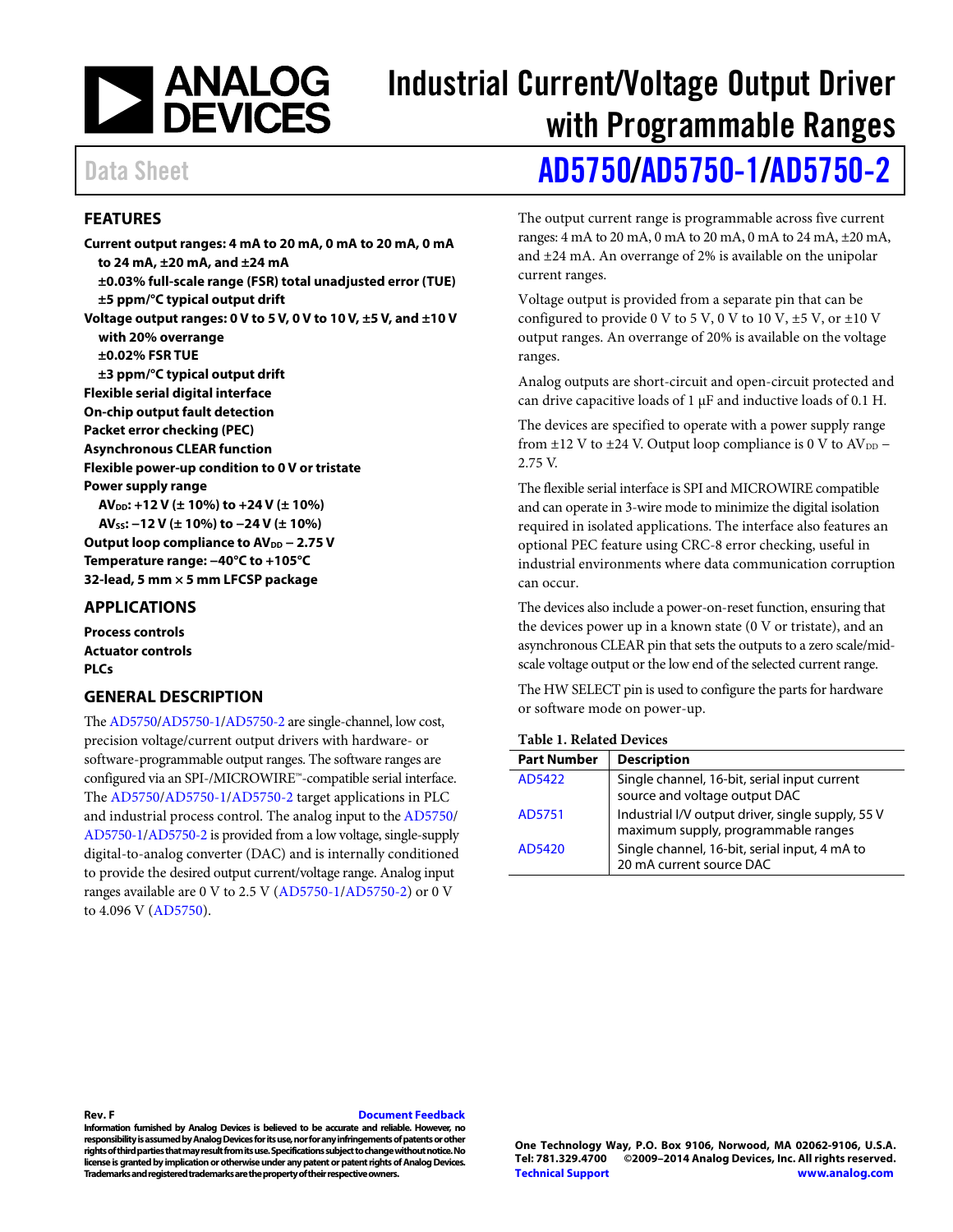### TABLE OF CONTENTS

| Pin Configuration and Function Descriptions 11 |
|------------------------------------------------|
|                                                |
|                                                |
|                                                |
|                                                |
|                                                |
|                                                |
|                                                |
|                                                |
| Power-On State of AD5750/AD5750-1/AD5750-2 25  |
|                                                |
|                                                |
|                                                |

### <span id="page-1-0"></span>**REVISION HISTORY**

#### **9/14—Rev. E to Rev. F**

| Changes to Accuracy, Internal RSET Parameter, Table 2 6 |  |
|---------------------------------------------------------|--|
|                                                         |  |
|                                                         |  |
|                                                         |  |
| Changes to Asynchronous Clear (CLEAR) Section 29        |  |
|                                                         |  |
|                                                         |  |
|                                                         |  |
|                                                         |  |

#### **6/12—Rev. D to Rev. E**

#### **4/12—Rev. C to Rev. D**

#### **7/10—Rev. B to Rev. C**

| Added Leakage Current in Voltage Output Characteristics     |  |
|-------------------------------------------------------------|--|
|                                                             |  |
| Added Leakage Current in Current Output Characteristics     |  |
|                                                             |  |
|                                                             |  |
| $6/10$ —Rev. A to Rev. B                                    |  |
|                                                             |  |
|                                                             |  |
|                                                             |  |
| $8/09$ —Rev. 0 to Rev. A                                    |  |
|                                                             |  |
| Changes to Features and General Description Sections 1      |  |
|                                                             |  |
| Changes to Theory of Operation Section and Figure 51  23    |  |
|                                                             |  |
|                                                             |  |
| Changes to Current Output Architecture Section and Power-On |  |
|                                                             |  |
|                                                             |  |
| Changes to Programmable Overrange Modes Section  30         |  |
|                                                             |  |

**7/09—Revision 0: Initial Version**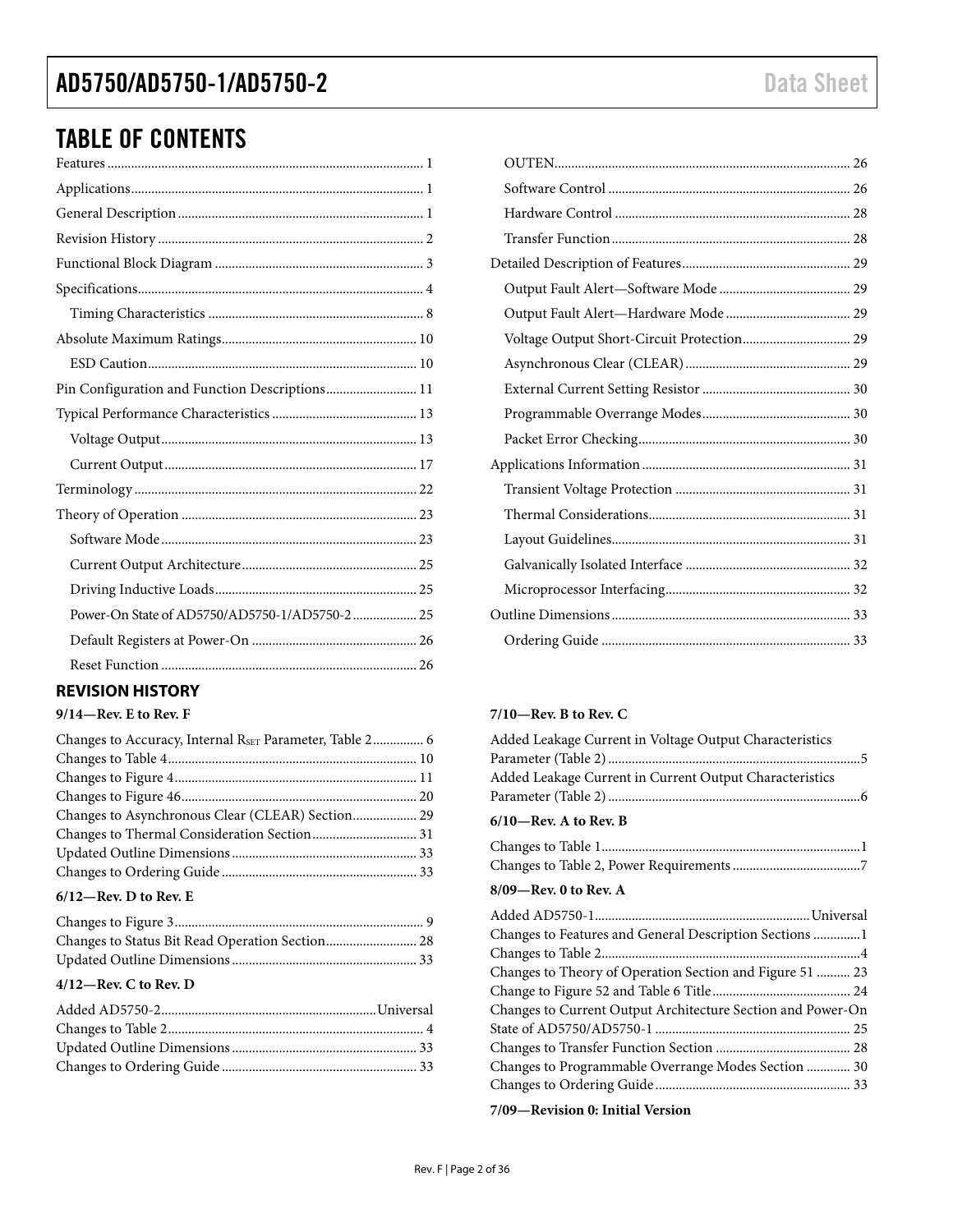07268-001

# <span id="page-2-0"></span>FUNCTIONAL BLOCK DIAGRAM<br>COLORATION CONDENSION



<span id="page-2-1"></span>*Figure 1.*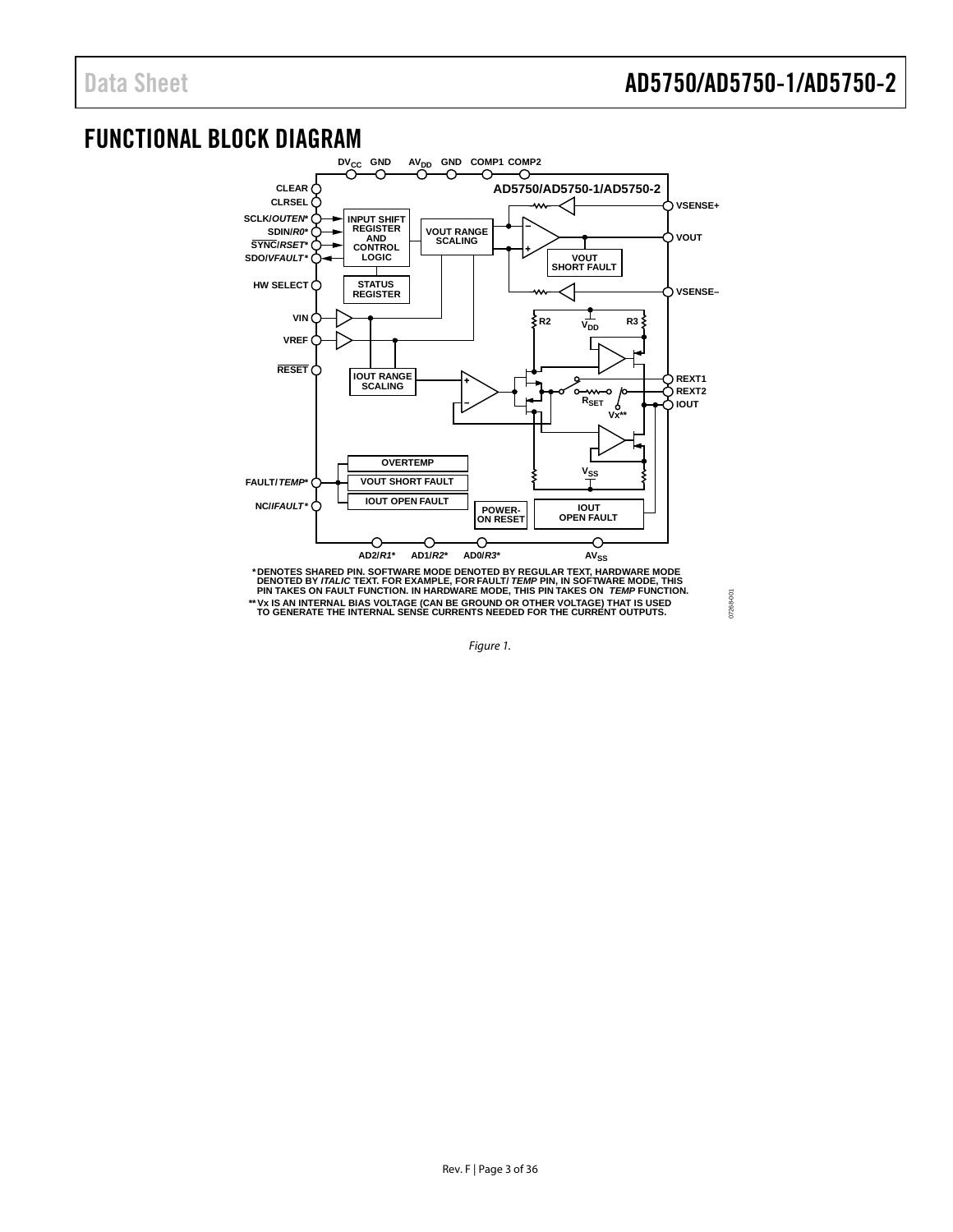### <span id="page-3-0"></span>**SPECIFICATIONS**

 $AV_{DD}/AV_{SS} = \pm 12$  V ( $\pm$  10%) to  $\pm 24$  V ( $\pm$  10%), DV<sub>CC</sub> = 2.7 V to 5.5 V, GND = 0 V. IOUT: R<sub>LOAD</sub> = 300  $\Omega$ . All specifications T<sub>MIN</sub> to T<sub>MAX</sub>, unless otherwise noted.

#### **Table 2.**

| Parameter <sup>1</sup>                                     | Min     | <b>Typ</b> | Max     | Unit       | <b>Test Conditions/Comments</b>                                                                                            |
|------------------------------------------------------------|---------|------------|---------|------------|----------------------------------------------------------------------------------------------------------------------------|
| <b>INPUT VOLTAGE RANGE</b>                                 |         |            |         |            | Output unloaded                                                                                                            |
|                                                            |         | 0 to 4.096 |         | V          | AD5750                                                                                                                     |
|                                                            |         | 0 to 2.5   |         |            | AD5750-1/AD5750-2                                                                                                          |
| Input Leakage Current                                      | $-1$    |            | $+1$    | μA         |                                                                                                                            |
| <b>REFERENCE INPUT</b>                                     |         |            |         |            |                                                                                                                            |
| Reference Input Voltage                                    |         | 4.096      |         | V          | AD5750; external reference must<br>to be exactly as stated; otherwise,<br>accuracy errors show up as error<br>in output    |
|                                                            |         | 2.5        |         | V          | AD5750-2; external reference needs<br>to be exactly as stated; otherwise,<br>accuracy errors show up as error<br>in output |
|                                                            |         | 1.25       |         | v          | AD5750-1; external reference needs<br>to be exactly as stated; otherwise,<br>accuracy errors show up as error<br>in output |
| Input Leakage Current                                      | $-1$    |            | $+1$    | μA         |                                                                                                                            |
| <b>VOLTAGE OUTPUT</b>                                      |         |            |         |            |                                                                                                                            |
| <b>Output Voltage Ranges</b>                               | 0       |            | 5       | V          |                                                                                                                            |
|                                                            | 0       |            | 10      | v          | AV <sub>DD</sub> needs to have minimum<br>1.3 V headroom or >11.3 V                                                        |
|                                                            | $-5$    |            | $+5$    | v          |                                                                                                                            |
|                                                            | $-10$   |            | $+10$   | V          | AV <sub>DD</sub> /AV <sub>SS</sub> needs to have minimum<br>1.3 V headroom or >±11.3 V                                     |
| <b>Output Voltage Overranges</b>                           | 0       |            | 6       | v          | Programmable overranges; see the<br><b>Detailed Description of Features</b><br>section                                     |
|                                                            | 0       |            | 12      | v          |                                                                                                                            |
|                                                            | -6      |            | $+6$    | v          |                                                                                                                            |
|                                                            | $-12$   |            | $+12$   | v          |                                                                                                                            |
|                                                            | $-2.5$  |            | $+2.5$  | v          |                                                                                                                            |
| Accuracy                                                   |         |            |         |            |                                                                                                                            |
| <b>Total Unadjusted Error (TUE)</b>                        |         |            |         |            |                                                                                                                            |
| B Version <sup>2</sup>                                     | $-0.1$  |            | $+0.1$  | % FSR      |                                                                                                                            |
|                                                            | $-0.05$ | ±0.02      | $+0.05$ | % FSR      | $T_A = 25^{\circ}C$                                                                                                        |
| A Version <sup>2</sup>                                     | $-0.3$  |            | $+0.3$  | % FSR      |                                                                                                                            |
|                                                            | $-0.1$  | ±0.05      | $+0.1$  | %FSR       | $T_A = 25^{\circ}C$                                                                                                        |
| Relative Accuracy (INL)                                    | $-0.02$ | ±0.005     | $+0.02$ | %FSR       |                                                                                                                            |
| Bipolar Zero Error (Offset at Midscale)                    | $-10$   |            | $+10$   | mV         | $±10V$ range                                                                                                               |
|                                                            | $-8$    | ±0.5       | $+8$    | mV         | $T_A = 25^{\circ}C, \pm 10 \text{ V}$ range                                                                                |
|                                                            | $-5$    |            | $+5$    | mV         | $±5V$ range                                                                                                                |
|                                                            | $-4$    | ±0.3       | $+4$    | mV         | $T_A = 25^{\circ}C$ , $\pm$ 5 V range                                                                                      |
| Bipolar Zero Error Temperature<br>Coefficient <sup>3</sup> |         | ±1.5       |         | ppm FSR/°C | All bipolar ranges                                                                                                         |
| Zero-Scale Error                                           | $-10$   |            | $+10$   | mV         | $±10V$ range                                                                                                               |
|                                                            | $-8$    | ±0.5       | $+8$    | mV         | $T_A = 25^{\circ}C$ , ±10 V range                                                                                          |
|                                                            | $-5$    |            | $+5$    | mV         | $± 5V$ range                                                                                                               |
|                                                            | $-4$    | ±0.3       | $+4$    | mV         | $T_A = 25$ °C, $\pm 5$ V range                                                                                             |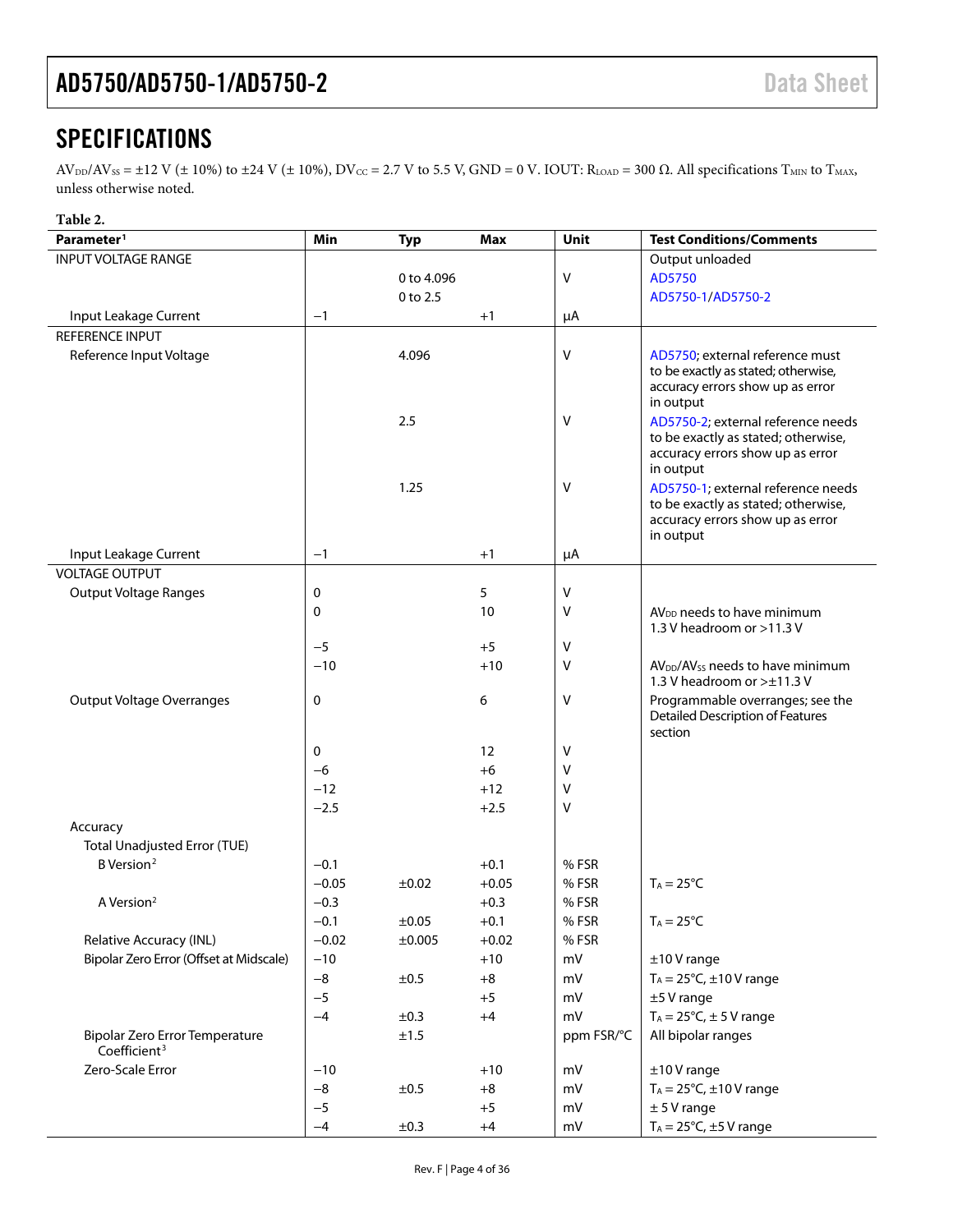| Parameter <sup>1</sup>                                   | Min     | <b>Typ</b>  | <b>Max</b>     | <b>Unit</b> | <b>Test Conditions/Comments</b>                                                         |
|----------------------------------------------------------|---------|-------------|----------------|-------------|-----------------------------------------------------------------------------------------|
| Zero-Scale Error Temperature<br>Coefficient <sup>3</sup> |         | ±1          |                | ppm FSR/°C  | All bipolar ranges                                                                      |
| Zero-Scale/Offset Error                                  | $-5$    |             | $+5$           | mV          | 0 V to 10 V range                                                                       |
|                                                          | $-4$    | ±0.5        | $+4$           | mV          | $T_A = 25^{\circ}C$ , 0 V to 10 V range                                                 |
|                                                          | $-3$    |             | $+3$           | mV          | 0 V to 5 V range                                                                        |
|                                                          | $-2.2$  | ±0.3        | $+2.2$         | mV          | $T_A = 25^{\circ}C$ , 0 V to 5 V range                                                  |
| Offset Error Temperature Coefficient <sup>3</sup>        |         | ±2          |                | ppm FSR/°C  | All unipolar ranges                                                                     |
| <b>Gain Error</b>                                        | $-0.05$ |             | $+0.05$        | %FSR        | All bipolar/unipolar ranges,<br>AD5750 and AD5750-1                                     |
|                                                          | $-0.07$ |             | $+0.07$        | % FSR       | AD5750-2                                                                                |
|                                                          | $-0.04$ | $\pm 0.015$ | $+0.04$        | %FSR        | $T_A = 25^{\circ}C$ , AD5750, AD5750-1, and<br>AD5750-2                                 |
| Gain Error Temperature Coefficient <sup>3</sup>          |         | ±0.5        |                | ppm FSR/°C  |                                                                                         |
| <b>Full-Scale Error</b>                                  | $-0.05$ |             | $+0.05$        | % FSR       | All bipolar/unipolar ranges,<br>AD5750 and AD5750-1                                     |
|                                                          | $-0.04$ | ±0.015      | $+0.04$        | % FSR       | $T_A = 25^{\circ}$ C, AD5750 and AD5750-1                                               |
|                                                          | $-0.07$ |             | $+0.07$        | % FSR       | AD5750-2                                                                                |
| Full-Scale Error Temperature<br>Coefficient <sup>3</sup> |         | ±1.5        |                | ppm FSR/°C  |                                                                                         |
| VOLTAGE OUTPUT CHARACTERISTICS <sup>3</sup>              |         |             |                |             |                                                                                         |
| Headroom                                                 |         |             | 1.3            | V           | Output unloaded                                                                         |
| <b>Short-Circuit Current</b>                             |         | 15          |                | mA          |                                                                                         |
| Load                                                     | 1       |             |                | kΩ          |                                                                                         |
| <b>Capacitive Load Stability</b>                         |         |             |                |             | $T_A = 25^{\circ}C$                                                                     |
| $R_{LOAD} = \infty$                                      |         |             | $\mathbf{1}$   | nF          |                                                                                         |
| $R_{LOAD} = 2 k\Omega$                                   |         |             | $\mathbf{1}$   | nF          |                                                                                         |
| $R_{LOAD} = \infty$                                      |         |             | $\overline{2}$ | $\mu$ F     | External compensation capacitor<br>required; see the Driving Inductive<br>Loads section |
| DC Output Impedance                                      |         | 0.12        |                | Ω           |                                                                                         |
| Leakage Current                                          | $-110$  |             | $+110$         | nA          | Output disabled; leakage to ground                                                      |
| 0 V to 5 V Range, 1/4 to 3/4 Step                        |         | 7           |                | μs          | Specified with 2 k $\Omega$    220 pF, $\pm 0.05\%$                                     |
| 0 V to 5 V Range, 40 mV Input Step                       |         | 4.5         |                | μs          | Specified with 2 k $\Omega$    220 pF, $\pm 0.05\%$                                     |
| <b>Slew Rate</b>                                         |         | 2           |                | $V/\mu s$   | Specified with 2 k $\Omega$    220 pF                                                   |
| <b>Output Noise</b>                                      |         | 2.5         |                | µV rms      | 0.1 Hz to 10 Hz bandwidth                                                               |
|                                                          |         | 45.5        |                | µV rms      | 100 kHz bandwidth                                                                       |
| <b>Output Noise Spectral Density</b>                     |         | 165         |                | nV/√Hz      | Measured at 10 kHz; specified with<br>2 kΩ    220 pF                                    |
| <b>AC PSRR</b>                                           |         | $-65$       |                | dB          | 200 mV, 50 Hz/60 Hz sine wave super-<br>imposed on power supply voltage                 |
| DC PSRR                                                  |         | 10          |                | $\mu V/V$   | Outputs unloaded                                                                        |
| <b>CURRENT OUTPUT</b>                                    |         |             |                |             |                                                                                         |
| <b>Output Current Ranges</b>                             | 0       |             | 24             | mA          |                                                                                         |
|                                                          | 0       |             | 20             | mA          |                                                                                         |
|                                                          | 4       |             | 20             | mA          |                                                                                         |
|                                                          | $-20$   |             | $+20$          | mA          |                                                                                         |
|                                                          | $-24$   |             | $+24$          | mA          |                                                                                         |
| <b>Output Current Overranges</b>                         | 0       |             | 24.5           | mA          | See the Detailed Description of<br>Features section                                     |
|                                                          | 0       |             | 20.4           | mA          | See the Detailed Description of<br>Features section                                     |
|                                                          | 4       |             | 20.4           | mA          | See the Detailed Description of<br>Features section                                     |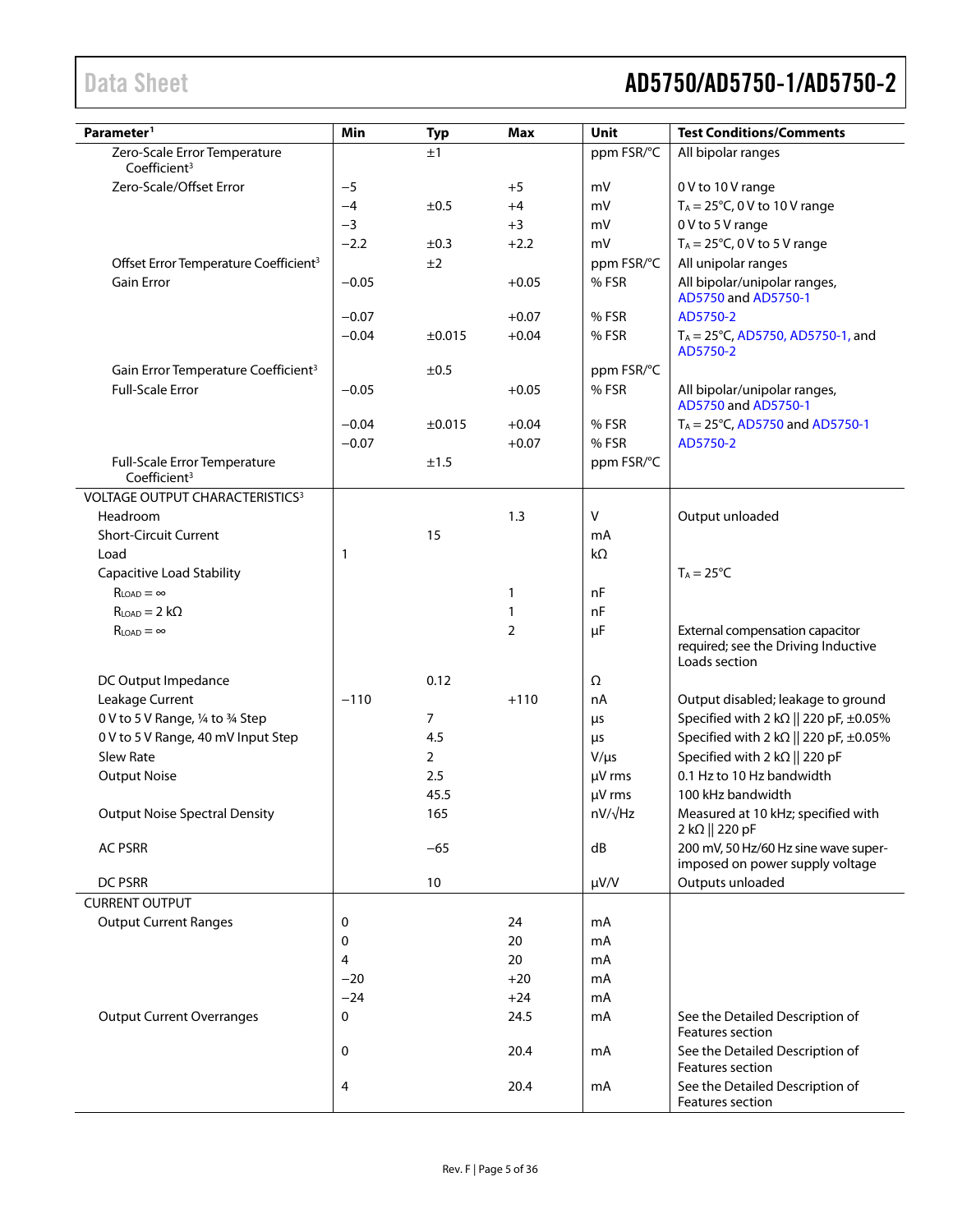| Parameter <sup>1</sup>                            | Min      | <b>Typ</b>  | Max      | Unit       | <b>Test Conditions/Comments</b>                       |
|---------------------------------------------------|----------|-------------|----------|------------|-------------------------------------------------------|
| <b>ACCURACY, INTERNAL RSET</b>                    |          |             |          |            |                                                       |
| <b>Total Unadjusted Error (TUE)</b>               |          |             |          |            |                                                       |
| B Version <sup>2</sup>                            | $-0.2$   |             | $+0.2$   | % FSR      |                                                       |
|                                                   | $-0.1$   | ±0.03       | $+0.1$   | % FSR      | $T_A = 25^{\circ}C$                                   |
| A Version <sup>2</sup>                            | $-0.5$   |             | $+0.5$   | % FSR      |                                                       |
|                                                   | $-0.3$   | ±0.15       | $+0.3$   | % FSR      | $T_A = 25^{\circ}C$                                   |
| Relative Accuracy (INL)                           | $-0.02$  | ±0.01       | $+0.02$  | % FSR      | Unipolar ranges                                       |
|                                                   | $-0.03$  | $\pm 0.015$ | $+0.03$  | % FSR      | <b>Bipolar ranges</b>                                 |
| <b>Offset Error</b>                               | $-16$    |             | $+16$    | μA         | 4 mA to 20 mA, 0 mA to 20 mA,<br>0 mA to 24 mA ranges |
|                                                   | $-10$    | $+5$        | $+10$    | μA         | $T_A = 25^{\circ}C$                                   |
|                                                   | $-50$    |             | $+50$    | μA         | $\pm 20$ mA, $\pm 24$ mA ranges                       |
|                                                   | $-26$    | $+8$        | $+26$    | μA         | $T_A = 25^{\circ}C$                                   |
| Offset Error Temperature Coefficient <sup>3</sup> |          | ±3          |          | ppm FSR/°C | All ranges                                            |
| <b>Bipolar Zero Error</b>                         | $-35$    |             | $+35$    | μA         | ±20 mA, ±24 mA ranges                                 |
|                                                   | $-24$    | $+15$       | $+24$    | μA         | $T_A = 25^{\circ}C$                                   |
| Bipolar Zero Temperature Coefficient <sup>3</sup> |          | ±0.5        |          | ppm FSR/°C |                                                       |
| <b>Gain Error</b>                                 | $-0.2$   |             | $+0.2$   | % FSR      | 4 mA to 20 mA, 0 mA to 20 mA,<br>0 mA to 24 mA ranges |
|                                                   | $-0.25$  |             | $+0.25$  | % FSR      | $\pm$ 20 mA, $\pm$ 24 mA ranges                       |
|                                                   | $-0.03$  | ±0.006      | $+0.03$  | % FSR      | $T_A = 25^{\circ}C$                                   |
| Gain Temperature Coefficient <sup>3</sup>         |          | $\pm 8$     |          | ppm FSR/°C | All ranges                                            |
| <b>Full-Scale Error</b>                           | $-0.2$   |             | $+0.2$   | % FSR      | All ranges                                            |
|                                                   | $-0.125$ | $\pm 0.02$  | $+0.125$ | % FSR      | $T_A = 25^{\circ}C$                                   |
| Full-Scale Temperature Coefficient <sup>3</sup>   |          | ±4          |          | ppm FSR/°C | All ranges                                            |
| <b>ACCURACY, EXTERNAL RSET</b>                    |          |             |          |            |                                                       |
| <b>Total Unadjusted Error (TUE)</b>               |          |             |          |            |                                                       |
| B Version <sup>2</sup>                            | $-0.1$   |             | $+0.1$   | % FSR      |                                                       |
|                                                   | $-0.08$  | $\pm 0.03$  | $+0.08$  | % FSR      | $T_A = 25^\circ$                                      |
| A Version <sup>2</sup>                            | $-0.3$   |             | $+0.3$   | % FSR      |                                                       |
|                                                   | $-0.1$   | ±0.02       | $+0.1$   | % FSR      | $T_A = 25^{\circ}C$                                   |
| Relative Accuracy (INL)                           | $-0.02$  | ±0.01       | $+0.02$  | % FSR      | 4 mA to 20 mA, 0 mA to 20 mA,<br>0 mA to 24 mA ranges |
|                                                   | $-0.03$  | ±0.015      | $+0.03$  | % FSR      | $\pm$ 20 mA, $\pm$ 24 mA ranges                       |
| <b>Offset Error</b>                               | $-14$    |             | $+14$    | μA         | 4 mA to 20 mA, 0 mA to 20 mA,<br>0 mA to 24 mA ranges |
|                                                   | $-11$    | $+5$        | $+11$    | μA         | $T_A = 25^{\circ}C$                                   |
|                                                   | $-20$    |             | $+20$    | μA         | $\pm$ 20 mA, $\pm$ 24 mA ranges                       |
|                                                   |          | $+8$        | $+15$    | μA         | $T_A = 25^{\circ}C$                                   |
| Offset Error Temperature Coefficient <sup>3</sup> |          | ±2          |          | ppm FSR/°C | All ranges                                            |
| <b>Bipolar Zero Error</b>                         | $-32$    |             | $+32$    | μA         | All ranges                                            |
|                                                   | $-22$    | $+12$       | $+22$    | μA         | $T_A = 25^{\circ}C$                                   |
| Bipolar Zero Temperature Coefficient <sup>3</sup> |          | ±0.5        |          | ppm FSR/°C |                                                       |
| Gain Error                                        | $-0.08$  |             | $+0.08$  | %FSR       | All ranges                                            |
|                                                   | $-0.07$  | ±0.02       | $+0.07$  | %FSR       | $T_A = 25^{\circ}C$                                   |
| Gain Temperature Coefficient                      |          | ±1          |          | ppm FSR/°C | All ranges                                            |
| <b>Full-Scale Error</b>                           | $-0.1$   |             | $+0.1$   | %FSR       | All ranges                                            |
|                                                   | $-0.07$  | ±0.02       | $+0.07$  | % FSR      | $T_A = 25$ °C                                         |
| Full-Scale Temperature Coefficient <sup>3</sup>   |          | ±2          |          | ppm FSR/°C | All ranges                                            |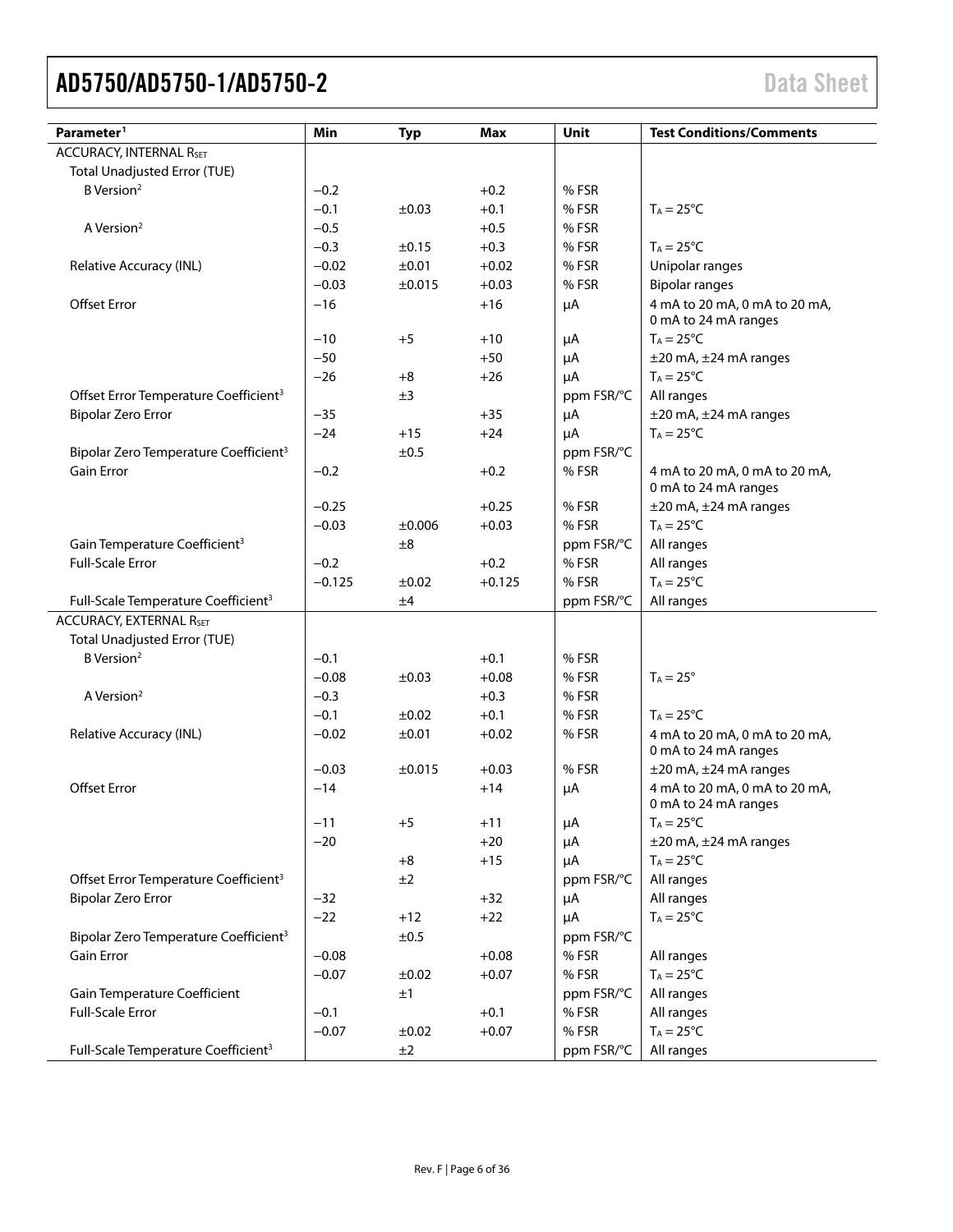<span id="page-6-0"></span>

| Parameter <sup>1</sup>                                 | Min               | <b>Typ</b>                          | <b>Max</b>       | Unit            | <b>Test Conditions/Comments</b>                                                                    |
|--------------------------------------------------------|-------------------|-------------------------------------|------------------|-----------------|----------------------------------------------------------------------------------------------------|
| <b>CURRENT OUTPUT CHARACTERISTICS3</b>                 |                   |                                     |                  |                 |                                                                                                    |
| Current Loop Compliance Voltage                        | 0                 |                                     | $AV_{DD} - 2.75$ | V               |                                                                                                    |
| Resistive Load                                         |                   | See test conditions/comments column |                  |                 | Chosen such that compliance is                                                                     |
|                                                        |                   |                                     |                  |                 | not exceeded                                                                                       |
| Inductive Load                                         |                   | See test conditions/comments column |                  |                 | Needs appropriate capacitor at                                                                     |
|                                                        |                   |                                     |                  |                 | higher inductance values; see the<br>Driving Inductive Loads section                               |
|                                                        |                   |                                     |                  |                 |                                                                                                    |
| <b>Settling Time</b><br>4 mA to 20 mA, Full-Scale Step |                   | 8.5                                 |                  |                 | 250 $\Omega$ load                                                                                  |
|                                                        |                   | 1.2                                 |                  | μs              | 250 $\Omega$ load                                                                                  |
| 4 mA to 20 mA, 120 µA Step<br><b>DC PSRR</b>           |                   |                                     | 1                | μs<br>$\mu A/V$ |                                                                                                    |
|                                                        |                   | 130                                 |                  | $M\Omega$       |                                                                                                    |
| Output Impedance                                       | $-12$             |                                     | $+12$            | nA              |                                                                                                    |
| Leakage Current<br>VOUT/VSENSE- Error                  | 0.9994            |                                     | 1.0006           | Gain            | Output disabled; leakage to ground<br>Error in VOUT voltage due to changes                         |
|                                                        |                   |                                     |                  |                 | in VSENSE-; specified as gain, for                                                                 |
|                                                        |                   |                                     |                  |                 | example, if VSENSE- moves by 1 V,                                                                  |
|                                                        |                   |                                     |                  |                 | VOUT moves by 0.9994 V                                                                             |
| <b>DIGITAL INPUT</b>                                   |                   |                                     |                  |                 | JEDEC compliant                                                                                    |
| Input High Voltage, VIH                                | 2                 |                                     |                  | $\mathsf{V}$    |                                                                                                    |
| Input Low Voltage, VIL                                 |                   |                                     | 0.8              | v               |                                                                                                    |
| Input Current                                          | $-1$              |                                     | $+1$             | μA              | Per pin                                                                                            |
| Pin Capacitance                                        |                   | 5                                   |                  | pF              | Per pin                                                                                            |
| <b>DIGITAL OUTPUTS3</b>                                |                   |                                     |                  |                 |                                                                                                    |
| FAULT, IFAULT, TEMP, VFAULT                            |                   |                                     |                  |                 |                                                                                                    |
| Output Low Voltage, VoL                                |                   |                                     | 0.4              | V               | 10 kΩ pull-up resistor to DVcc                                                                     |
|                                                        |                   | 0.6                                 |                  | V               | At 2.5 mA                                                                                          |
| Output High Voltage, VOH                               | 3.6               |                                     |                  | $\vee$          | 10 kΩ pull-up resistor to DVcc                                                                     |
| SDO                                                    |                   |                                     |                  |                 |                                                                                                    |
| Output Low Voltage, VoL                                | 0.5               | 0.5                                 |                  | V               | Sinking 200 µA                                                                                     |
| Output High Voltage, V <sub>OH</sub>                   | $DV_{CC}$ - 0.5   | $DV_{CC} - 0.5$                     |                  | v               | Sourcing 200 µA                                                                                    |
| High Impedance Output Capacitance                      |                   | 3                                   |                  | pF              |                                                                                                    |
| High Impedance Leakage Current                         | $-1$              |                                     | $+1$             | μA              |                                                                                                    |
| POWER REQUIREMENTS                                     |                   |                                     |                  |                 |                                                                                                    |
| <b>AV</b> <sub>DD</sub>                                | $12 \overline{ }$ |                                     | 24               | $\vee$          | ±10%                                                                                               |
| $AV_{SS}$                                              | $-12$             |                                     | $-24$            | V               | ±10%                                                                                               |
| <b>DVcc</b>                                            |                   |                                     |                  |                 |                                                                                                    |
| Input Voltage                                          | 2.7               |                                     | 5.5              | $\vee$          |                                                                                                    |
| Al <sub>DD</sub>                                       |                   | 4.4                                 | 5.6              | mA              | Output unloaded, output disabled,<br>R3, R2, R1, R0 = 0, 1, 0, 1; RSET = 0                         |
|                                                        |                   | 5.2                                 | 6.2              | mA              | Current output enabled                                                                             |
|                                                        |                   | 5.2                                 | 6.2              | mA              | Voltage output enabled                                                                             |
| Alss                                                   |                   | 2.0                                 | 2.5              | mA              | Output unloaded, output disabled,<br>R3, R2, R1, R0 = 0, 1, 0, 1; RSET = 0,<br>AD5750 and AD5750-1 |
|                                                        |                   | 2.0                                 | 3.5              | mA              | AD5750-2                                                                                           |
|                                                        |                   | 2.5                                 | 3                | mA              | Current output enabled                                                                             |
|                                                        |                   | 2.5                                 | 3                | mA              | Voltage output enabled                                                                             |
| $D_{\text{LCC}}$                                       |                   | 0.3                                 | $\mathbf{1}$     | mA              | $V_{IH} = DV_{CC}$ , $V_{IL} = GND$                                                                |
| Power Dissipation                                      |                   | 108                                 |                  | mW              | $AV_{DD}/AV_{SS} = \pm 24 V$ , outputs unloaded                                                    |

<sup>1</sup> Temperature range: −40°C to +105°C; typical at +25°C.

 $^2$  Specification includes gain and offset errors over temperature and drift after 1000 hours, T $_{\rm A}$  = 125°C.

<sup>3</sup> Guaranteed by characterization, but not production tested.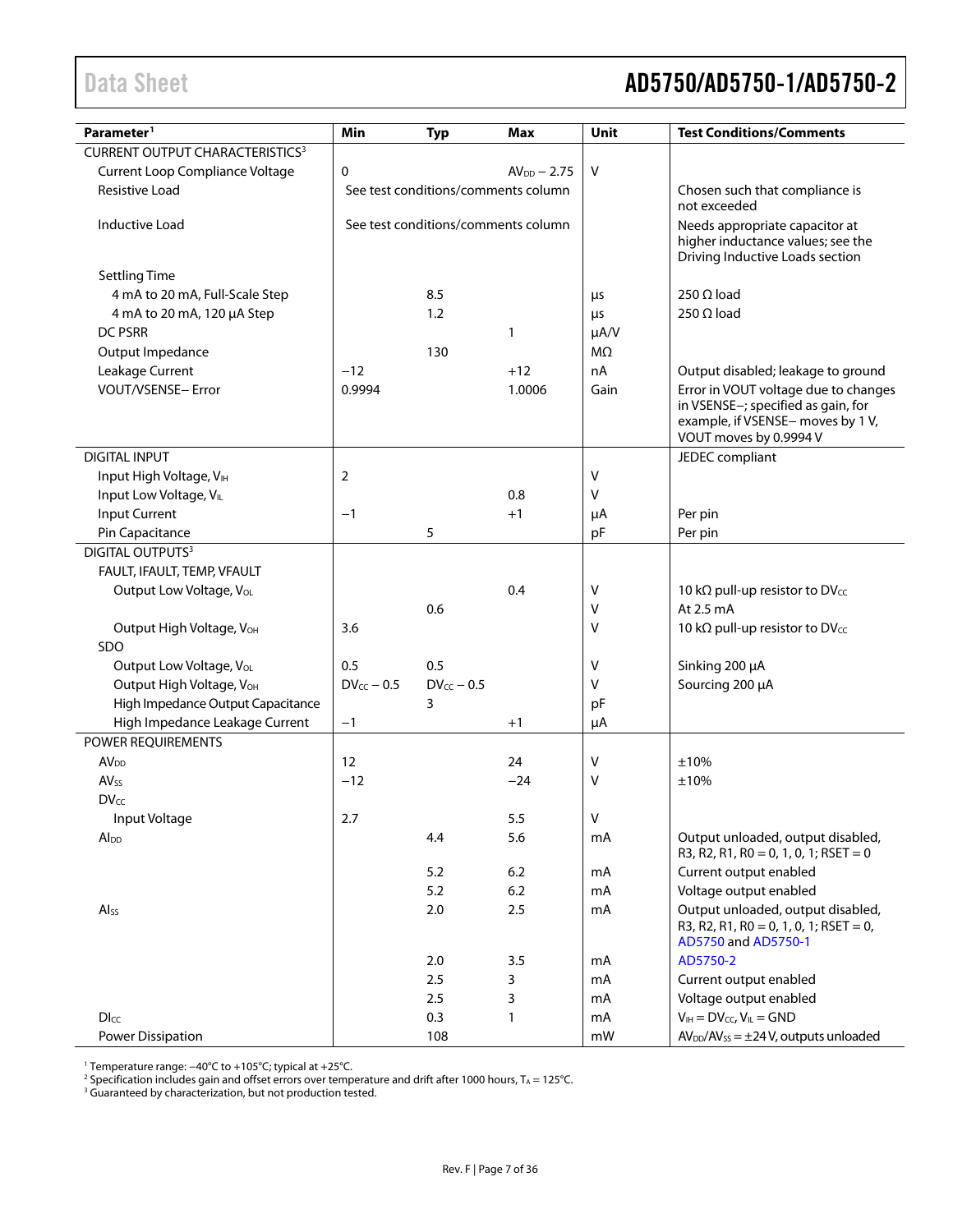#### <span id="page-7-0"></span>**TIMING CHARACTERISTICS**

 $AV_{DD}/AV_{SS} = \pm 12 \text{ V } (\pm 10\%)$  to  $\pm 24 \text{ V } (\pm 10\%)$ ,  $DV_{CC} = 2.7 \text{ V }$  to 5.5 V,  $GND = 0$  V. VOUT:  $R_{LOAD} = 2 \text{ k}\Omega$ ,  $C_L = 200 \text{ pF}$ , IOUT:  $R_{LOAD} =$ 300 Ω. All specifications  $T_\textrm{MIN}$  to  $T_\textrm{MAX}$  unless otherwise noted.

| Table 3.                  |                                              |             |                                                                                                             |
|---------------------------|----------------------------------------------|-------------|-------------------------------------------------------------------------------------------------------------|
| Parameter <sup>1, 2</sup> | Limit at T <sub>MIN</sub> , T <sub>MAX</sub> | <b>Unit</b> | <b>Description</b>                                                                                          |
| $t_1$                     | 20                                           | ns min      | SCLK cycle time                                                                                             |
| t <sub>2</sub>            | 8                                            | ns min      | SCLK high time                                                                                              |
| $t_3$                     | 8                                            | ns min      | <b>SCLK</b> low time                                                                                        |
| $t_{4}$                   | 5                                            | ns min      | SYNC falling edge to SCLK falling edge setup time                                                           |
| t <sub>5</sub>            | 10                                           | ns min      | 16 <sup>th</sup> SCLK falling edge to SYNC rising edge (on 24 <sup>th</sup> SCLK falling edge if using PEC) |
| t6                        | 5                                            | ns min      | Minimum SYNC high time (write mode)                                                                         |
| t <sub>7</sub>            | 5                                            | ns min      | Data setup time                                                                                             |
| ts                        | 5                                            | ns min      | Data hold time                                                                                              |
| $t_9, t_{10}$             | 1.5                                          | us max      | CLEAR pulse low/high activation time                                                                        |
| $t_{11}$                  | 5                                            | ns min      | Minimum SYNC high time (read mode)                                                                          |
| $t_{12}$                  | 40                                           | ns max      | SCLK rising edge to SDO valid (SDO $C_L = 15$ pF)                                                           |
| $t_{13}$                  | 10                                           | ns min      | RESET pulse low time                                                                                        |

<sup>1</sup> Guaranteed by characterization, but not production tested.

<span id="page-7-1"></span> $^2$  All input signals are specified with t $_{\rm R}$  = t $_{\rm F}$  = 5 ns (10% to 90% of DV $_{\rm cc}$ ) and timed from a voltage level of 1.2 V.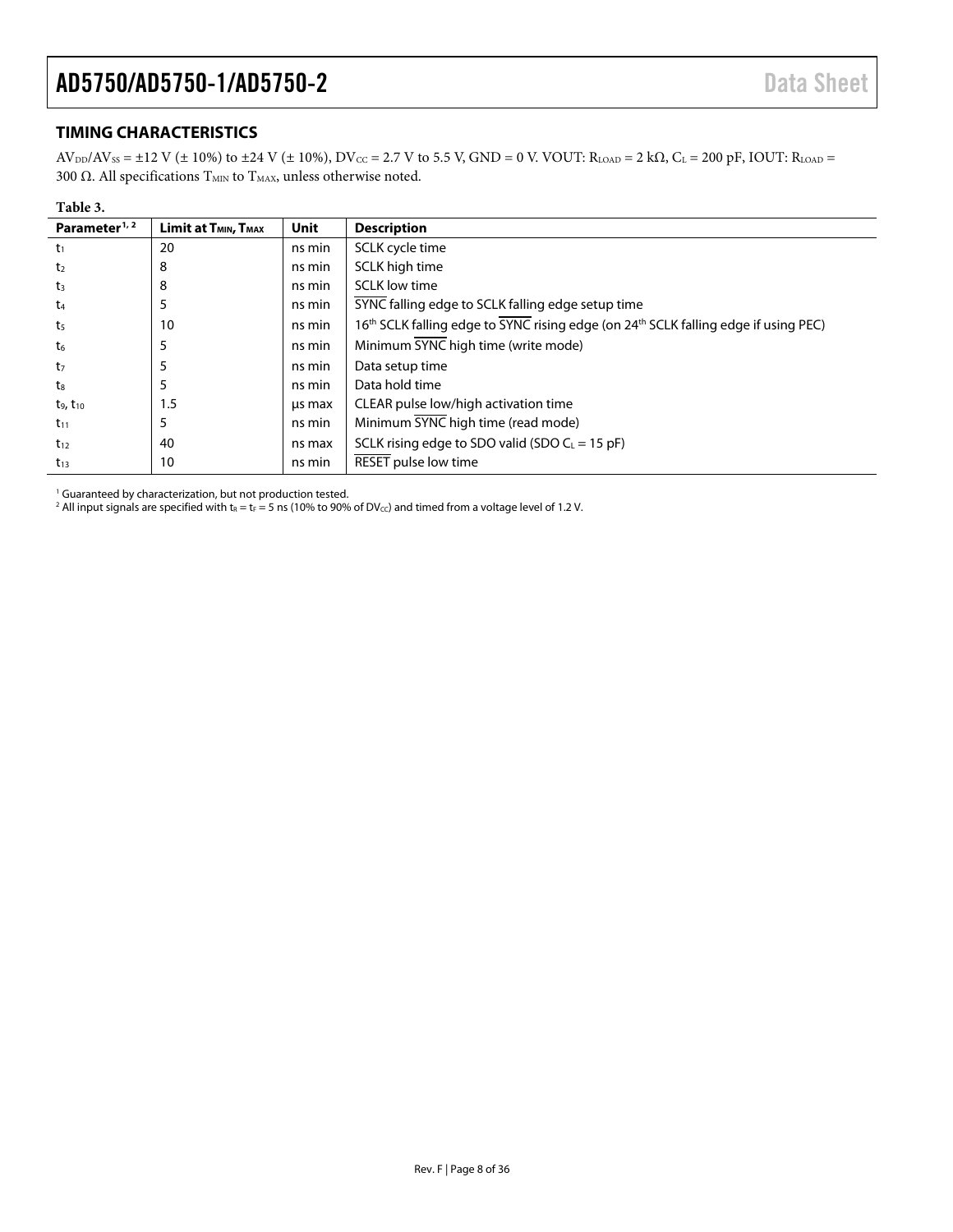07268-004

### *Timing Diagrams*



<span id="page-8-0"></span>*Figure 3. Readback Mode Timing Diagram*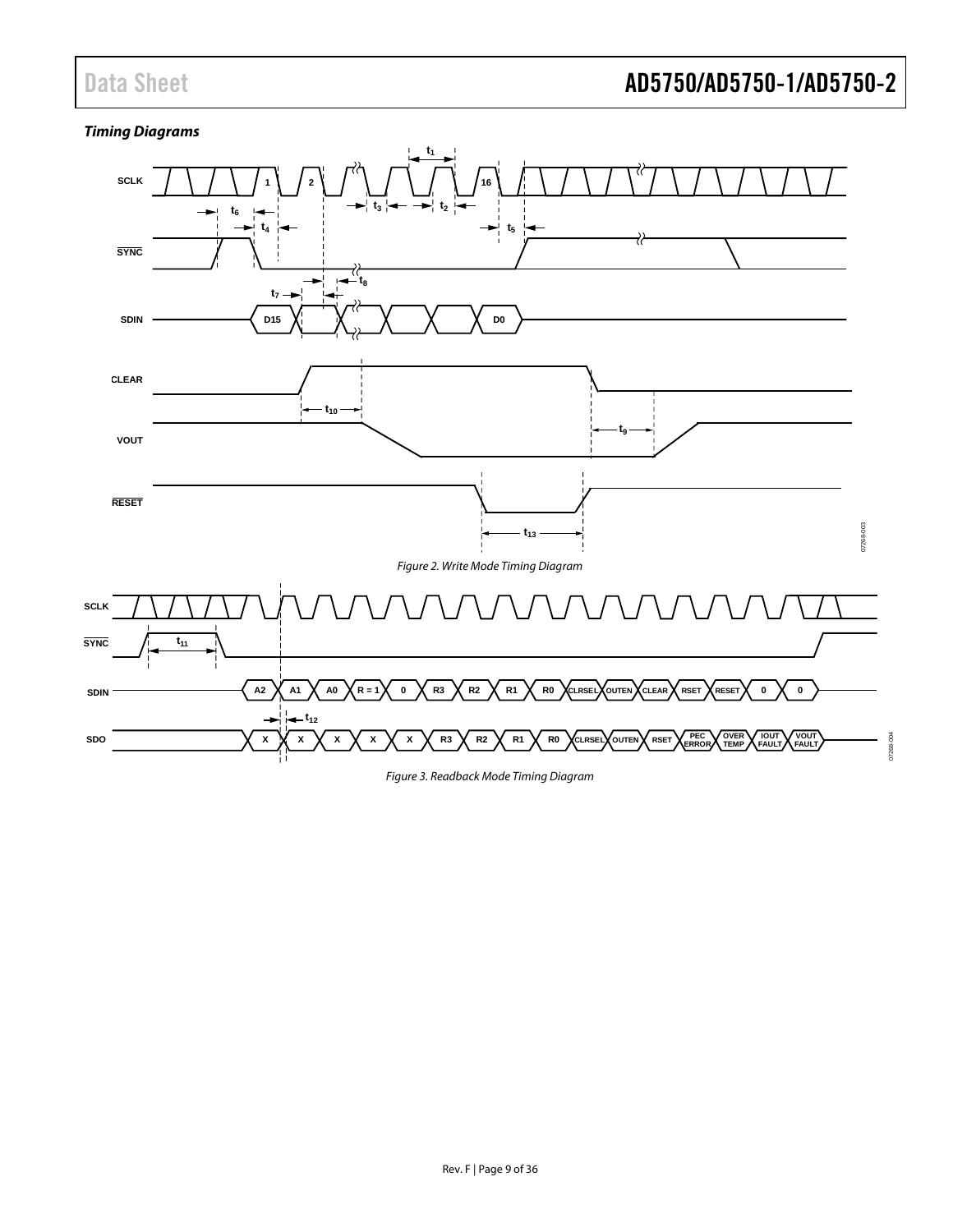### <span id="page-9-0"></span>ABSOLUTE MAXIMUM RATINGS

 $T_A = 25$ °C, unless otherwise noted. Transient currents of up to 100 mA do not cause SCR latch-up.

#### **Table 4.**

| <b>Parameter</b>                             | Rating                                                        |
|----------------------------------------------|---------------------------------------------------------------|
| $AVDD$ to GND                                | $-0.3 V$ to $+30 V$                                           |
| AV <sub>ss</sub> to GND                      | $+0.3$ V to $-28$ V                                           |
| AV <sub>DD</sub> to AVss                     | $-0.3$ V to $+58$ V                                           |
| DV <sub>cc</sub> to GND                      | $-0.3$ V to $+7$ V                                            |
| VSENSE+ to GND                               | AV <sub>ss</sub> to AV <sub>pp</sub>                          |
| VSENSE- to GND                               | $+5.0V$                                                       |
| Digital Inputs to GND                        | $-0.3$ V to DV $_{cc}$ + 0.3 V or<br>+7 V (whichever is less) |
| Digital Outputs to GND                       | $-0.3$ V to DV $cr + 0.3$ V or<br>+7 V (whichever is less)    |
| <b>VREF to GND</b>                           | $-0.3$ V to $+7$ V                                            |
| VIN to GND                                   | $-0.3$ V to $+7$ V                                            |
| <b>VOUT, IOUT to GND</b>                     | AV <sub>ss</sub> to AV <sub>pp</sub>                          |
| Operating Temperature Range,<br>Industrial   | $-40^{\circ}$ C to $+105^{\circ}$ C                           |
| Storage Temperature Range                    | $-65^{\circ}$ C to $+150^{\circ}$ C                           |
| Junction Temperature (T <sub>J</sub> max)    | $125^{\circ}$ C                                               |
| 32-Lead LFCSP Package                        |                                                               |
| $\theta_{JA}$ Thermal Impedance <sup>1</sup> | $42^{\circ}$ C/W                                              |
| Lead Temperature                             | JEDEC industry standard                                       |
| Soldering                                    | <b>J-STD-020</b>                                              |
| ESD (Human Body Model)                       | 3 kV                                                          |

Stresses above those listed under Absolute Maximum Ratings may cause permanent damage to the device. This is a stress rating only; functional operation of the device at these or any other conditions above those indicated in the operational section of this specification is not implied. Exposure to absolute maximum rating conditions for extended periods may affect device reliability.

#### <span id="page-9-1"></span>**ESD CAUTION**



ESD (electrostatic discharge) sensitive device. Charged devices and circuit boards can discharge without detection. Although this product features patented or proprietary protection circuitry, damage may occur on devices subjected to high energy ESD. Therefore, proper ESD precautions should be taken to avoid performance degradation or loss of functionality.

<sup>1</sup> Simulated data based on a JEDEC 2S2P board with thermal vias.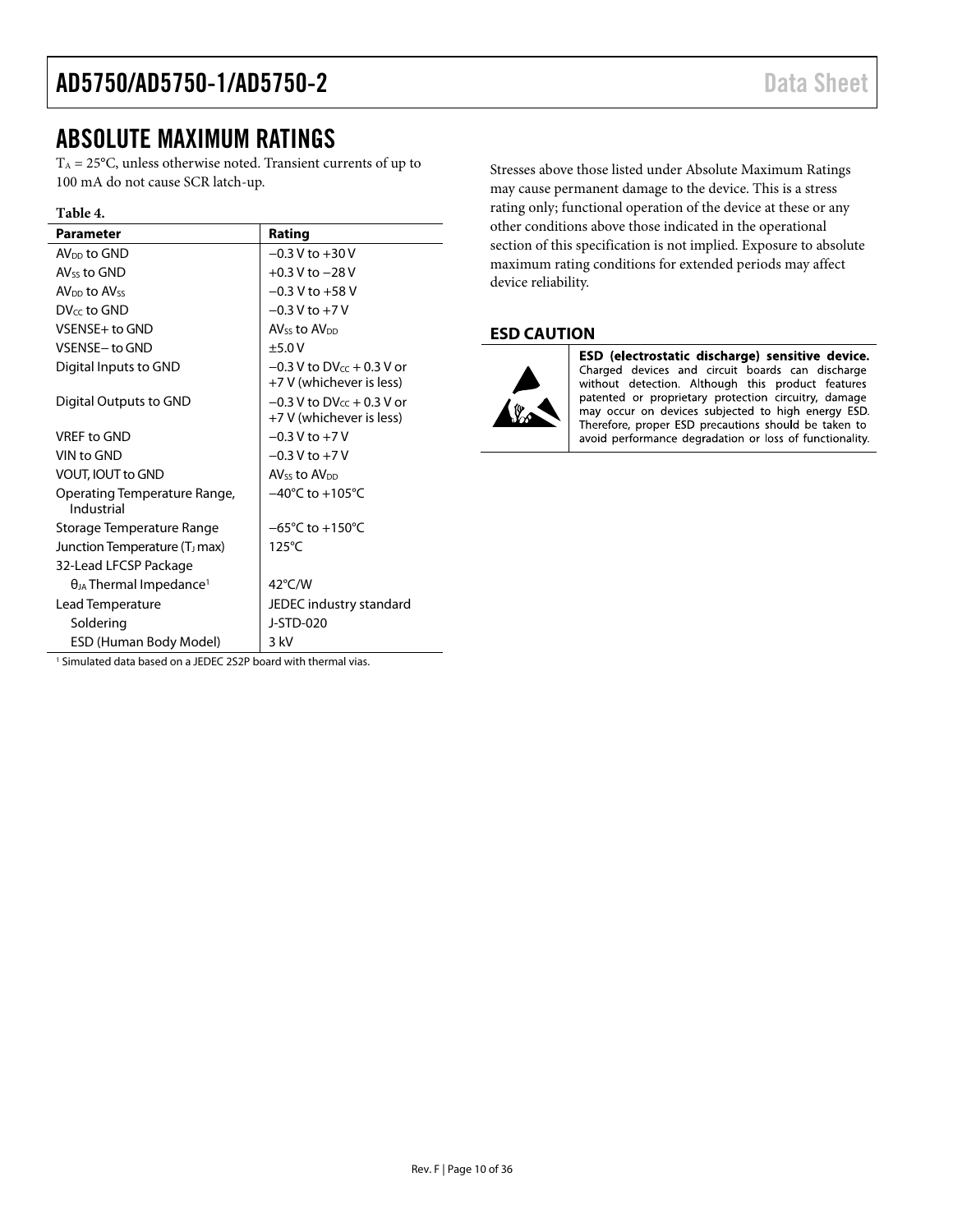### <span id="page-10-0"></span>PIN CONFIGURATION AND FUNCTION DESCRIPTIONS



#### **Table 5. Pin Function Descriptions**

| Pin No.        | <b>Mnemonic</b>   | <b>Description</b>                                                                                                                                                                                                                                     |
|----------------|-------------------|--------------------------------------------------------------------------------------------------------------------------------------------------------------------------------------------------------------------------------------------------------|
|                | SDO/VFAULT        | Serial Data Output (SDO). In software mode, this pin is used to clock data from the input shift register in<br>readback mode. Data is clocked out on the rising edge of SCLK and is valid on the falling edge of SCLK. This pin<br>is a CMOS output.   |
|                |                   | Short-Circuit Fault Alert (VFAULT). In hardware mode, this pin acts as a short-circuit fault alert pin and is<br>asserted low when a short-circuit error is detected. This pin is an open-drain output and must be connected to<br>a pull-up resistor. |
| $\overline{2}$ | <b>CLRSEL</b>     | In hardware or software mode, this pin selects the clear value, either zero-scale or midscale code. In software<br>mode, this pin is implemented as a logic OR with the internal CLRSEL bit.                                                           |
| 3              | <b>CLEAR</b>      | Active High Input. Asserting this pin sets the output current/voltage to zero-scale code or midscale code of the<br>range selected (user selectable). CLEAR is a logic OR with the internal clear bit.                                                 |
|                |                   | In software mode, during power-up, the CLEAR pin level determines the power-on condition of the voltage<br>channel, which can be active 0V or tristate. See the Asynchronous Clear (CLEAR) section for more details.                                   |
| 4              | $DV_{cc}$         | Digital Power Supply.                                                                                                                                                                                                                                  |
| 5              | <b>GND</b>        | <b>Ground Connection.</b>                                                                                                                                                                                                                              |
| 6              | SYNC/RSET         | Positive Edge Sensitive Latch (SYNC). In software mode, a rising edge parallel loads the input shift register data<br>into the AD5750/AD5750-1/AD5750-2, also updating the output.                                                                     |
|                |                   | Resistor Select (RSET). In hardware mode, this pin selects whether the internal or the external current sense resistor is<br>used. If RSET = 0, the external sense resistor is chosen, and if RSET = 1, the internal sense resistor is chosen.         |
| $\overline{7}$ | <b>SCLK/OUTEN</b> | Serial Clock Input (SCLK). In software mode, data is clocked into the input shift register on the falling edge of<br>SCLK. This pin operates at clock speeds up to 50 MHz.                                                                             |
|                |                   | Output Enable (OUTEN). In hardware mode, this pin acts as an output enable pin.                                                                                                                                                                        |
| 8              | SDIN/R0           | Serial Data Input (SDIN). In software mode, data must be valid on the falling edge of SCLK.                                                                                                                                                            |
|                |                   | Range Decode Bit (R0). In hardware mode, this pin, in conjunction with R1, R2, and R3, selects the output<br>current/voltage range setting on the part.                                                                                                |
| 9              | AD2/R1            | Device Addressing Bit (AD2). In software mode, this pin, in conjunction with AD1 and AD0, allows up to eight<br>devices to be addressed on one bus.                                                                                                    |
|                |                   | Range Decode Bit (R1). In hardware mode, this pin, in conjunction with R0, R2, and R3, selects the output<br>current/voltage range setting on the part.                                                                                                |
| 10             | AD1/R2            | Device Addressing Bit (AD1). In software mode, this pin, in conjunction with AD2 and AD0, allows up to eight<br>devices to be addressed on one bus.                                                                                                    |
|                |                   | Range Decode Bit (R2). In hardware mode, this pin, in conjunction with R0, R1, and R3, selects the output<br>current/voltage range setting on the part.                                                                                                |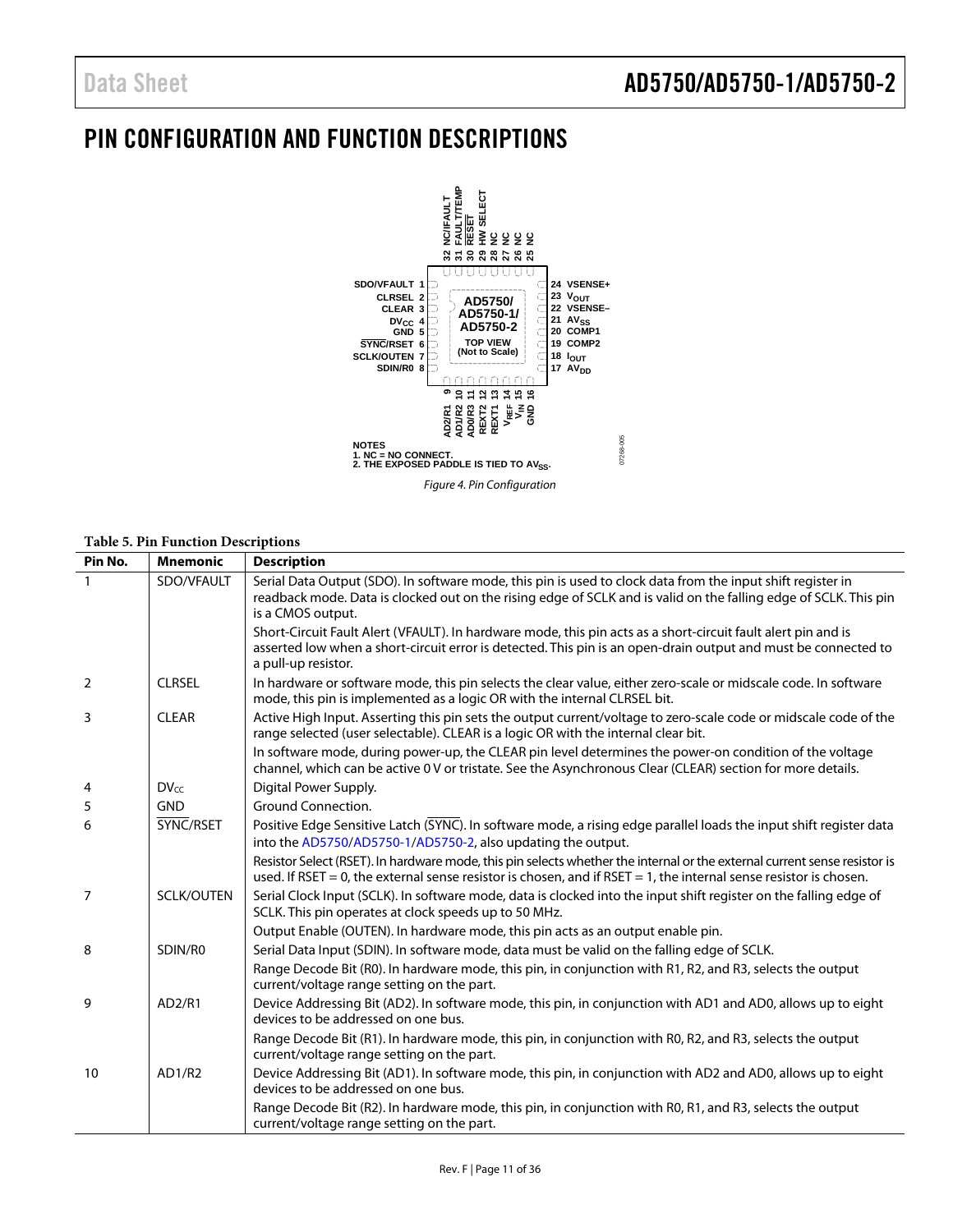| Pin No.          | <b>Mnemonic</b>        | <b>Description</b>                                                                                                                                                                                                                                                                                                                                                                                                                                   |
|------------------|------------------------|------------------------------------------------------------------------------------------------------------------------------------------------------------------------------------------------------------------------------------------------------------------------------------------------------------------------------------------------------------------------------------------------------------------------------------------------------|
| 11               | AD0/R3                 | Device Addressing Bit (AD0). In software mode, this pin, in conjunction with AD1 and AD2, allows up to eight<br>devices to be addressed on one bus.                                                                                                                                                                                                                                                                                                  |
|                  |                        | Range Decode Bit (R3). In hardware mode, this pin, in conjunction with R0, R1, and R2, selects the output<br>current/voltage range setting on the part.                                                                                                                                                                                                                                                                                              |
| 12, 13           | REXT2, REXT1           | A 15 kΩ external current setting resistor can be connected between the REXT1 and REXT2 pins to improve the<br>IOUT temperature drift performance.                                                                                                                                                                                                                                                                                                    |
| 14               | <b>VREF</b>            | Buffered Reference Input.                                                                                                                                                                                                                                                                                                                                                                                                                            |
| 15               | <b>VIN</b>             | Buffered Analog Input (0 V to 4.096 V).                                                                                                                                                                                                                                                                                                                                                                                                              |
| 16               | <b>GND</b>             | Ground Connection.                                                                                                                                                                                                                                                                                                                                                                                                                                   |
| 17               | AV <sub>DD</sub>       | Positive Analog Supply.                                                                                                                                                                                                                                                                                                                                                                                                                              |
| 18               | <b>IOUT</b>            | Current Output.                                                                                                                                                                                                                                                                                                                                                                                                                                      |
| 19, 20           | COMP2.<br>COMP1        | Optional Compensation Capacitor Connections for the Voltage Output Buffer. These pins are used to drive<br>higher capacitive loads on the output. They also reduce overshoot on the output. Care should be taken when<br>choosing the value of the capacitor connected between the COMP1 and COMP2 pins because it has a direct<br>influence on the settling time of the output. See the Driving Large Capacitive Loads section for further details. |
| 21               | <b>AV<sub>SS</sub></b> | Negative Analog Supply.                                                                                                                                                                                                                                                                                                                                                                                                                              |
| 22               | VSENSE-                | Sense Connection for the Negative Voltage Output Load Connection. This pin must stay within ±3.0 V of<br>ground for correct operation.                                                                                                                                                                                                                                                                                                               |
| 23               | <b>VOUT</b>            | Buffered Analog Output Voltage.                                                                                                                                                                                                                                                                                                                                                                                                                      |
| 24               | VSENSE+                | Sense Connection for the Positive Voltage Output Load Connection.                                                                                                                                                                                                                                                                                                                                                                                    |
| 25, 26,<br>27,28 | <b>NC</b>              | No Connect. Can be tied to GND.                                                                                                                                                                                                                                                                                                                                                                                                                      |
| 29               | <b>HW SELECT</b>       | This pin is used to configure the part to hardware or software mode. HW SELECT = 0 selects software control,<br>and HW SELECT $=$ 1 selects hardware control.                                                                                                                                                                                                                                                                                        |
| 30               | <b>RESET</b>           | Resets the part to its power-on state.                                                                                                                                                                                                                                                                                                                                                                                                               |
| 31               | FAULT/TEMP             | Fault Alert (FAULT). In software mode, this pin acts as a general fault alert pin. It is asserted low when an open-<br>circuit error, short-circuit error, overtemperature error, or PEC interface error is detected. This pin is an open-<br>drain output and must be connected to a pull-up resistor.                                                                                                                                              |
|                  |                        | Overtemperature Fault (TEMP). In hardware mode, this pin acts as an overtemperature fault pin. It is asserted<br>low when an overtemperature error is detected. This pin is an open-drain output and must be connected to a<br>pull-up resistor.                                                                                                                                                                                                     |
| 32               | NC/IFAULT              | No Connect (NC). In software mode, this pin is a no connect. Instead, tie this pin to GND.                                                                                                                                                                                                                                                                                                                                                           |
|                  |                        | Open-Circuit Fault Alert (IFAULT). In hardware mode, this pin acts as an open-circuit fault alert pin. It is asserted<br>low when an open-circuit error is detected. This pin is an open-drain output and must be connected to a pull-<br>up resistor.                                                                                                                                                                                               |
|                  | <b>EPAD</b>            | The exposed paddle is tied to AVss.                                                                                                                                                                                                                                                                                                                                                                                                                  |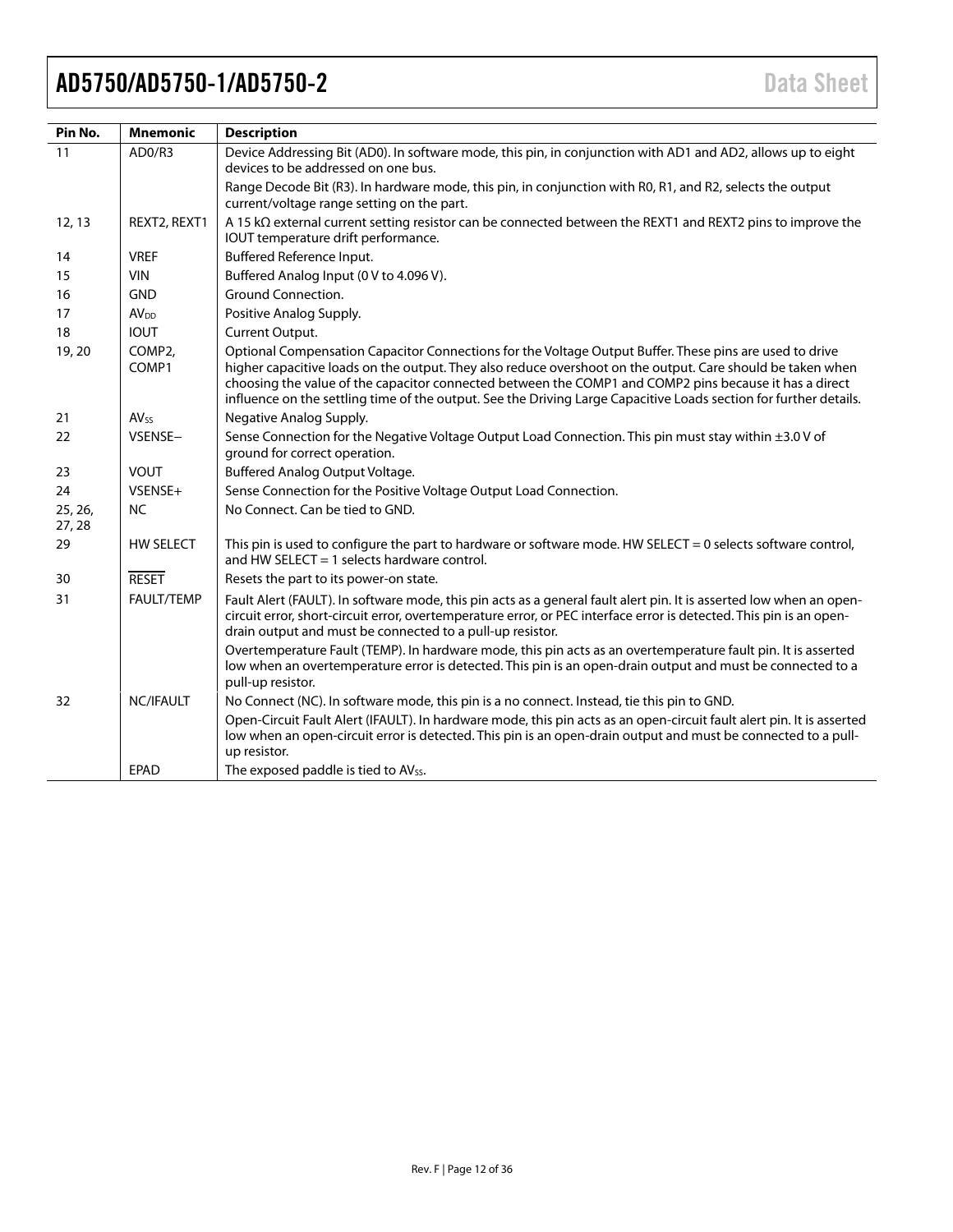### <span id="page-12-0"></span>TYPICAL PERFORMANCE CHARACTERISTICS

<span id="page-12-1"></span>

*Figure 5. Integral Nonlinearity Error vs. VIN*

<span id="page-12-2"></span>

*Figure 6. Integral Nonlinearity Error vs. Temperature*



*Figure 7. Total Unadjusted Error (TUE) vs. VIN*



*Figure 8. Total Unadjusted Error (TUE) vs. Temperature*







<span id="page-12-3"></span>*Figure 10. Bipolar Zero Error vs. Temperature*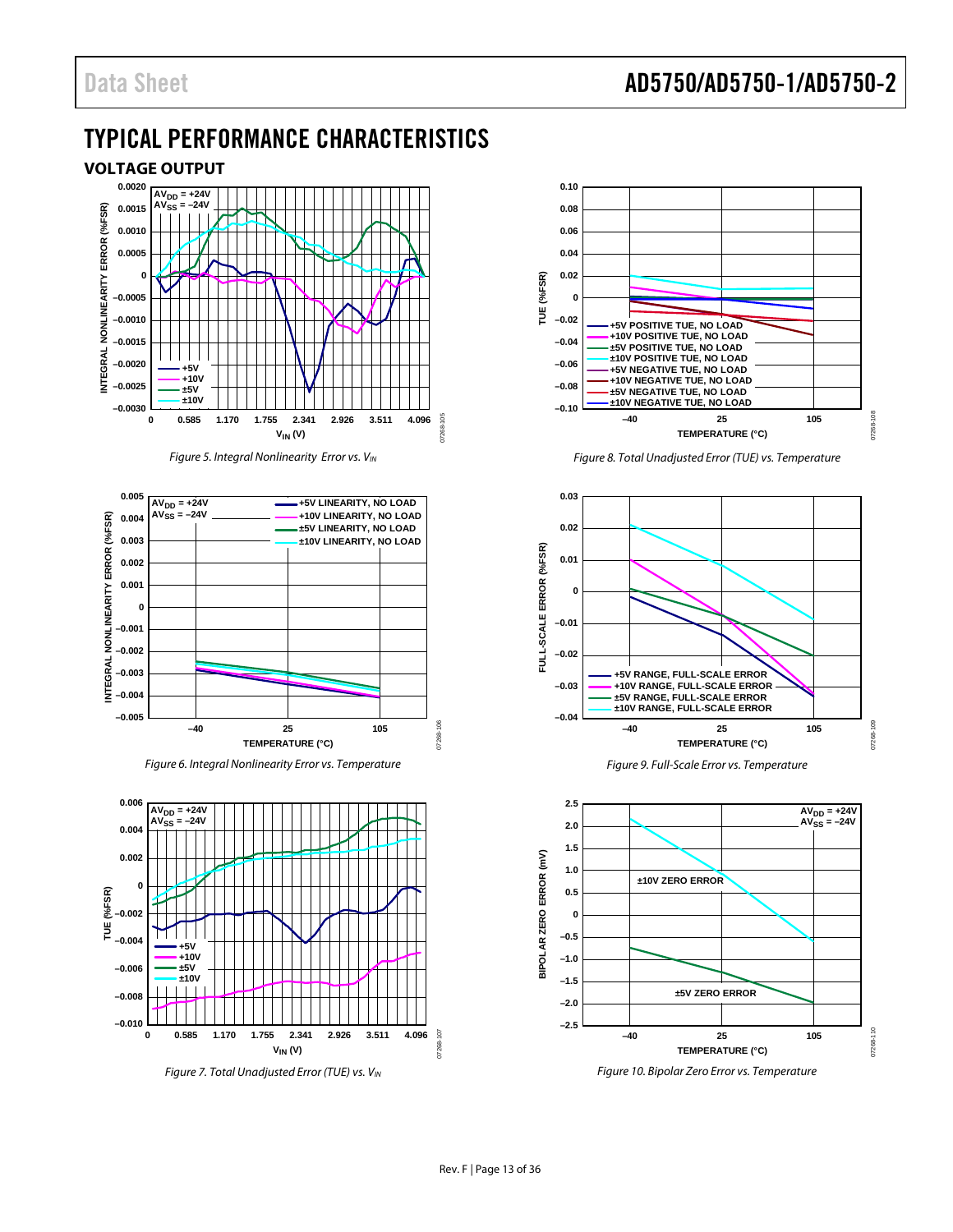



<span id="page-13-0"></span>

*Figure 12. Zero-Scale Error (Offset Error) vs. Temperature*



*Figure 13. Integral Nonlinearity Error vs. Supply Voltage*



**0.10**

*Figure 14. Total Unadjusted Error (TUE) vs. Supply Voltages*





<span id="page-13-1"></span>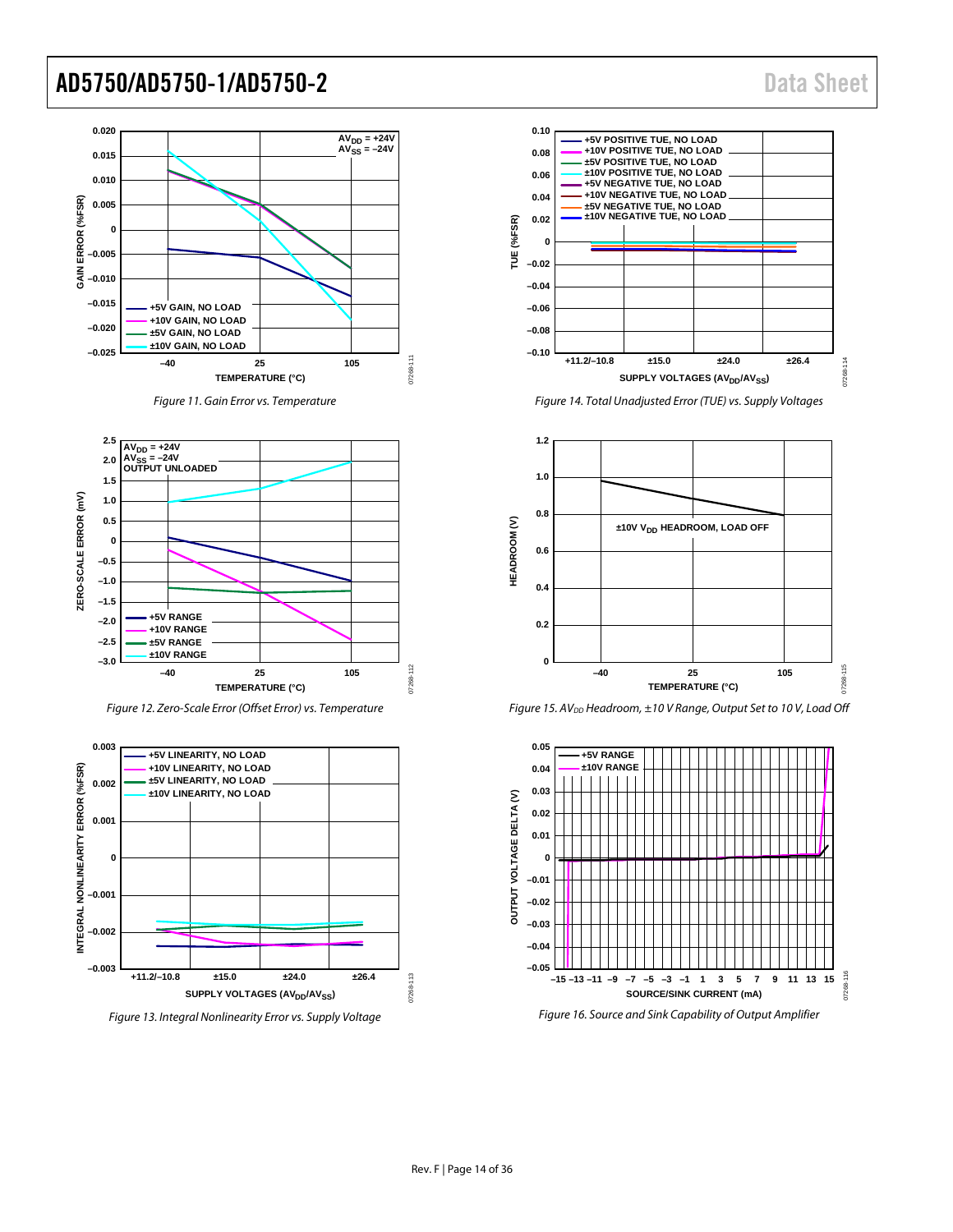



Figure 20. V<sub>OUT</sub> Enable Glitch, Load = 2 k $\Omega$  || 1 nF



Figure 21. Peak-to-Peak Noise (0.1 Hz to 10 Hz Bandwidth)



Figure 22. Peak-to-Peak Noise (100 kHz Bandwidth)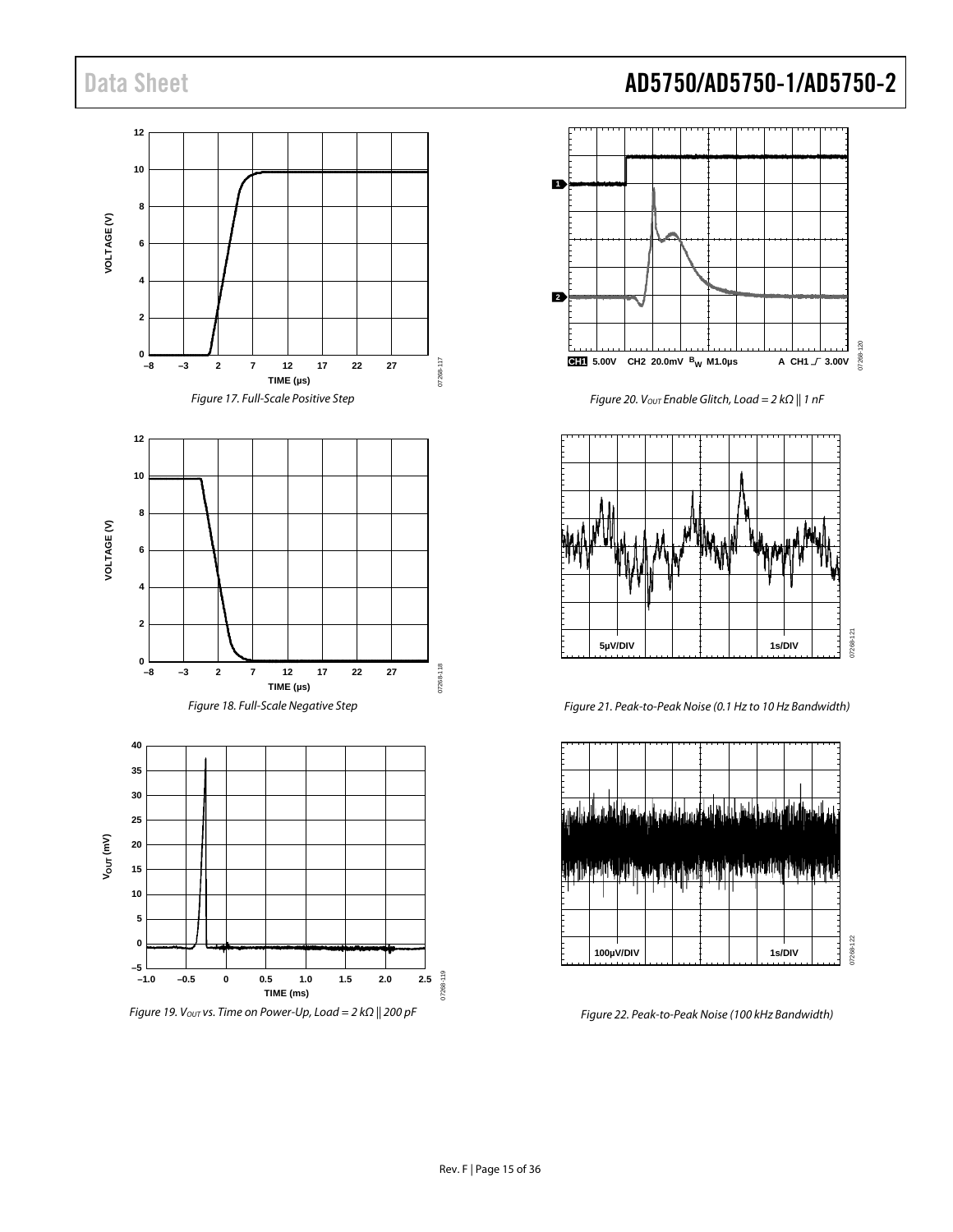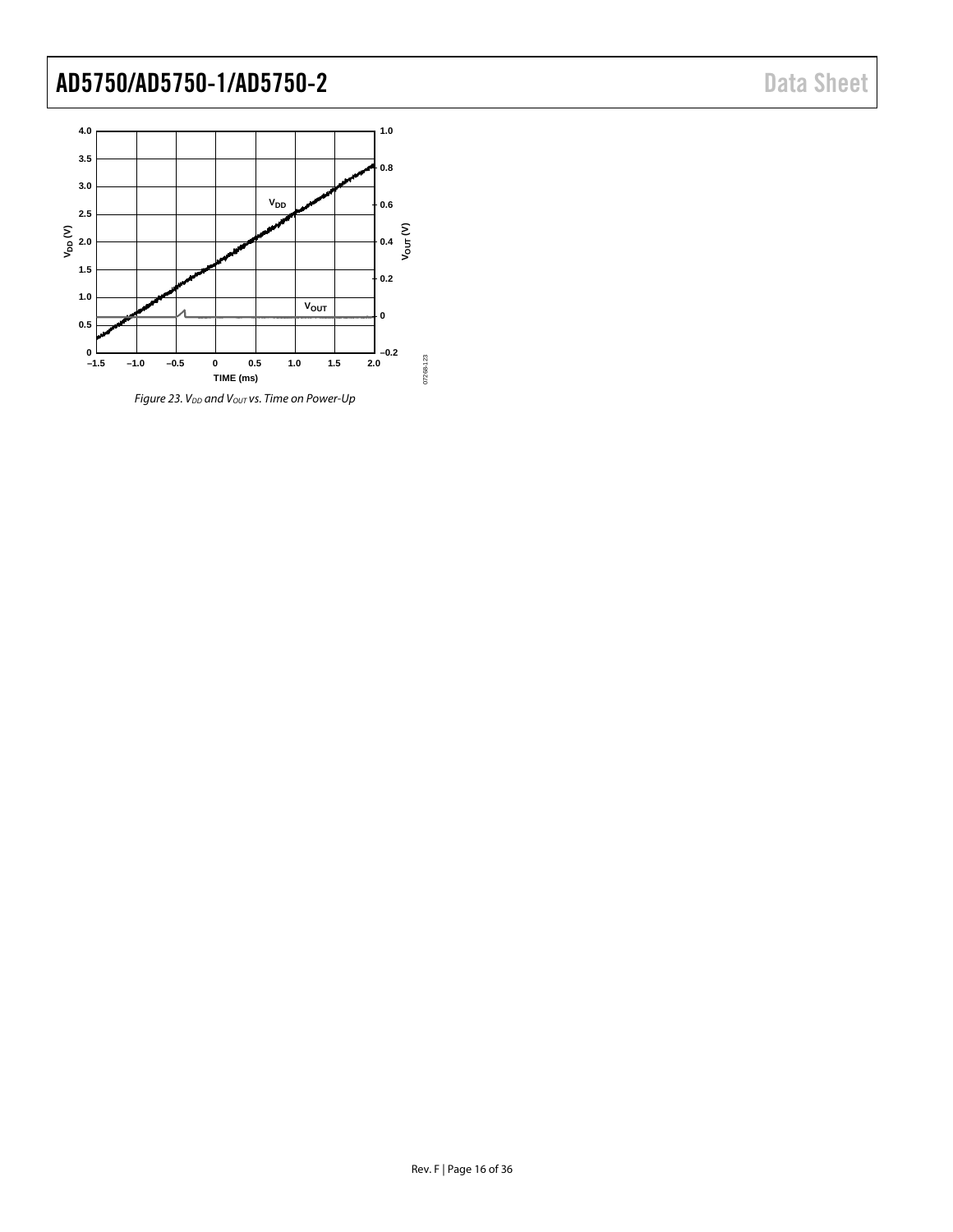#### <span id="page-16-0"></span>**CURRENT OUTPUT 0.004** AV<sub>DD</sub> = +24V<br>AV<sub>SS</sub> = –24V  $=-24V$ ERROR (%FSR) **INTEGRAL NONLINEARITY ERROR (%FSR) 0.002 0 NONLINEARITY –0.002 –0.004 –0.006 INTEGRAL**  $TO + 20$ **0mA TO +20mA –0.008 0mA TO +24mA ±20mA ±24mA –0.010**  $124$ 07268-124 **0 0.585 1.170 1.755 2.341 2.926 3.511 4.096 VIN (V)**

*Figure 24. Integral Nonlinearity Error vs. VIN, External RsET Resistor* 



*Figure 25. Integral Nonlinearity Error vs. VIN, Internal RSET Resistor*



*Figure 26. Integral Nonlinearity Error, Current Mode, External RSET Sense Resistor*

### Data Sheet **AD5750/AD5750-1/AD5750-2**



*Figure 27. Integral Nonlinearity Error, Current Mode, Internal RSET Sense Resistor*







*Figure 29. Total Unadjusted Error vs. VIN, Internal RSET Resistor*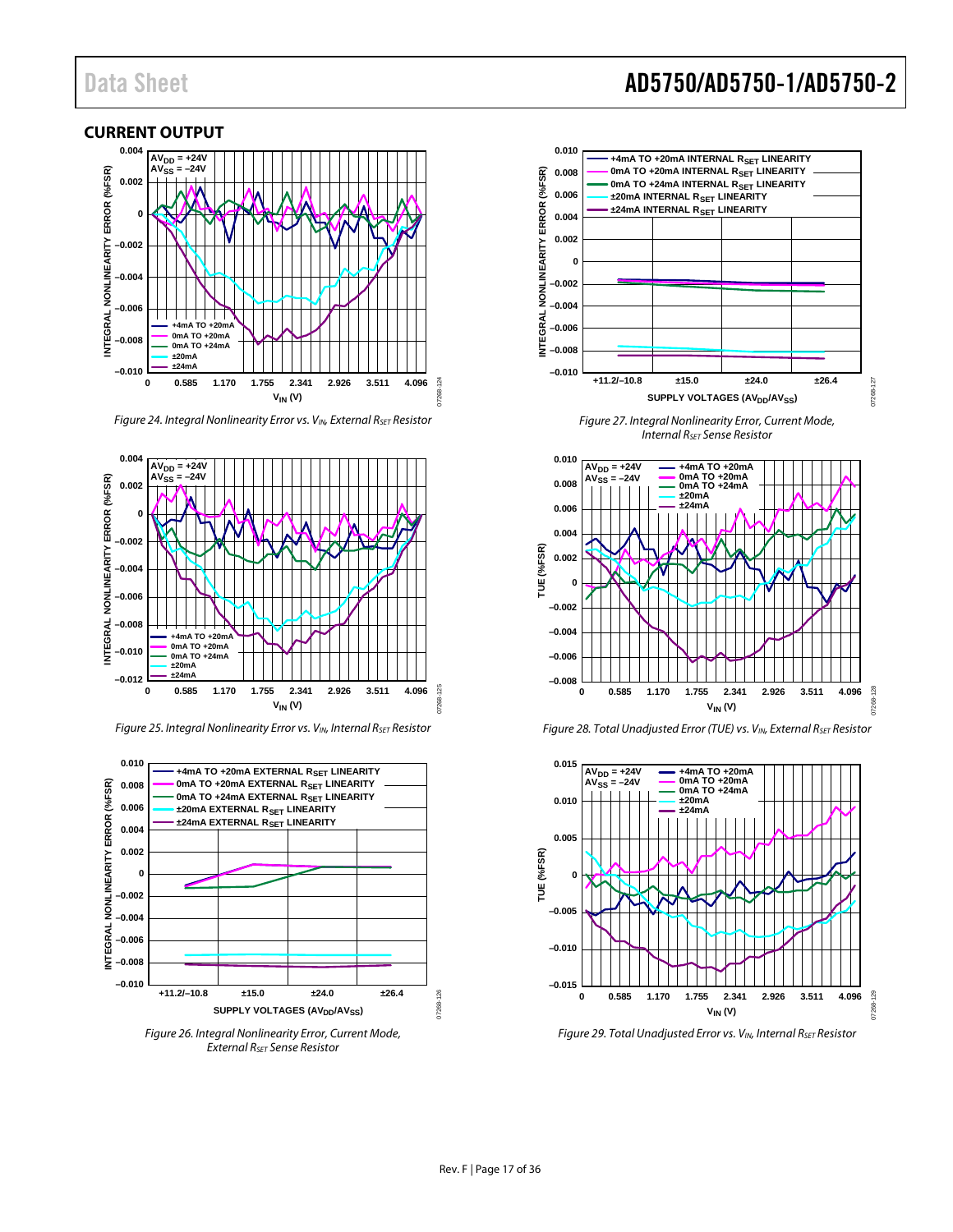07268-133

17268

07268-134

07268-135



*External RSET Sense Resistor*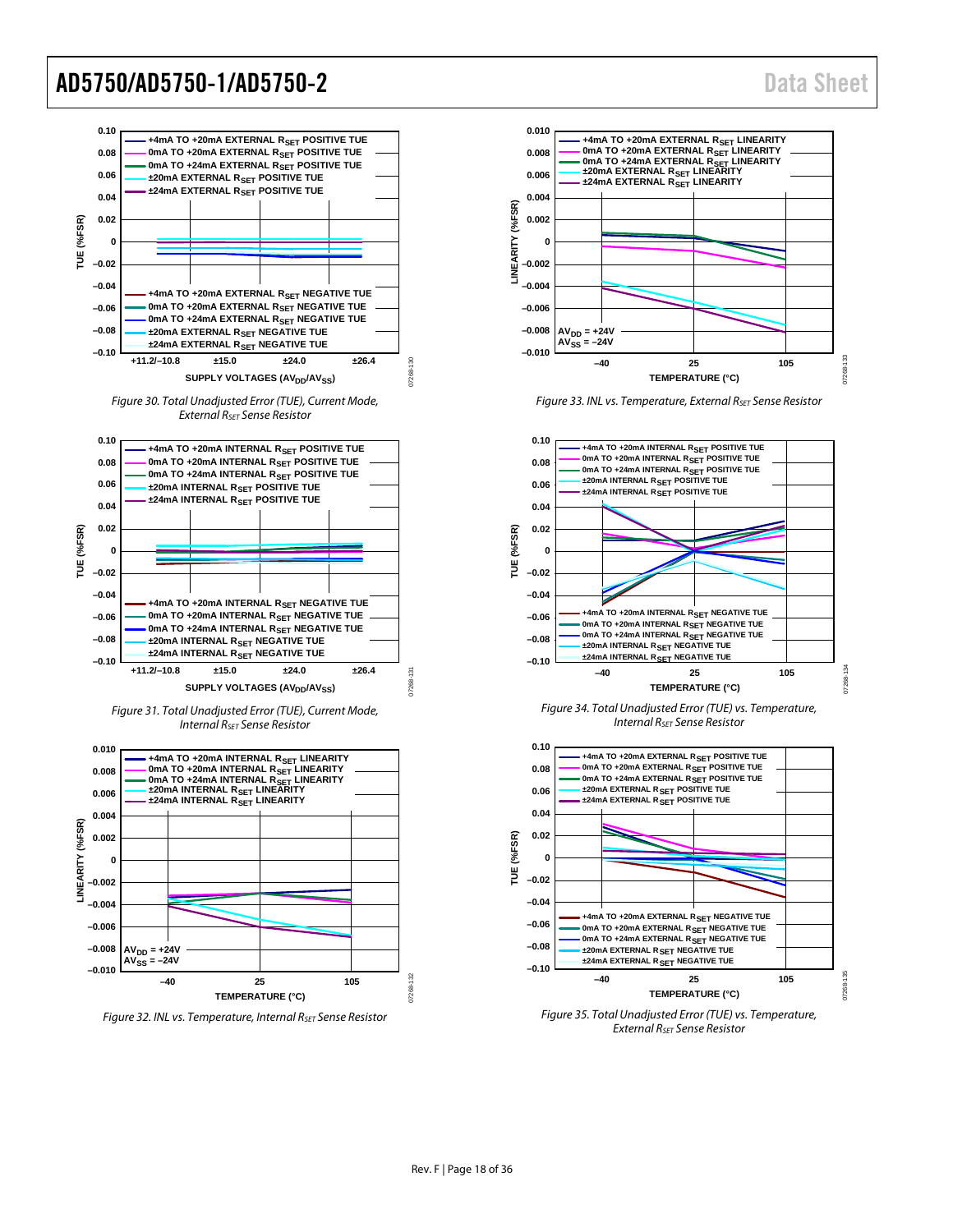

*Figure 36. Zero-Scale Error vs. Temperature, External RSET Sense Resistor*



*Figure 37. Zero-Scale Error vs. Temperature, Internal RSET Sense Resistor*



*External RSET Sense Resistor*



*Internal RSET Sense Resistor*



*Figure 40. Full-Scale Error vs. Temperature, External RSET Sense Resistor*



*Figure 41. Full-Scale Error vs. Temperature, Internal RSET Sense Resistor*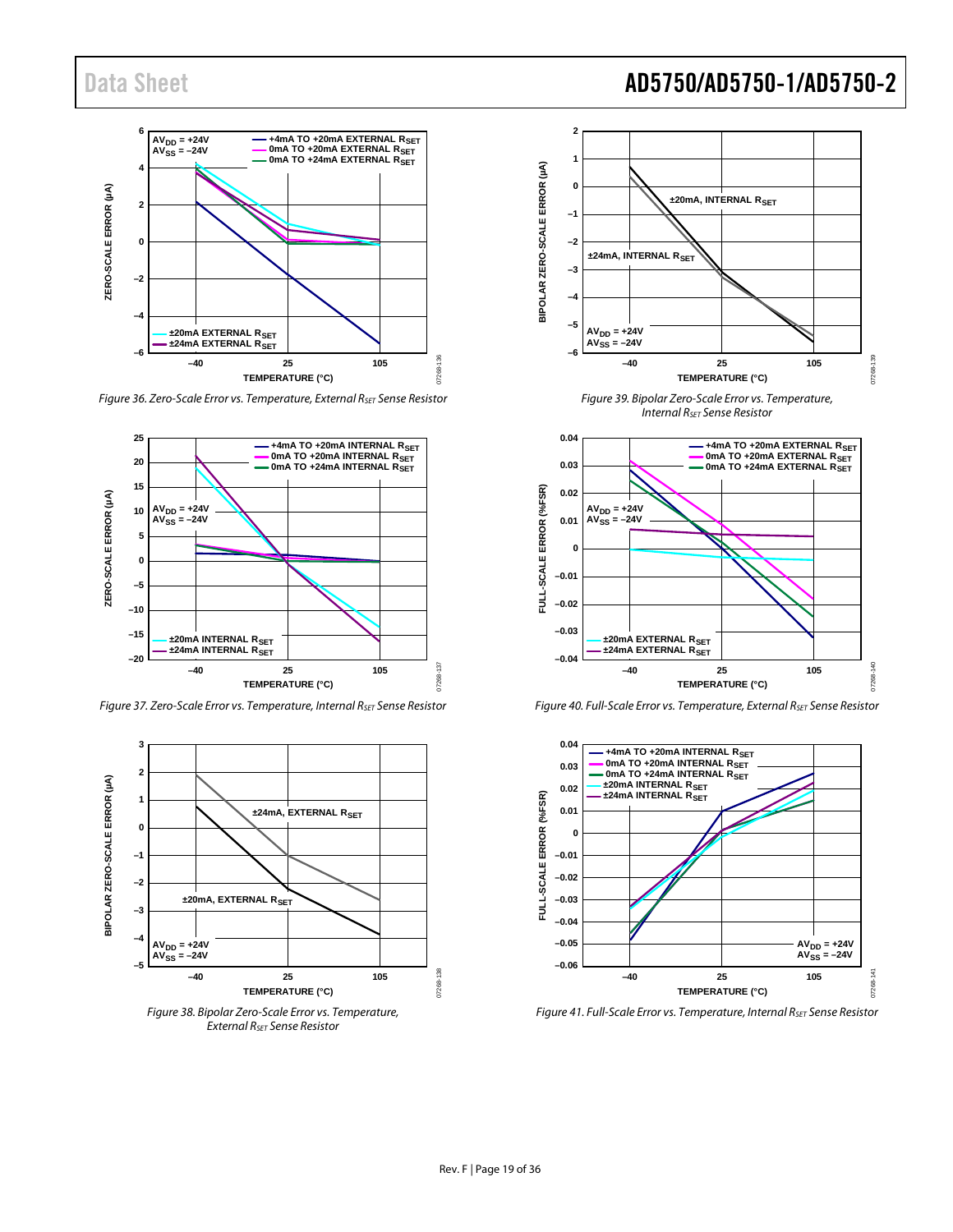

*Figure 42. Gain Error vs. Temperature, External RSET Sense Resistor* 



*Figure 43. Gain Error vs. Temperature, Internal RSET Sense Resistor*







*Figure 45. V<sub>DD</sub>* and Output Current ( $I<sub>OUT</sub>$ ) vs. Time-On Power-Up





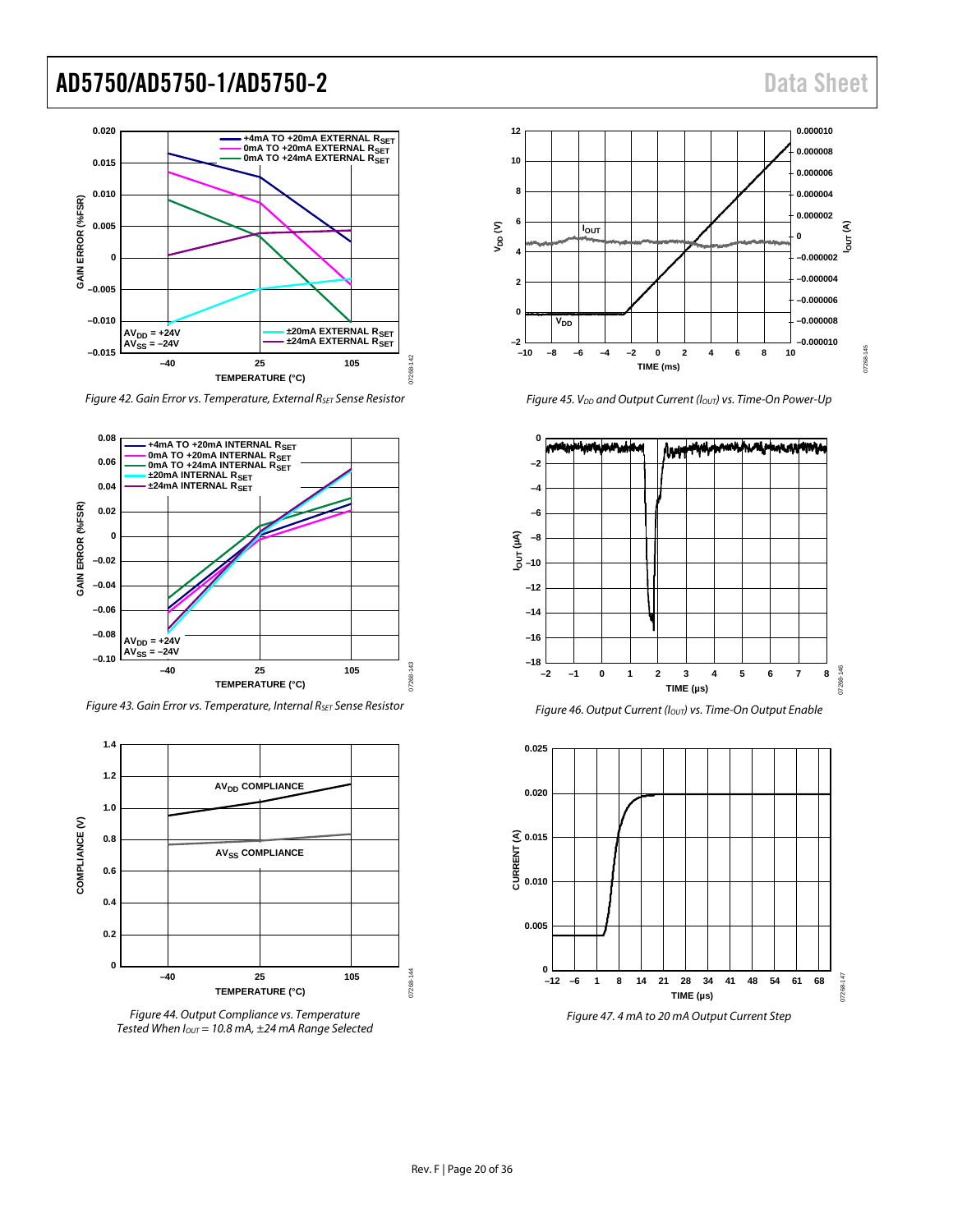



*Figure 50. AIDD/AISS vs. AVDD/AVSS, IOUT = 0 mA*

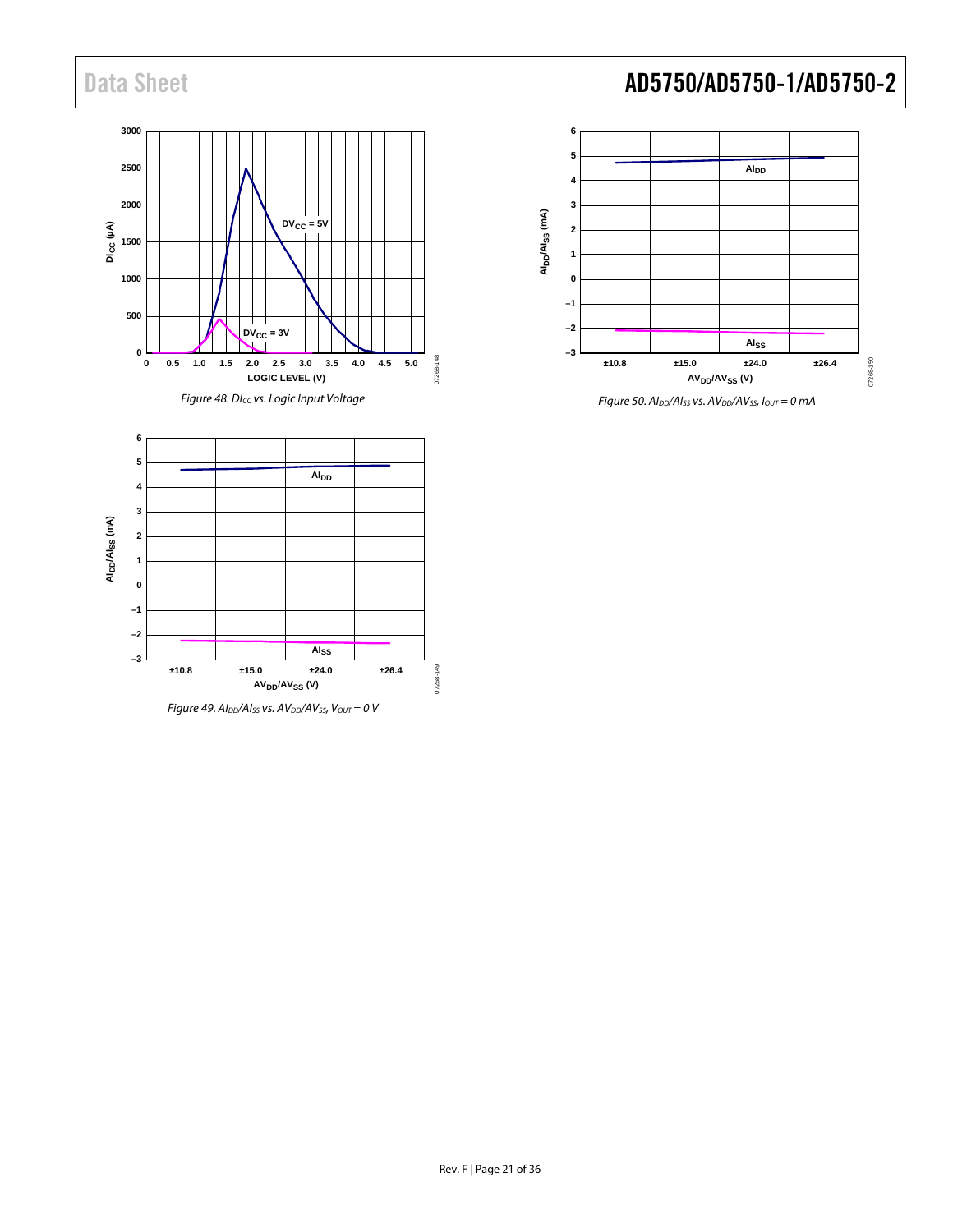### <span id="page-21-0"></span>**TERMINOLOGY**

#### **Total Unadjusted Error (TUE)**

TUE is a measure of the output error taking all the various errors into account: INL error, offset error, gain error, and output drift over supplies, temperature, and time. TUE is expressed as a percentage of full-scale range (% FSR).

#### **Relative Accuracy or Integral Nonlinearity (INL)**

INL is a measure of the maximum deviation, in % FSR, from a straight line passing through the endpoints of the output driver transfer function. A typical INL vs. input voltage plot can be seen in [Figure 5.](#page-12-2)

#### **Bipolar Zero Error**

Bipolar zero error is the deviation of the actual vs. ideal half-scale output of 0 V/0 mA with a bipolar range selected. A plot of bipolar zero error vs. temperature can be seen i[n Figure 10.](#page-12-3)

#### **Bipolar Zero Temperature Coefficient (TC)**

Bipolar zero TC is a measure of the change in the bipolar zero error with a change in temperature. It is expressed in ppm FSR/°C.

#### **Full-Scale Error**

Full-scale error is the deviation of the actual full-scale analog output from the ideal full-scale output. Full-scale error is expressed as a percentage of full-scale range (% FSR).

#### **Full-Scale Temperature Coefficient (TC)**

Full-scale TC is a measure of the change in the full-scale error with a change in temperature. It is expressed in ppm FSR/°C.

#### **Gain Error**

Gain error is a measure of the span error of the output. It is the deviation in slope of the output transfer characteristic from the ideal expressed in % FSR. A plot of gain error vs. temperature can be seen i[n Figure 11.](#page-13-0)

#### **Gain Error Temperature Coefficient (TC)**

Gain error TC is a measure of the change in gain error with changes in temperature. Gain error TC is expressed in ppm FSR/°C.

#### **Zero-Scale Error**

Zero-scale error is the deviation of the actual zero-scale analog output from the ideal zero-scale output. Zero-scale error is expressed in millivolts (mV).

#### **Zero-Scale TC**

Zero-scale TC is a measure of the change in zero-scale error with a change in temperature. Zero-scale error TC is expressed in ppm FSR/°C.

#### **Offset Error**

Offset error is a measurement of the difference between the actual VOUT and the ideal VOUT, expressed in millivolts (mV) in the linear region of the transfer function. It can be negative or positive.

#### **Output Voltage Settling Time**

Output voltage settling time is the amount of time it takes for the output to settle to a specified level for a half-scale input change.

#### **Slew Rate**

The slew rate of a device is a limitation in the rate of change of the output voltage. The output slewing speed is usually limited by the slew rate of the amplifier used at its output. Slew rate is measured from 10% to 90% of the output signal and is expressed in  $V/\mu s$ .

#### **Current Loop Voltage Compliance**

Current loop voltage compliance is the maximum voltage at the IOUT pin for which the output current is equal to the programmed value.

#### **Power-On Glitch Energy**

Power-on glitch energy is the impulse injected into the analog output when th[e AD5750](http://www.analog.com/AD5750?doc=AD5750_5750-1_5750-2.pdf)[/AD5750-1](http://www.analog.com/AD5750-1?doc=AD5750_5750-1_5750-2.pdf)[/AD5750-2](http://www.analog.com/AD5750-2?doc=AD5750_5750-1_5750-2.pdf) are powered on. It is specified as the area of the glitch in nV-sec.

#### **Power Supply Rejection Ratio (PSRR)**

PSRR indicates how the output is affected by changes in the power supply voltage.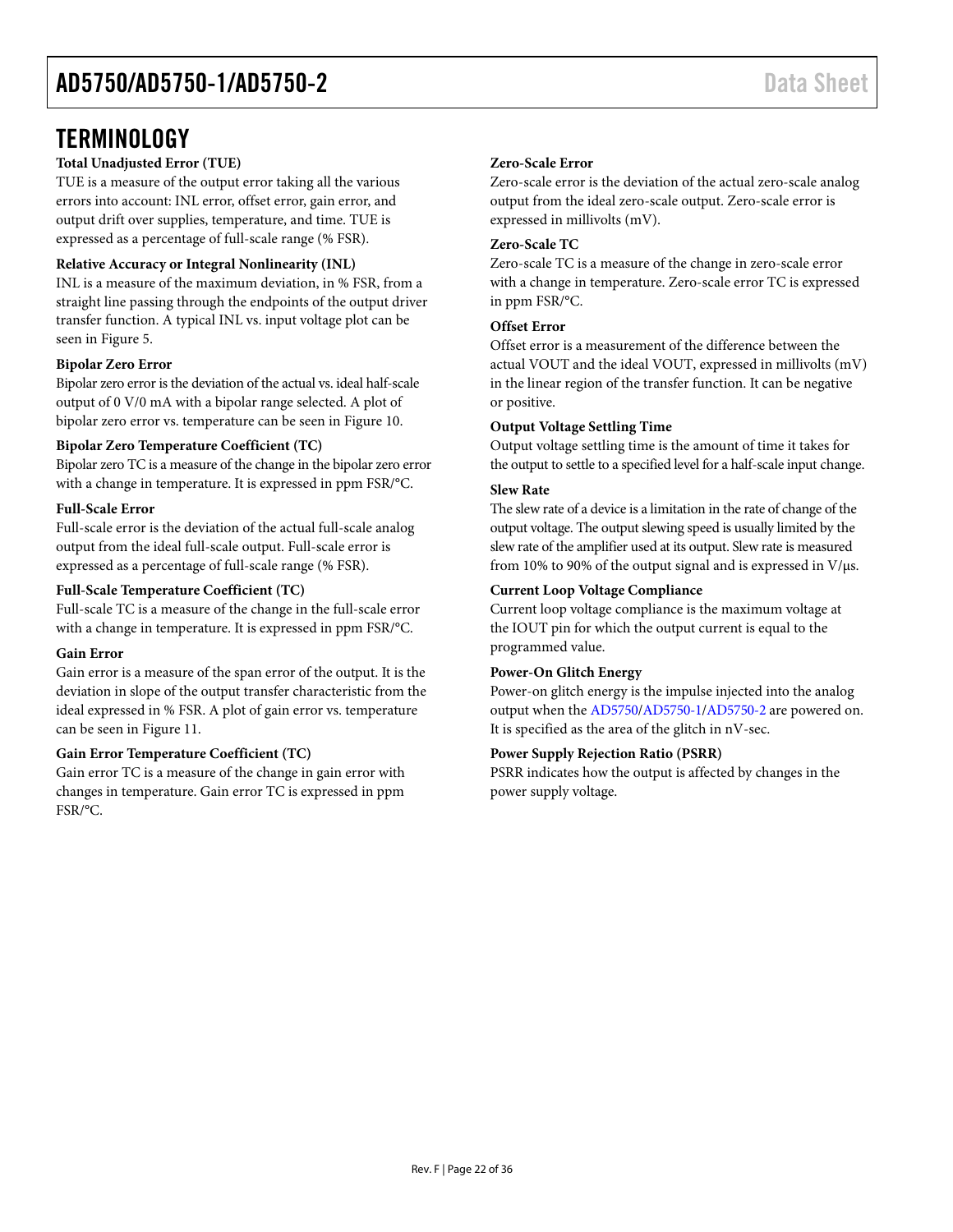### <span id="page-22-0"></span>THEORY OF OPERATION

Th[e AD5750/](http://www.analog.com/AD5750?doc=AD5750_5750-1_5750-2.pdf)[AD5750-1](http://www.analog.com/AD5750-1?doc=AD5750_5750-1_5750-2.pdf)[/AD5750-2](http://www.analog.com/AD5750-2?doc=AD5750_5750-1_5750-2.pdf) are single-channel, precision voltage/current output drivers with hardware- or softwareprogrammable output ranges. The software ranges are configured via an SPI-/MICROWIRE-compatible serial interface. The analog input to th[e AD5750](http://www.analog.com/AD5750?doc=AD5750_5750-1_5750-2.pdf)[/AD5750-1](http://www.analog.com/AD5750-1?doc=AD5750_5750-1_5750-2.pdf)[/AD5750-2](http://www.analog.com/AD5750-2?doc=AD5750_5750-1_5750-2.pdf) is provided from a low voltage, single-supply DAC and is internally conditioned to provide the desired output current/voltage range. Analog input ranges available are 0 V to 2.5 V [\(AD5750-1](http://www.analog.com/AD5750-1?doc=AD5750_5750-1_5750-2.pdf)[/AD5750-2\)](http://www.analog.com/AD5750-2?doc=AD5750_5750-1_5750-2.pdf) or 0 V to 4.096 V [\(AD5750\)](http://www.analog.com/AD5750?doc=AD5750_5750-1_5750-2.pdf).

The output current range is programmable across five current ranges: +4 mA to +20 mA, 0 mA to +20 mA, 0 mA to +24 mA,  $\pm 20$  mA, and  $\pm 24$  mA.

The voltage output is provided from a separate pin that can be configured to provide 0 V to  $+5$  V, 0 V to  $+10$  V,  $\pm$ 5 V, or  $\pm$ 10 V output ranges. An overrange of 20% is available on the voltage ranges. An overrange of 2% is available on the 4 mA to 20 mA, 0 mA to 20 mA, and 0 mA to 24 mA current ranges. The current and voltage outputs are available on separate pins. Only one output can be enabled at one time. The output range is selected by programming the R3 to R0 bits in the control register (see [Table 7](#page-25-4) an[d Table 8\)](#page-25-5).

[Figure 51](#page-22-2) an[d Figure 52](#page-23-0) show a typical configuration of the [AD5750](http://www.analog.com/AD5750?doc=AD5750_5750-1_5750-2.pdf)[/AD5750-1](http://www.analog.com/AD5750-1?doc=AD5750_5750-1_5750-2.pdf)[/AD5750-2](http://www.analog.com/AD5750-2?doc=AD5750_5750-1_5750-2.pdf) in software mode and in hardware mode, respectively, in an output module system. The HW SELECT pin selects whether the part is configured in software or hardware mode. The analog input to the [AD5750](http://www.analog.com/AD5750?doc=AD5750_5750-1_5750-2.pdf)[/AD5750-1](http://www.analog.com/AD5750-1?doc=AD5750_5750-1_5750-2.pdf)[/AD5750-2](http://www.analog.com/AD5750-2?doc=AD5750_5750-1_5750-2.pdf) is provided from a low voltage, single-supply DAC, such as the [AD506x](http://www.analog.com/AD5060?doc=AD5750_5750-1_5750-2.pdf) o[r AD566x,](http://www.analog.com/AD5663?doc=AD5750_5750-1_5750-2.pdf) which provides an output range of 0 V to 4.096 V. The supply and reference for the DAC, as well as the reference for th[e AD5750/](http://www.analog.com/AD5750?doc=AD5750_5750-1_5750-2.pdf)[AD5750-1/](http://www.analog.com/AD5750-1?doc=AD5750_5750-1_5750-2.pdf)[AD5750-2,](http://www.analog.com/AD5750-2?doc=AD5750_5750-1_5750-2.pdf) can be supplied from a reference such as the [ADR392.](http://www.analog.com/ADR392?doc=AD5750_5750-1_5750-2.pdf) Th[e AD5750](http://www.analog.com/AD5750?doc=AD5750_5750-1_5750-2.pdf)[/AD5750-1/](http://www.analog.com/AD5750-1?doc=AD5750_5750-1_5750-2.pdf) [AD5750-2](http://www.analog.com/AD5750-2?doc=AD5750_5750-1_5750-2.pdf) can operate from supplies up to ±26.4 V.

#### <span id="page-22-1"></span>**SOFTWARE MODE**

In current mode, software-selectable output ranges include  $\pm 20$  mA,  $\pm 24$  mA, 0 mA to  $\pm 20$  mA,  $\pm 4$  mA to  $\pm 20$  mA, and  $0 \text{ mA}$  to  $+24 \text{ mA}$ .

In voltage mode, software-selectable output ranges include 0 V to  $+5$  V, 0 V to  $+10$  V,  $\pm 5$  V, and  $\pm 10$  V.



<span id="page-22-2"></span>*Figure 51. Typical System Configuration in Software Mode (Pull-Up Resistors Not Shown for Open-Drain Outputs)*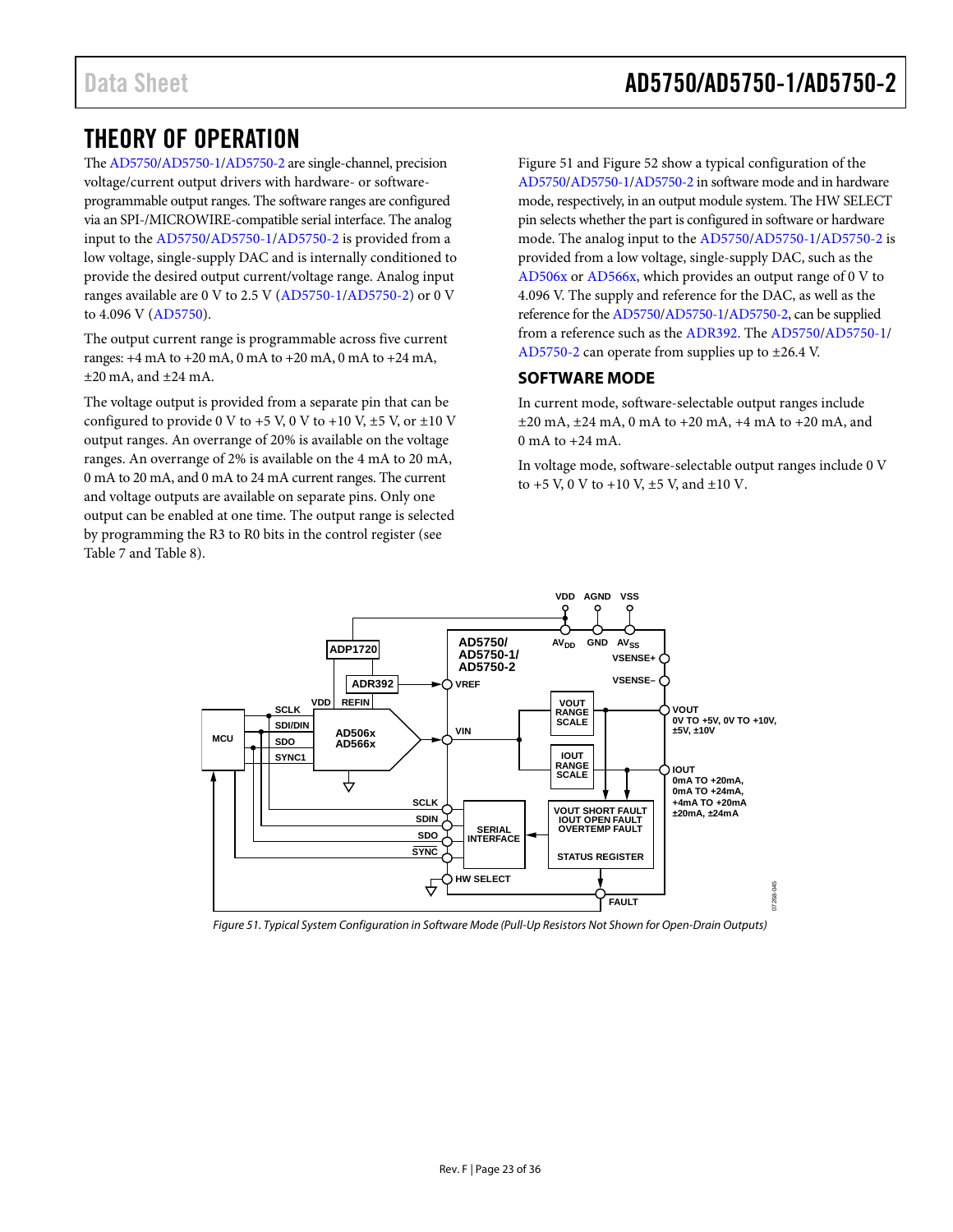

<span id="page-23-0"></span>*Figure 52. Typical System Configuration in Hardware Mode Using Internal DAC Reference (Pull-Up Resistors Not Shown for Open-Drain Outputs)*

#### **Table 6. Suggested Parts for Use with [AD5750,](http://www.analog.com/AD5750?doc=AD5750_5750-1_5750-2.pdf) [AD5750-1,](http://www.analog.com/AD5750-1?doc=AD5750_5750-1_5750-2.pdf) an[d AD5750-2](http://www.analog.com/AD5750-2?doc=AD5750_5750-1_5750-2.pdf)**

| <b>DAC</b>     | Reference           | <b>Power</b>         | <b>Accuracy</b> | <b>Description</b>                                  |
|----------------|---------------------|----------------------|-----------------|-----------------------------------------------------|
| AD5660         | Internal            | ADP1720 <sup>1</sup> | 12-bit INL      | Midend system, single channel, internal reference   |
| <b>AD5664R</b> | Internal            | Not applicable       | Not applicable  | Midend system, quad channel, internal reference     |
| AD5668         | Internal            | Not applicable       | Not applicable  | Midend system, octal channel, internal reference    |
| AD5060         | <b>ADR434</b>       | ADP1720 <sup>1</sup> | 16-bit INL      | High end system, single channel, external reference |
| AD5064         | <b>ADR434</b>       | Not applicable       | Not applicable  | High end system, quad channel, external reference   |
| AD5662         | ADR392 <sup>2</sup> | ADR392 <sup>2</sup>  | 12-bit INL      | Midend system, single channel, external reference   |
| AD5664         | ADR392 <sup>2</sup> | Not applicable       | Not applicable  | Midend system, quad channel, external reference     |

<sup>1</sup> The input range of th[e ADP1720](http://www.analog.com/ADP1720?doc=AD5750_5750-1_5750-2.pdf) is up to 28 V.

<sup>2</sup> The input range of th[e ADR392](http://www.analog.com/ADR392?doc=AD5750_5750-1_5750-2.pdf) is up to 15 V.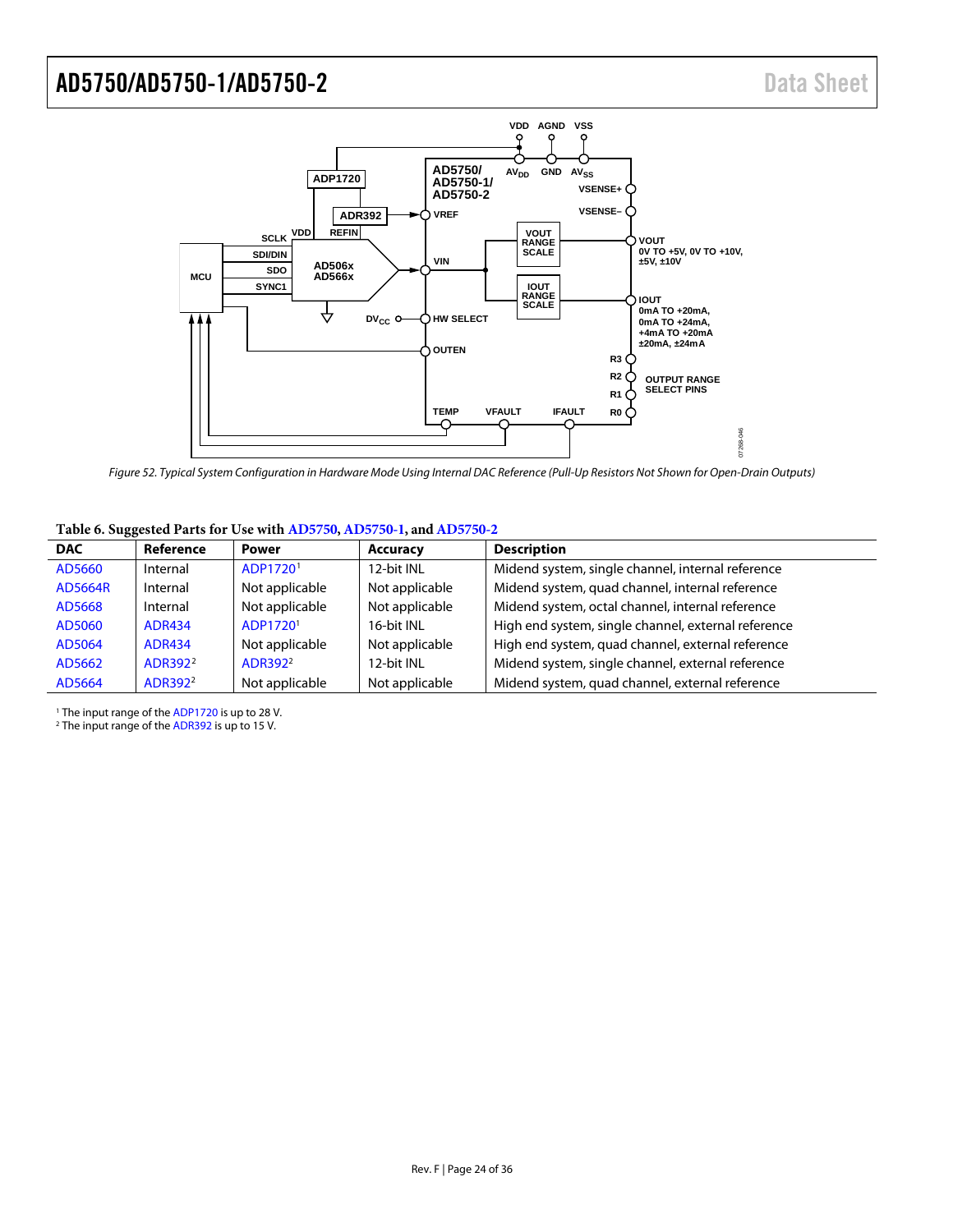### <span id="page-24-0"></span>**CURRENT OUTPUT ARCHITECTURE**

The voltage input from the analog input VIN pin (0 V to 4.096 V fo[r AD5750](http://www.analog.com/AD5750?doc=AD5750_5750-1_5750-2.pdf) and 0 V to 2.5 V for th[e AD5750-1](http://www.analog.com/AD5750-1?doc=AD5750_5750-1_5750-2.pdf)[/AD5750-2\)](http://www.analog.com/AD5750-2?doc=AD5750_5750-1_5750-2.pdf) is either converted to a current (se[e Figure 53\)](#page-24-4), which is then mirrored to the supply rail so that the application simply sees a current source output with respect to an internal reference voltage, or it is buffered and scaled to output a software-selectable unipolar or bipolar voltage range (se[e Figure 54\)](#page-24-5). The reference is used to provide internal offsets for range and gain scaling. The selectable output range is programmable through the digital interface.



#### <span id="page-24-5"></span><span id="page-24-4"></span><span id="page-24-1"></span>**DRIVING INDUCTIVE LOADS**

When driving inductive or poorly defined loads, connect a 0.01 μF capacitor between IOUT and GND. This ensures stability with loads beyond 50 mH. There is no maximum capacitance limit. The capacitive component of the load may cause slower settling.

#### **Voltage Output Amplifier**

The voltage output amplifier is capable of generating both unipolar and bipolar output voltages. It is capable of driving a load of 1 kΩ in parallel with 1.2 μF (with an external compensation capacitor on the COMP1 and COMP2 pins). The source and sink capabilities of the output amplifier can be seen i[n Figure 16.](#page-13-1) The slew rate is 2 V/μs.

Internal to the device, there is a 2.5 MΩ resistor connected between the VOUT and VSENSE+ pins and, similarly, between the VSENSE− pin and the internal device ground. If a fault condition occurs, these resistors act to protect the [AD5750/](http://www.analog.com/AD5750?doc=AD5750_5750-1_5750-2.pdf) [AD5750-1](http://www.analog.com/AD5750-1?doc=AD5750_5750-1_5750-2.pdf)[/AD5750-2](http://www.analog.com/AD5750-2?doc=AD5750_5750-1_5750-2.pdf) by ensuring that the amplifier loop is closed so that the part does not enter into an open-loop condition.

The VSENSE− pin can work in a common-mode range of ±3 V with respect to the remote load ground point.

The current and voltage are output on separate pins and cannot be output simultaneously. This allows the user to tie both the current and voltage output pins together and configure the end system as a single channel output.

#### <span id="page-24-3"></span>**Driving Large Capacitive Loads**

The voltage output amplifier is capable of driving capacitive loads of up to 1 μF with the addition of a nonpolarized compensation capacitor between the COMP1 and COMP2 pins.

Without the compensation capacitor, up to 20 nF capacitive loads can be driven. Care should be taken to choose an appropriate value for the C<sub>COMP</sub> capacitor. This capacitor, while allowing the [AD5750](http://www.analog.com/AD5750?doc=AD5750_5750-1_5750-2.pdf)[/AD5750-1](http://www.analog.com/AD5750-1?doc=AD5750_5750-1_5750-2.pdf)[/AD5750-2 t](http://www.analog.com/AD5750-2?doc=AD5750_5750-1_5750-2.pdf)o drive higher capacitive loads and reduce overshoot, increases the settling time of the part and, therefore, affects the bandwidth of the system. Considered values of this capacitor should be in the range 100 pF to 4 nF, depending on the trade-off required between settling time, overshoot, and bandwidth.

### <span id="page-24-2"></span>**POWER-ON STATE O[F AD5750/](http://www.analog.com/AD5750?doc=AD5750_5750-1_5750-2.pdf)[AD5750-1](http://www.analog.com/AD5750-1?doc=AD5750_5750-1_5750-2.pdf)[/AD5750-2](http://www.analog.com/AD5750-2?doc=AD5750_5750-1_5750-2.pdf)**

On power-up, th[e AD5750/](http://www.analog.com/AD5750?doc=AD5750_5750-1_5750-2.pdf)[AD5750-1](http://www.analog.com/AD5750-1?doc=AD5750_5750-1_5750-2.pdf)[/AD5750-2](http://www.analog.com/AD5750-2?doc=AD5750_5750-1_5750-2.pdf) sense whether hardware or software mode is loaded and set the power-up conditions accordingly.

In software SPI mode, the power-up state of the output is dependent on the state of the CLEAR pin. If the CLEAR pin is pulled high, the part powers up, driving an active 0 V on the output. If the CLEAR pin is pulled low, the part powers up with the voltage output channel in tristate mode. In both cases, the current output channel powers up in the tristate condition (0 mA). This allows the voltage and current outputs to be connected together, if desired.

To put the part into normal operation, the user must set the OUTEN bit in the control register to enable the output and, in the same write, set the output range configuration using the R3 to R0 range bits. If the CLEAR pin is still high (active) during this write, the part automatically clears to its normal clear state as defined by the programmed range and by the CLRSEL pin or the CLRSEL bit (see the [Asynchronous Clear \(CLEAR\) s](#page-28-4)ection for more details). To operate the part in normal mode, take the CLEAR pin low.

The CLEAR pin is typically driven directly from a microcontroller. In cases where the power supply for th[e AD5750](http://www.analog.com/AD5750?doc=AD5750_5750-1_5750-2.pdf)[/AD5750-1/](http://www.analog.com/AD5750-1?doc=AD5750_5750-1_5750-2.pdf) [AD5750-2](http://www.analog.com/AD5750-2?doc=AD5750_5750-1_5750-2.pdf) supply may be independent of the microcontroller power supply, connect a weak pull-up resistor to  $DV_{CC}$  or a pulldown resistor to ground to ensure that the correct power-up condition is achieved independent of the microcontroller. A 10 kΩ pull-up/pull-down resistor on the CLEAR pin should be sufficient for most applications.

If hardware mode is selected, the part powers up to the conditions defined by the R3 to R0 range bits and the status of the OUTEN or CLEAR pin. It is recommended to keep the output disabled when powering up the part in hardware mode.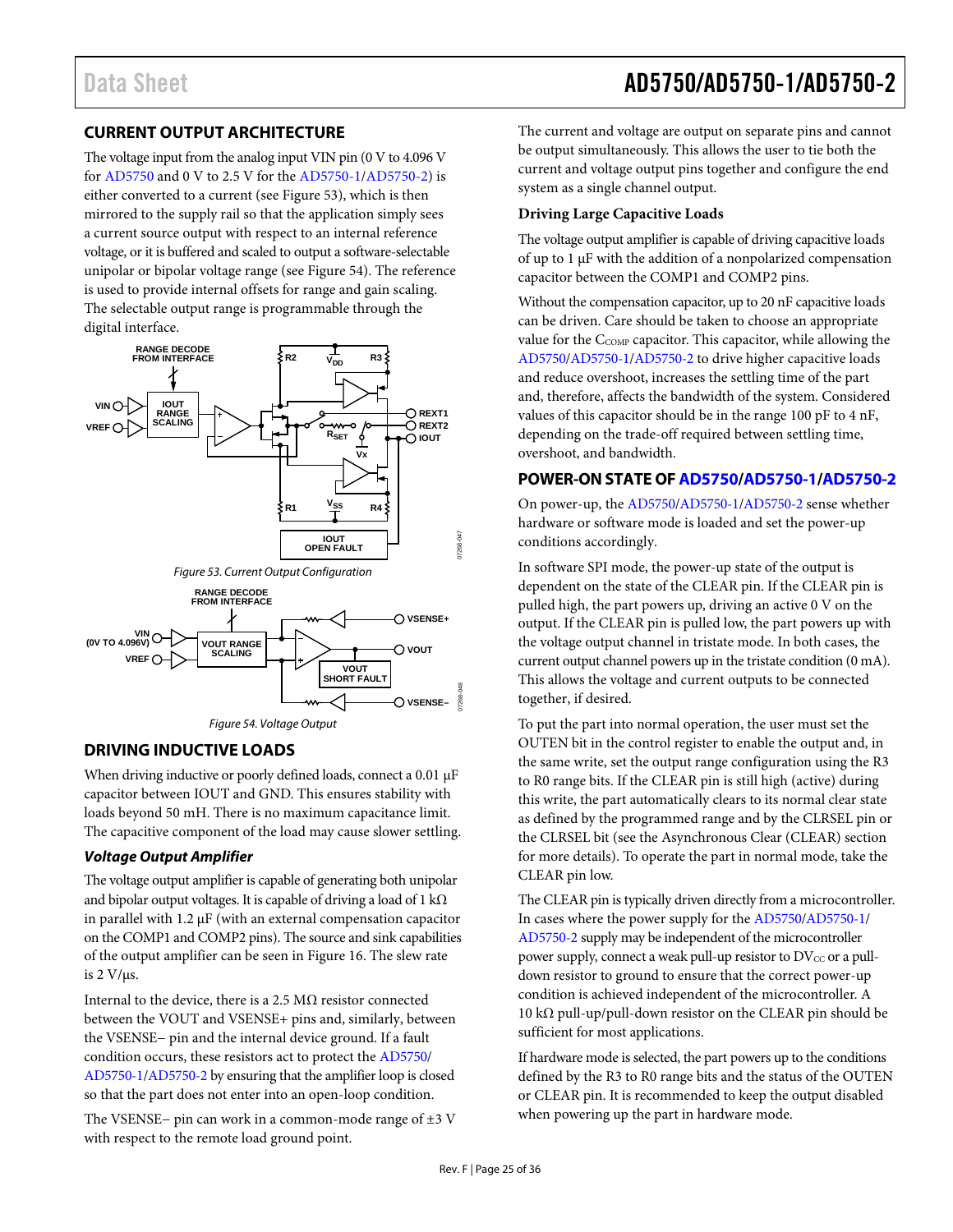#### <span id="page-25-0"></span>**DEFAULT REGISTERS AT POWER-ON**

The [AD5750](http://www.analog.com/AD5750?doc=AD5750_5750-1_5750-2.pdf)[/AD5750-1](http://www.analog.com/AD5750-1?doc=AD5750_5750-1_5750-2.pdf)[/AD5750-2](http://www.analog.com/AD5750-2?doc=AD5750_5750-1_5750-2.pdf) power-on-reset circuit ensures that all registers are loaded with zero code.

In software SPI mode, the part powers up with all outputs disabled (OUTEN bit  $= 0$ ). The user must set the OUTEN bit in the control register to enable the output and, in the same write, to set the output range configuration using the R3 to R0 bits.

If hardware mode is selected, the part powers up to the conditions defined by the R3 to R0 bits and the status of the OUTEN pin. It is recommended to keep the output disabled when powering up the part in hardware mode.

#### <span id="page-25-1"></span>**RESET FUNCTION**

In software mode, the part can be reset using the RESET pin (active low) or the reset bit (reset  $= 1$ ). A reset disables both the current and voltage outputs to their power-on condition. The user must write to the OUTEN bit to enable the output and, in the same write, to set the output range configuration. The RESET pin is a level-sensitive input; the part stays in reset mode as long as the RESET pin is low. The reset bit clears to 0 following a reset command to the control register.

In hardware mode, there is no reset. If using the part in hardware mode, tie the RESET pin high.

<span id="page-25-4"></span>**Table 7. Input Shift Register Contents for a Write Operation—Control Register**

#### <span id="page-25-2"></span>**OUTEN**

In software mode, the output can be enabled or disabled using the OUTEN bit in the control register. When the output is disabled, both the current and voltage channels go into tristate. The user must set the OUTEN bit to enable the output and simultaneously set the output range configuration.

In hardware mode, the output can be enabled or disabled using the OUTEN pin. When the output is disabled, both the current and voltage channels go into tristate. The user must write to the OUTEN pin to enable the output. It is recommended that the output be disabled when changing the ranges.

#### <span id="page-25-3"></span>**SOFTWARE CONTROL**

Software control is enabled by connecting the HW SELECT pin to ground. In software mode, the [AD5750](http://www.analog.com/AD5750?doc=AD5750_5750-1_5750-2.pdf)[/AD5750-1](http://www.analog.com/AD5750-1?doc=AD5750_5750-1_5750-2.pdf)[/AD5750-2](http://www.analog.com/AD5750-2?doc=AD5750_5750-1_5750-2.pdf) are controlled over a versatile 3-wire serial interface that operates at clock rates up to 50 MHz. It is compatible with SPI, QSPI™, MICROWIRE, and DSP standards.

#### *Input Shift Register*

The input shift register is 16 bits wide. Data is loaded into the device MSB first as a 16-bit word under the control of the serial clock input, SCLK. Data is clocked in on the falling edge of SCLK. The input shift register consists of 16 control bits, as shown in [Table 7.](#page-25-4) The timing diagram for this write operation is shown in [Figure 2.](#page-8-0) The first three bits of the input shift register are used to set the hardware address of the [AD5750](http://www.analog.com/AD5750?doc=AD5750_5750-1_5750-2.pdf)[/AD5750-1](http://www.analog.com/AD5750-1?doc=AD5750_5750-1_5750-2.pdf)[/AD5750-2](http://www.analog.com/AD5750-2?doc=AD5750_5750-1_5750-2.pdf) device on the printed circuit board (PCB). Up to eight devices can be addressed per board.

Bit D11, Bit D1, and Bit D0 must always be set to 0 during any write sequence.

| <b>MSB</b>     |            |                 |            |            |                |                |                |                |                |                |                |                |                |                | <b>LSB</b>     |
|----------------|------------|-----------------|------------|------------|----------------|----------------|----------------|----------------|----------------|----------------|----------------|----------------|----------------|----------------|----------------|
| <b>D15</b>     | <b>D14</b> | D <sub>13</sub> | <b>D12</b> | <b>D11</b> | <b>D10</b>     | D <sub>9</sub> | D <sub>8</sub> | D7             | D <sub>6</sub> | D <sub>5</sub> | D <sub>4</sub> | D <sub>3</sub> | D <sub>2</sub> | D <sub>1</sub> | D <sub>0</sub> |
| A <sub>2</sub> | A1         | A <sub>0</sub>  | =<br>R/W   | $\Omega$   | R <sub>3</sub> | R <sub>2</sub> | R <sub>1</sub> | R <sub>0</sub> | <b>CLRSEL</b>  | <b>OUTEN</b>   | Clear          | <b>RSET</b>    | Reset          | ◡              |                |

#### <span id="page-25-5"></span>**Table 8. Input Shift Register Descriptions**

| <b>Bit</b> | <b>Description</b>                                                                                                                   |    |    |                                                            |  |  |  |  |  |  |  |
|------------|--------------------------------------------------------------------------------------------------------------------------------------|----|----|------------------------------------------------------------|--|--|--|--|--|--|--|
| A2, A1, A0 | Used in association with the AD2, AD1, and AD0 external pins to determine which part is being addressed by the system<br>controller. |    |    |                                                            |  |  |  |  |  |  |  |
|            | A <sub>2</sub>                                                                                                                       | A1 | A0 | <b>Function</b>                                            |  |  |  |  |  |  |  |
|            | 0                                                                                                                                    | 0  | 0  | Addresses part with Pin AD2 = 0, Pin AD1 = 0, Pin AD0 = 0. |  |  |  |  |  |  |  |
|            | 0<br>0                                                                                                                               |    |    | Addresses part with Pin AD2 = 0, Pin AD1 = 0, Pin AD0 = 1. |  |  |  |  |  |  |  |
|            | $\Omega$                                                                                                                             |    | 0  | Addresses part with Pin AD2 = 0, Pin AD1 = 1, Pin AD0 = 0. |  |  |  |  |  |  |  |
|            | $\Omega$                                                                                                                             |    |    | Addresses part with Pin AD2 = 0, Pin AD1 = 1, Pin AD0 = 1. |  |  |  |  |  |  |  |
|            |                                                                                                                                      | 0  | 0  | Addresses part with Pin AD2 = 1, Pin AD1 = 0, Pin AD0 = 0. |  |  |  |  |  |  |  |
|            |                                                                                                                                      | 0  |    | Addresses part with Pin AD2 = 1, Pin AD1 = 0, Pin AD0 = 1. |  |  |  |  |  |  |  |
|            |                                                                                                                                      |    | 0  | Addresses part with Pin AD2 = 1, Pin AD1 = 1, Pin AD0 = 0. |  |  |  |  |  |  |  |
|            |                                                                                                                                      |    |    | Addresses part with Pin AD2 = 1, Pin AD1 = 1, Pin AD0 = 1. |  |  |  |  |  |  |  |
| R/W        | Indicates a read from or a write to the addressed register.                                                                          |    |    |                                                            |  |  |  |  |  |  |  |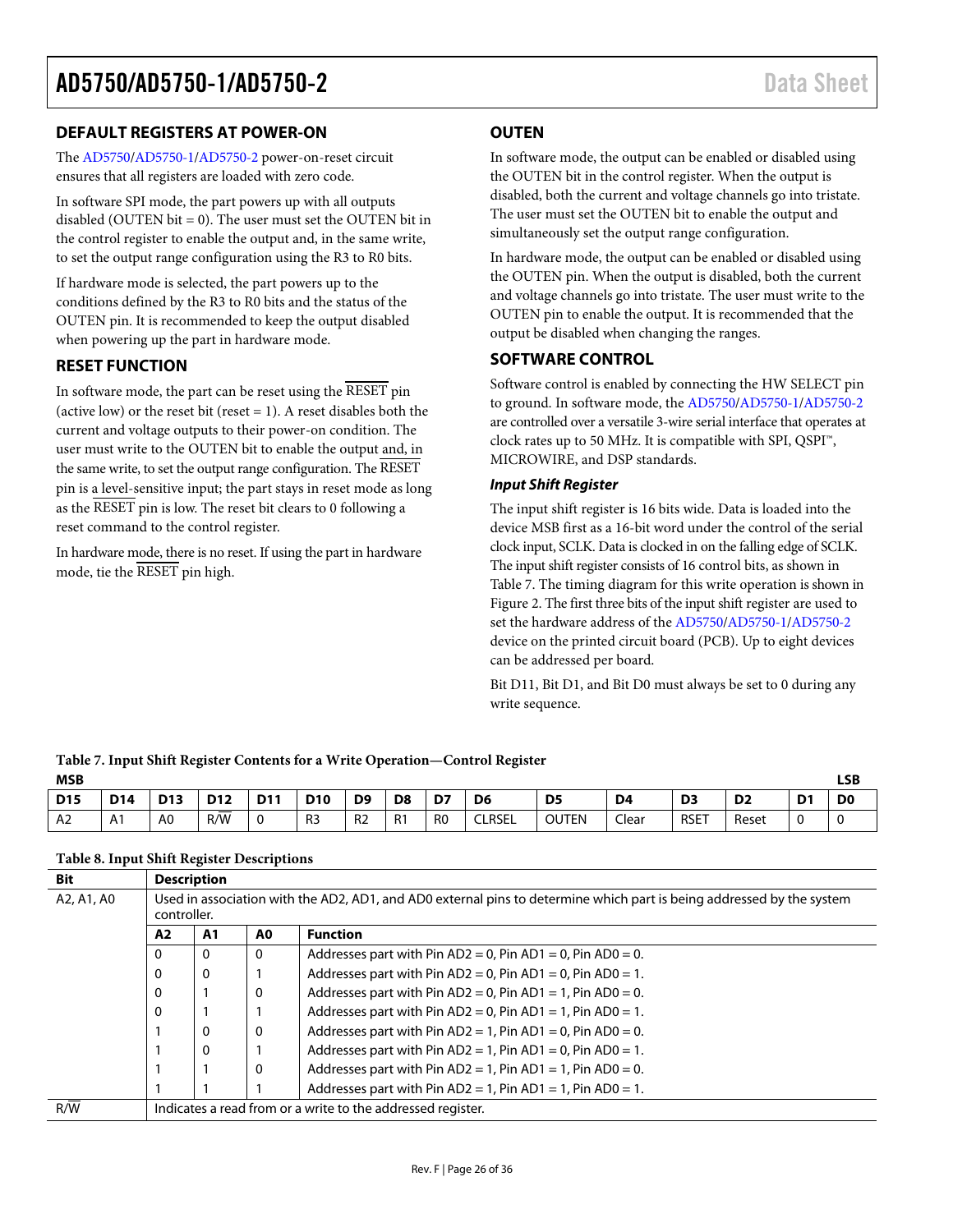| <b>Bit</b>     | <b>Description</b>                              |                |                                                  |                             |                                                          |                                                                                        |  |  |
|----------------|-------------------------------------------------|----------------|--------------------------------------------------|-----------------------------|----------------------------------------------------------|----------------------------------------------------------------------------------------|--|--|
| R3, R2, R1, R0 |                                                 |                |                                                  |                             |                                                          | Selects the output configuration in conjunction with RSET.                             |  |  |
|                | <b>RSET</b>                                     | R <sub>3</sub> | <b>R2</b>                                        | <b>Output Configuration</b> |                                                          |                                                                                        |  |  |
|                | 0                                               | 0              | $\mathbf 0$                                      | 0                           | 0                                                        | 4 mA to 20 mA (external 15 kΩ current sense resistor).                                 |  |  |
|                | 0                                               | 0              | 0                                                | 0                           | 1                                                        | 0 mA to 20 mA (external 15 kΩ current sense resistor).                                 |  |  |
|                | 0                                               | 0              | 0                                                | 1                           | 0                                                        | 0 mA to 24 mA (external 15 kΩ current sense resistor).                                 |  |  |
|                | 0                                               | 0              | 0                                                | 1                           | 1                                                        | $\pm$ 20 mA (external 15 k $\Omega$ current sense resistor).                           |  |  |
|                | 0                                               | 0<br>1         |                                                  | 0                           | 0                                                        | $\pm$ 24 mA (external 15 k $\Omega$ current sense resistor).                           |  |  |
|                | 0                                               | 0              | 1                                                | 0                           | 1                                                        | $0V$ to $5V$ .                                                                         |  |  |
|                | 0                                               | 0              | 1                                                | 1                           | 0                                                        | 0 V to 10 V.                                                                           |  |  |
|                | 0                                               | 0              | 1                                                | 1                           | 1                                                        | ±5V.                                                                                   |  |  |
|                | 0                                               | 1              | 0                                                | 0                           | 0                                                        | ±10V.                                                                                  |  |  |
|                | 0                                               | 1              | 0                                                | 0                           | 1                                                        | 0 V to 6.0 V (20% overrange).                                                          |  |  |
|                | 0                                               | $\mathbf{1}$   | 0                                                | 1                           | 0                                                        | 0 V to 12.0 V (20% overrange).                                                         |  |  |
|                | 0                                               | 1              | 0                                                | 1                           | 1                                                        | $\pm 6.0$ V (20% overrange).                                                           |  |  |
|                | 0                                               | 1              | 1                                                | 0                           | 0                                                        | $±12.0$ V (20% overrange).                                                             |  |  |
|                | 0                                               | 1              | 1                                                | 0                           | 1                                                        | ±2.5 V.                                                                                |  |  |
|                | 0                                               | $\mathbf{1}$   | 1                                                | 1                           | 0                                                        | Not applicable; if selected, output drives between 0 V and -1 V.                       |  |  |
|                | 0                                               | $\mathbf{1}$   | 1                                                | 1                           | 1                                                        | Not applicable; if selected, output drives between 0 V and -1 V.                       |  |  |
|                | 1                                               | 0              | 0                                                | 0                           | 0                                                        | 4 mA to 20 mA (internal current sense resistor).                                       |  |  |
|                | $\mathbf{1}$                                    | 0              | 0                                                | 0                           | 1                                                        | 0 mA to 20 mA (internal current sense resistor).                                       |  |  |
|                | 1                                               | 0              | 0                                                | 1                           | 0<br>1                                                   | 0 mA to 24 mA (internal current sense resistor).                                       |  |  |
|                | $\mathbf{1}$<br>0<br>0<br>1<br>1<br>0<br>1<br>1 |                | 0                                                | 1                           |                                                          | ±20 mA (internal current sense resistor).                                              |  |  |
|                |                                                 |                | 0                                                | 0                           | ±24 mA (internal current sense resistor).<br>0 V to 5 V. |                                                                                        |  |  |
|                |                                                 |                | 0                                                | 1                           |                                                          |                                                                                        |  |  |
|                | 1                                               | 0              | 1                                                | 1                           | 0                                                        | 0 V to 10 V.                                                                           |  |  |
|                | 1                                               | 0              | 1                                                | 1                           | 1                                                        | ±5V.                                                                                   |  |  |
|                | 1                                               | 1              | 0                                                | 0                           | 0                                                        | ±10V.                                                                                  |  |  |
|                | 1                                               | 1              | 0                                                | 0                           | 1                                                        | 0 V to 6.0 V (20% overrange).                                                          |  |  |
|                | 1                                               | 1              | 0                                                | 1                           | 0                                                        | 0 V to 12.0 V (20% overrange).                                                         |  |  |
|                | 1                                               | 1              | 0                                                | 1                           | 1                                                        | $\pm 6.0$ V (20% overrange).                                                           |  |  |
|                | 1                                               | 1              | 1                                                | 0                           | 0                                                        | $\pm$ 12.0 V (20% overrange).                                                          |  |  |
|                | 1                                               | 1              | 1                                                | 0                           | 1                                                        | 3.92 mA to 20.4 mA (internal current sense resistor).                                  |  |  |
|                | $\mathbf{1}$                                    | $\mathbf{1}$   | 1                                                | 1                           | 0                                                        | 0 mA to 20.4 mA (internal current sense resistor).                                     |  |  |
|                | 1                                               | 1              | 1                                                | 1                           |                                                          | 0 mA to 24.5 mA (internal current sense resistor).                                     |  |  |
| <b>CLRSEL</b>  |                                                 |                |                                                  |                             |                                                          | Sets clear mode to zero scale or midscale. See the Asynchronous Clear (CLEAR) section. |  |  |
|                | <b>CLRSEL</b>                                   |                | Function                                         |                             |                                                          |                                                                                        |  |  |
|                | 0                                               |                | Clear to 0V.                                     |                             |                                                          |                                                                                        |  |  |
|                | 1                                               |                |                                                  |                             |                                                          | Clear to midscale in unipolar mode; clear to zero scale in bipolar mode.               |  |  |
| <b>OUTEN</b>   |                                                 |                |                                                  |                             |                                                          | Output enable bit. This bit must be set to 1 to enable the outputs.                    |  |  |
| Clear          |                                                 |                | Software clear bit, active high.                 |                             |                                                          |                                                                                        |  |  |
| <b>RSET</b>    |                                                 |                | Select internal/external current sense resistor. |                             |                                                          |                                                                                        |  |  |
|                | <b>RSET</b>                                     |                | <b>Function</b>                                  |                             |                                                          |                                                                                        |  |  |
|                | $\mathbf{1}$                                    |                |                                                  |                             |                                                          | Select internal current sense resistor; used with R3 to R0 bits to select range.       |  |  |
|                | 0                                               |                |                                                  |                             |                                                          | Select external current sense resistor; used with R3 to R0 bits to select range.       |  |  |
| Reset          |                                                 |                | Resets the part to its power-on state.           |                             |                                                          |                                                                                        |  |  |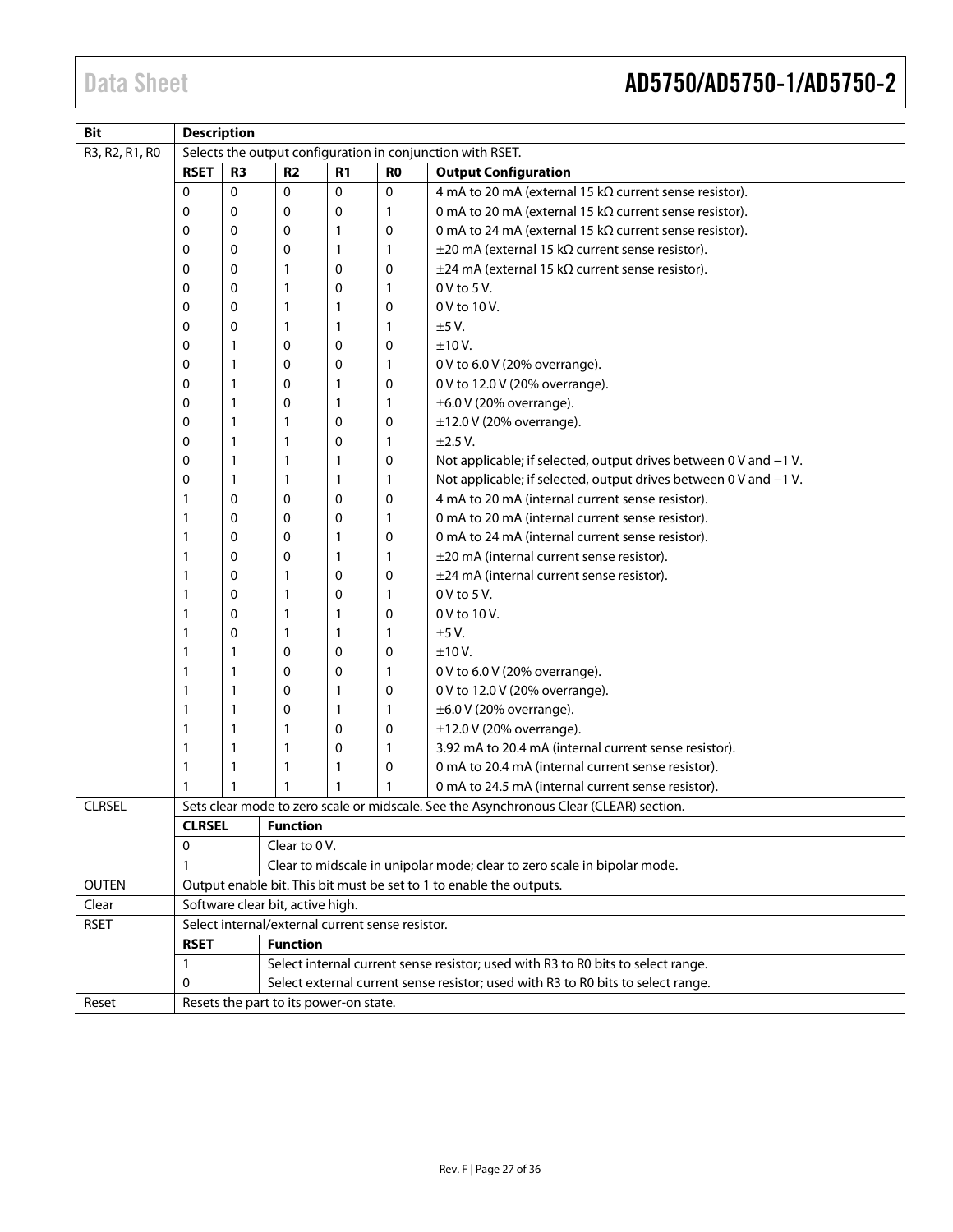#### *Status Bit Read Operation*

A read of the status bits can be initiated as part of a normal write operation. The read is activated by selecting the correct device address (A2, A1, A0) and then setting the R/W bit to 1. By default, the SDO pin is disabled. After having addressed the [AD5750](http://www.analog.com/AD5750?doc=AD5750_5750-1_5750-2.pdf)[/AD5750-1](http://www.analog.com/AD5750-1?doc=AD5750_5750-1_5750-2.pdf)[/AD5750-2](http://www.analog.com/AD5750-2?doc=AD5750_5750-1_5750-2.pdf) and setting  $R/\overline{W}$  to 1 the SDO pin is enabled and data is clocked out on the 5<sup>th</sup> rising edge of SCLK. After all the data has been clocked out on SDO, a rising edge on SYNC disables (tristates) the SDO pin again. Status register data (see [Table 9\)](#page-27-2) and control register data are both available during the same read cycle. Data contained in Bit D10 to Bit D0 of the write operation are still valid and can be used to change the operating mode of th[e AD5750](http://www.analog.com/AD5750?doc=AD5750_5750-1_5750-2.pdf)[/AD5750-1](http://www.analog.com/AD5750-1?doc=AD5750_5750-1_5750-2.pdf)[/AD5750-2](http://www.analog.com/AD5750-2?doc=AD5750_5750-1_5750-2.pdf) if required.

The status bits comprise three read-only bits. They are used to notify the user of specific fault conditions that occur, such as an open circuit or short circuit on the output, an overtemperature error, or an interface error. If any of these fault conditions occur, a hardware FAULT is also asserted low, which can be used as a hardware interrupt to the controller.

See the [Detailed Description of Features](#page-28-0) section for a full explanation of fault conditions.

#### <span id="page-27-0"></span>**HARDWARE CONTROL**

Hardware control is enabled by connecting the HW SELECT pin to  $DV_{\text{CC}}$ . In this mode, the R3, R2, R1, and R0 pins, in conjunction with the RSET pin, are used to configure the output range pe[r Table 8.](#page-25-5) 

In hardware mode, there is no status register. The fault conditions (open circuit, short circuit, and overtemperature) are available on the IFAULT, VFAULT, and TEMP pins. If any one of these fault conditions are set, a low is asserted on the specific fault pin. IFAULT, VFAULT, and TEMP are open-drain outputs and, therefore, can be connected together to allow the user to generate one interrupt to the system controller to communicate a fault. If hardwired in this way, it is not possible to isolate which fault occurred in the system.

#### <span id="page-27-1"></span>**TRANSFER FUNCTION**

The [AD5750](http://www.analog.com/AD5750?doc=AD5750_5750-1_5750-2.pdf)[/AD5750-1](http://www.analog.com/AD5750-1?doc=AD5750_5750-1_5750-2.pdf)[/AD5750-2](http://www.analog.com/AD5750-2?doc=AD5750_5750-1_5750-2.pdf) consist of an internal signal conditioning block that maps the analog input voltage to a programmed output range. The available analog input ranges are 0 V to 4.096 V [\(AD5750\)](http://www.analog.com/AD5750?doc=AD5750_5750-1_5750-2.pdf) and 0 V to 2.5 V [\(AD5750-1/](http://www.analog.com/AD5750-1?doc=AD5750_5750-1_5750-2.pdf)[AD5750-2\)](http://www.analog.com/AD5750-2?doc=AD5750_5750-1_5750-2.pdf).

For all ranges, both current and voltage, the [AD5750,](http://www.analog.com/AD5750?doc=AD5750_5750-1_5750-2.pdf) [AD5750-1,](http://www.analog.com/AD5750-1?doc=AD5750_5750-1_5750-2.pdf) an[d AD5750-2](http://www.analog.com/AD5750-2?doc=AD5750_5750-1_5750-2.pdf) implement a straight linear mapping function, where 0 V maps to the lower end of the selected range and 4.096 V (or 2.5 V fo[r AD5750-1](http://www.analog.com/AD5750-1?doc=AD5750_5750-1_5750-2.pdf)[/AD5750-2\)](http://www.analog.com/AD5750-2?doc=AD5750_5750-1_5750-2.pdf) maps to the upper end of the selected range.

#### <span id="page-27-2"></span>**Table 9. Input Shift Register Contents for a Read Operation—Status Register MSB LSB**

|            |                 |                 |                 |                 |                |                |                |                |                |                |                | ∼                                               |                            |                      |                      |
|------------|-----------------|-----------------|-----------------|-----------------|----------------|----------------|----------------|----------------|----------------|----------------|----------------|-------------------------------------------------|----------------------------|----------------------|----------------------|
| <b>D15</b> | D <sub>14</sub> | D <sub>13</sub> | D <sub>12</sub> | D <sub>11</sub> | <b>D10</b>     | D <sub>9</sub> | D <sub>8</sub> | D7             | D <sub>6</sub> | D <sub>5</sub> | D <sub>4</sub> | D <sub>3</sub>                                  | D <sub>2</sub>             | D <sub>1</sub>       | D <sub>0</sub>       |
| A2         |                 | A0              |                 | $\sqrt{2}$<br>◡ | R <sub>3</sub> | R <sub>2</sub> | R1             | R <sub>0</sub> | <b>CLRSEL</b>  | <b>OUTEN</b>   | <b>RSET</b>    | <b>PEC</b><br>$\overline{\phantom{0}}$<br>Error | <b>OVER</b><br><b>TEMP</b> | <b>IOUT</b><br>Fault | <b>VOUT</b><br>Fault |

#### **Table 10. Status Bit Options**

| <b>Bit</b>        | <b>Description</b>                                                                                                                 |
|-------------------|------------------------------------------------------------------------------------------------------------------------------------|
| <b>PEC Error</b>  | This bit is set if there is an interface error detected by CRC-8 error checking. See the Detailed Description of Features section. |
| <b>OVER TEMP</b>  | This bit is set if the AD5750/AD5750-1/AD5750-2 core temperature exceeds approximately 150°C.                                      |
| <b>IOUT Fault</b> | This bit is set if there is an open circuit on the IOUT pin.                                                                       |
| <b>VOUT Fault</b> | This bit is set if there is a short circuit on the VOUT pin.                                                                       |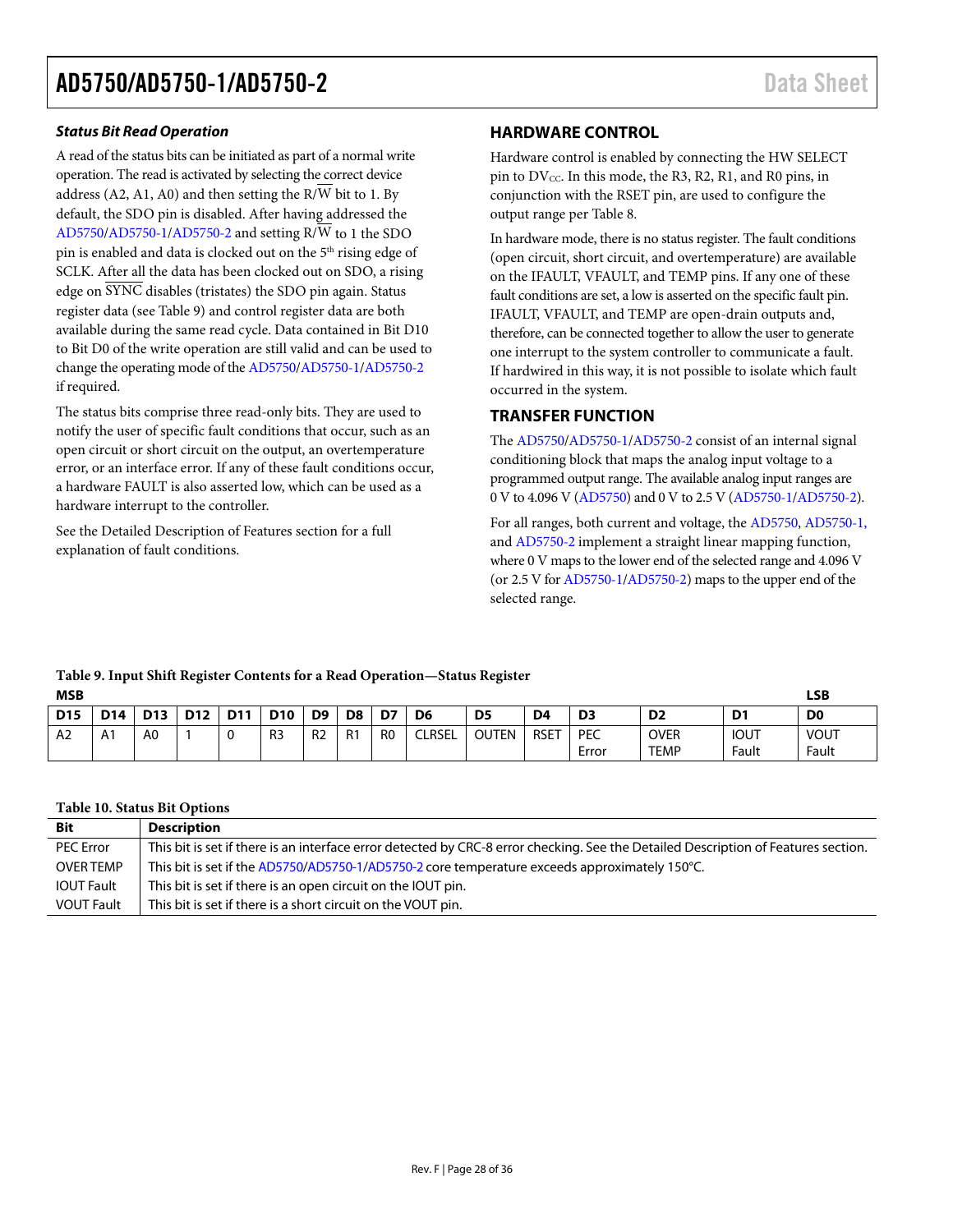### <span id="page-28-1"></span><span id="page-28-0"></span>DETAILED DESCRIPTION OF FEATURES **OUTPUT FAULT ALERT—SOFTWARE MODE**

In software mode, th[e AD5750](http://www.analog.com/AD5750?doc=AD5750_5750-1_5750-2.pdf)[/AD5750-1](http://www.analog.com/AD5750-1?doc=AD5750_5750-1_5750-2.pdf)[/AD5750-2](http://www.analog.com/AD5750-2?doc=AD5750_5750-1_5750-2.pdf) are equipped with one FAULT pin; this is an open-drain output allowing several [AD5750](http://www.analog.com/AD5750?doc=AD5750_5750-1_5750-2.pdf)[/AD5750-1](http://www.analog.com/AD5750-1?doc=AD5750_5750-1_5750-2.pdf)[/AD5750-2](http://www.analog.com/AD5750-2?doc=AD5750_5750-1_5750-2.pdf) devices to be connected together to one pull-up resistor for global fault detection. In software mode, the FAULT pin is forced active low by any one of the following fault scenarios:

- The voltage at IOUT attempts to rise above the compliance range due to an open-loop circuit or insufficient power supply voltage. The internal circuitry that develops the fault output avoids using a comparator with window limits because this requires an actual output error before the fault output becomes active. Instead, the signal is generated when the internal amplifier in the output stage has less than approximately 1 V of remaining drive capability. Thus, the fault output activates slightly before the compliance limit is reached. Because the comparison is made within the feedback loop of the output amplifier, the output accuracy is maintained by its open-loop gain, and an output error does not occur before the fault output becomes active.
- A short is detected on the voltage output pin (VOUT). The short-circuit current is limited to 15 mA.
- An interface error is detected due to PEC failure. See the [Packet Error Checking](#page-29-2) section.
- The core temperature of th[e AD5750/](http://www.analog.com/AD5750?doc=AD5750_5750-1_5750-2.pdf)[AD5750-1](http://www.analog.com/AD5750-1?doc=AD5750_5750-1_5750-2.pdf)[/AD5750-2](http://www.analog.com/AD5750-2?doc=AD5750_5750-1_5750-2.pdf) exceeds approximately 150°C.

### <span id="page-28-2"></span>**OUTPUT FAULT ALERT—HARDWARE MODE**

In hardware mode, th[e AD5750/](http://www.analog.com/AD5750?doc=AD5750_5750-1_5750-2.pdf)[AD5750-1](http://www.analog.com/AD5750-1?doc=AD5750_5750-1_5750-2.pdf)[/AD5750-2](http://www.analog.com/AD5750-2?doc=AD5750_5750-1_5750-2.pdf) are equipped with three fault pins: VFAULT, IFAULT, and TEMP. These are open-drain outputs allowing severa[l AD5750/](http://www.analog.com/AD5750?doc=AD5750_5750-1_5750-2.pdf)[AD5750-1/](http://www.analog.com/AD5750-1?doc=AD5750_5750-1_5750-2.pdf) [AD5750-2](http://www.analog.com/AD5750-2?doc=AD5750_5750-1_5750-2.pdf) devices to be connected together to one pull-up resistor for global fault detection. In hardware control mode, these fault pins are forced active by any one of the following fault scenarios:

An open circuit is detected. The voltage at IOUT attempts to rise above the compliance range, due to an open-loop

circuit or insufficient power supply voltage. The internal circuitry that develops the fault output avoids using a comparator with window limits because this requires an actual output error before the fault output becomes active. Instead, the signal is generated when the internal amplifier in the output stage has less than approximately 1 V of remaining drive capability. Thus, the fault output activates slightly before the compliance limit is reached. Because the comparison is made within the feedback loop of the output amplifier, the output accuracy is maintained by its openloop gain, and an output error does not occur before the fault output becomes active. If this fault is detected, the IFAULT pin is forced low.

- A short is detected on the voltage output pin (VOUT). The short-circuit current is limited to 15 mA. If this fault is detected, the VFAULT pin is forced low.
- The core temperature of the [AD5750/](http://www.analog.com/AD5750?doc=AD5750_5750-1_5750-2.pdf)[AD5750-1](http://www.analog.com/AD5750-1?doc=AD5750_5750-1_5750-2.pdf)[/AD5750-2](http://www.analog.com/AD5750-2?doc=AD5750_5750-1_5750-2.pdf) exceeds approximately 150°C. If this fault is detected, the TEMP pin is forced low.

### <span id="page-28-3"></span>**VOLTAGE OUTPUT SHORT-CIRCUIT PROTECTION**

Under normal operation, the voltage output sinks and sources up to 12 mA and maintains specified operation. The maximum current that the voltage output delivers is 15 mA; this is the short-circuit current.

### <span id="page-28-4"></span>**ASYNCHRONOUS CLEAR (CLEAR)**

CLEAR is an active high clear that allows the output to be cleared to either zero-scale code or midscale code and is userselectable via the CLRSEL pin or the CLRSEL bit of the input shift register, as described i[n Table 8.](#page-25-5) (The clear select feature is a logical OR function of the CLRSEL pin and the CLRSEL bit). The current loop output clears to the bottom of its programmed range. When the CLEAR signal is returned low, the output returns to its programmed value or to a new programmed value. A clear operation can also be performed via the clear command in the control register (see [Table 11\)](#page-28-5).

|               | <b>Output Clear Value</b>     |                                                                                                 |                             |                                                               |  |  |  |  |  |  |  |  |  |
|---------------|-------------------------------|-------------------------------------------------------------------------------------------------|-----------------------------|---------------------------------------------------------------|--|--|--|--|--|--|--|--|--|
| <b>CLRSEL</b> | Unipolar Output Voltage Range | <b>Unipolar Current Output Range</b>                                                            | <b>Bipolar Output Range</b> | <b>Bipolar Current Output Range</b>                           |  |  |  |  |  |  |  |  |  |
|               | 0V                            | Zero scale; for example,<br>4 mA on the 4 mA to 20 mA range,<br>0 mA on the 0 mA to 20 mA range | Negative full scale         | Zero scale; for example,<br>$-24$ mA on the $\pm 24$ mA range |  |  |  |  |  |  |  |  |  |
|               | Midscale                      | Midscale; for example,<br>12 mA on the 4 mA to 20 mA range,<br>10 mA on the 0 mA to 20 mA range | 0 V                         | Midscale; for example,<br>0 mA on the $\pm$ 24 mA range       |  |  |  |  |  |  |  |  |  |

#### <span id="page-28-5"></span>**Table 11. CLRSEL Options**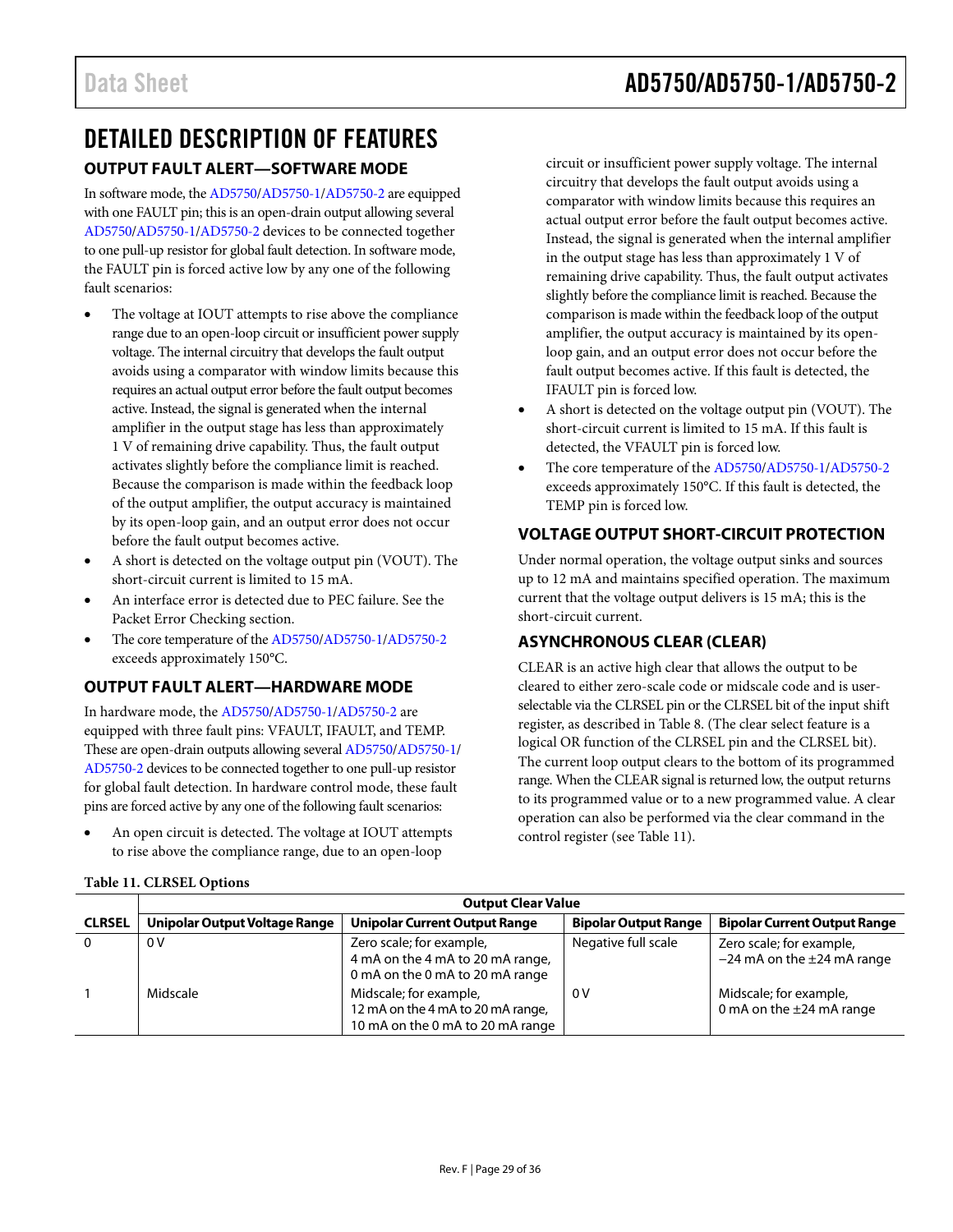#### <span id="page-29-0"></span>**EXTERNAL CURRENT SETTING RESISTOR**

Referring to [Figure 1,](#page-2-1) RSET is an internal sense resistor and is part of the voltage-to-current conversion circuitry. The nominal value of the internal current sense resistor is 15 kΩ. To allow for overrange capability in current mode, the user can also select the internal current sense resistor to be 14.7 k $\Omega$ , giving a nominal 2% overrange capability. This feature is available in the 0 mA to +20 mA, +4 mA to +20 mA, and ±20 mA current ranges.

The stability of the output current value over temperature is dependent on the stability of the value of RSET. As a method of improving the stability of the output current over temperature, an external low drift resistor can be connected to the REXT1 and REXT2 pins of th[e AD5750](http://www.analog.com/AD5750?doc=AD5750_5750-1_5750-2.pdf)[/AD5750-1](http://www.analog.com/AD5750-1?doc=AD5750_5750-1_5750-2.pdf)[/AD5750-2,](http://www.analog.com/AD5750-2?doc=AD5750_5750-1_5750-2.pdf) which can be used instead of the internal resistor. The external resistor is selected via the input shift register. If the external resistor option is not used, leave the REXT1 and REXT2 pins floating.

#### <span id="page-29-1"></span>**PROGRAMMABLE OVERRANGE MODES**

The [AD5750](http://www.analog.com/AD5750?doc=AD5750_5750-1_5750-2.pdf)[/AD5750-1](http://www.analog.com/AD5750-1?doc=AD5750_5750-1_5750-2.pdf)[/AD5750-2](http://www.analog.com/AD5750-2?doc=AD5750_5750-1_5750-2.pdf) contain an overrange mode for most of the available ranges. The overranges are selected by configuring the R3, R2, R1, and R0 bits (or pins) accordingly.

In voltage mode, the overranges are typically 20%, providing programmable output ranges of 0 V to  $+6$  V, 0 V to  $+12$  V,  $\pm 6$  V, and ±12 V. The analog input remains the same.

In current mode, the overranges are typically 2%. In current mode, the overrange capability is available on only three ranges, 0 mA to 20 mA, 0 mA to 24 mA, and 4 mA to 20 mA. For these ranges, the analog input also remains the same (0 V to 4.096 V for th[e AD5750,](http://www.analog.com/AD5750?doc=AD5750_5750-1_5750-2.pdf) and 0 V to 2.5 V for th[e AD5750-1](http://www.analog.com/AD5750-1?doc=AD5750_5750-1_5750-2.pdf)[/AD5750-2\)](http://www.analog.com/AD5750-2?doc=AD5750_5750-1_5750-2.pdf).

#### <span id="page-29-2"></span>**PACKET ERROR CHECKING**

To verify that data has been received correctly in noisy environments, th[e AD5750](http://www.analog.com/AD5750?doc=AD5750_5750-1_5750-2.pdf)[/AD5750-1](http://www.analog.com/AD5750-1?doc=AD5750_5750-1_5750-2.pdf)[/AD5750-2](http://www.analog.com/AD5750-2?doc=AD5750_5750-1_5750-2.pdf) offer the option of error checking based on an 8-bit cyclic redundancy check (CRC-8). The device controlling th[e AD5750](http://www.analog.com/AD5750?doc=AD5750_5750-1_5750-2.pdf)[/AD5750-1](http://www.analog.com/AD5750-1?doc=AD5750_5750-1_5750-2.pdf)[/AD5750-2 s](http://www.analog.com/AD5750-2?doc=AD5750_5750-1_5750-2.pdf)hould generate an 8-bit frame check sequence using the following polynomial:

 $C(x) = x_8 + x_2 + x_1 + 1$ 

This is added to the end of the data-word, and 24 data bits are sent to th[e AD5750/](http://www.analog.com/AD5750?doc=AD5750_5750-1_5750-2.pdf)[AD5750-1/](http://www.analog.com/AD5750-1?doc=AD5750_5750-1_5750-2.pdf)[AD5750-2 b](http://www.analog.com/AD5750-2?doc=AD5750_5750-1_5750-2.pdf)efore taking SYNC high. If th[e AD5750/](http://www.analog.com/AD5750?doc=AD5750_5750-1_5750-2.pdf)[AD5750-1](http://www.analog.com/AD5750-1?doc=AD5750_5750-1_5750-2.pdf)[/AD5750-2 r](http://www.analog.com/AD5750-2?doc=AD5750_5750-1_5750-2.pdf)eceive a 24-bit data frame, the parts perform the error check when SYNC goes high. If the check is valid, the data is written to the selected register. If the error check fails, the FAULT pin goes low, and Bit D3 of the status register is set. After reading this register, this error flag is cleared automatically, and the FAULT pin goes high again.

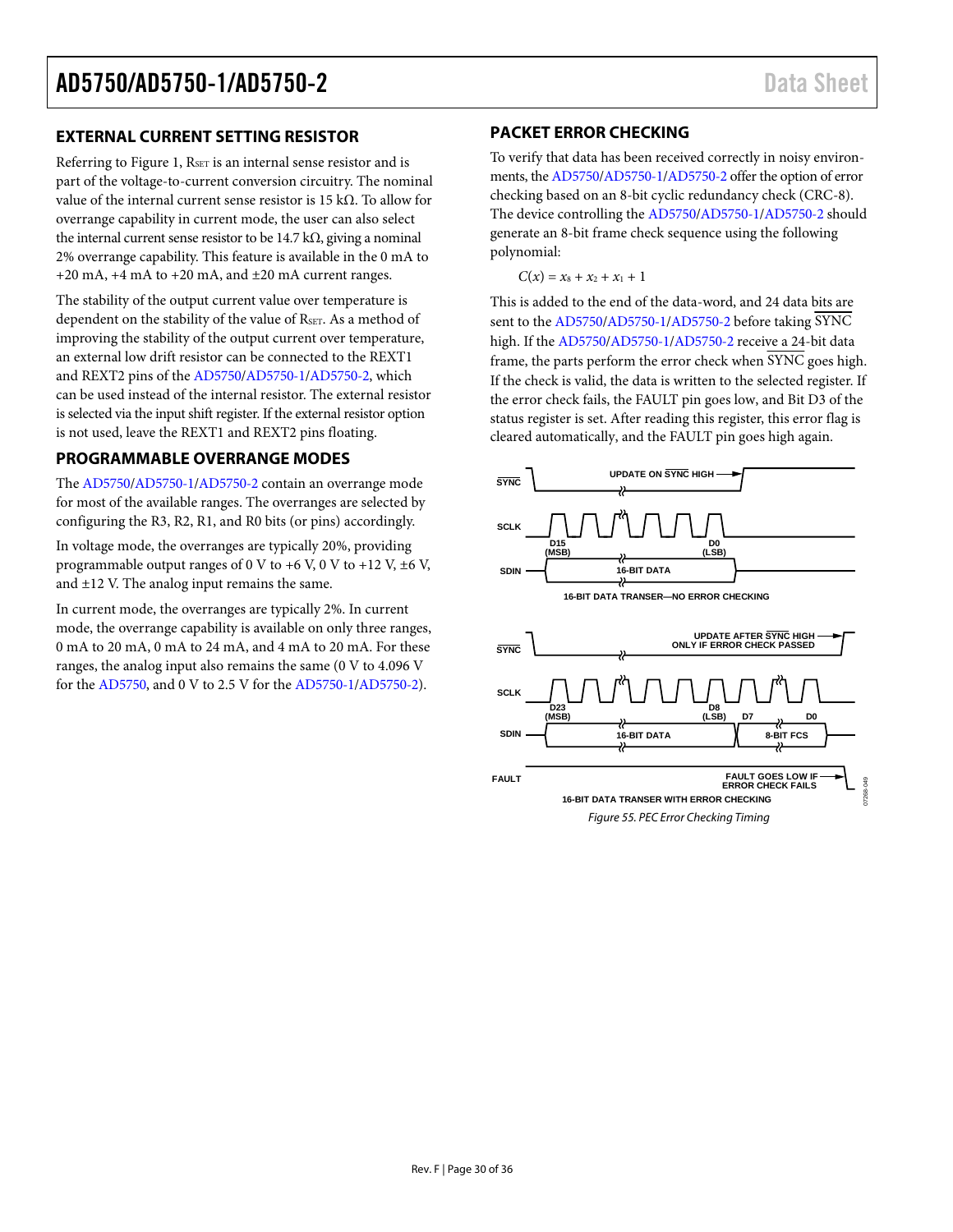### <span id="page-30-1"></span><span id="page-30-0"></span>APPLICATIONS INFORMATION **TRANSIENT VOLTAGE PROTECTION**

The [AD5750/](http://www.analog.com/AD5750?doc=AD5750_5750-1_5750-2.pdf)[AD5750-1/](http://www.analog.com/AD5750-1?doc=AD5750_5750-1_5750-2.pdf)[AD5750-2 c](http://www.analog.com/AD5750-2?doc=AD5750_5750-1_5750-2.pdf)ontain ESD protection diodes that prevent damage from normal handling. The industrial control environment can, however, subject I/O circuits to much higher transients. To protect th[e AD5750/](http://www.analog.com/AD5750?doc=AD5750_5750-1_5750-2.pdf)[AD5750-1](http://www.analog.com/AD5750-1?doc=AD5750_5750-1_5750-2.pdf)[/AD5750-2](http://www.analog.com/AD5750-2?doc=AD5750_5750-1_5750-2.pdf) from excessively high voltage transients, external power diodes and a surge current limiting resistor may be required, as shown in [Figure 56.](#page-30-4) The constraint on the resistor value is that during normal operation the output level at IOUT must remain within its voltage compliance limit of  $AV_{DD}$  – 2.75 V and the two protection diodes and resistor must have appropriate power ratings. Further protection can be added with transient voltage suppressors, if needed.



Figure 56. Output Transient Voltage Protection

#### <span id="page-30-4"></span><span id="page-30-2"></span>**THERMAL CONSIDERATIONS**

It is important to understand the effects of power dissipation on the package and how it affects junction temperature. The internal junction temperature should not exceed 125°C. The [AD5750](http://www.analog.com/AD5750?doc=AD5750_5750-1_5750-2.pdf)[/AD5750-1](http://www.analog.com/AD5750-1?doc=AD5750_5750-1_5750-2.pdf)[/AD5750-2 a](http://www.analog.com/AD5750-2?doc=AD5750_5750-1_5750-2.pdf)re packaged in a 32-lead, 5 mm × 5 mm LFCSP package. The thermal impedance,  $θ<sub>JA</sub>$ , is 42°C/W. It is important that the devices are not being operated under conditions that cause the junction temperature to exceed its junction temperature.

Worst-case conditions occur when th[e AD5750/](http://www.analog.com/AD5750?doc=AD5750_5750-1_5750-2.pdf)[AD5750-1/](http://www.analog.com/AD5750-1?doc=AD5750_5750-1_5750-2.pdf) [AD5750-2 a](http://www.analog.com/AD5750-2?doc=AD5750_5750-1_5750-2.pdf)re operated from the maximum  $AV_{DD}$  (26.4 V) and are driving the maximum current (24 mA) directly to ground. The quiescent current of th[e AD5750/](http://www.analog.com/AD5750?doc=AD5750_5750-1_5750-2.pdf)[AD5750-1/](http://www.analog.com/AD5750-1?doc=AD5750_5750-1_5750-2.pdf)[AD5750-2](http://www.analog.com/AD5750-2?doc=AD5750_5750-1_5750-2.pdf) should also be taken into account, nominally ~4 mA.

The following calculations estimate maximum power dissipation under these worst-case conditions and determine the maximum ambient temperature:

*Power Dissipation* = 26.4 V × 28 mA = 0.7392 W *Temperature Increase* =  $42^{\circ}$ C  $\times$  0.7392 W =  $31^{\circ}$ C *Maximum Ambient Temperature* = 125°C − 31°C = 94°C

These figures assume that proper layout and grounding techniques are followed to minimize power dissipation, as outlined in the [Layout Guidelines](#page-30-3) section.

#### <span id="page-30-3"></span>**LAYOUT GUIDELINES**

In any circuit where accuracy is important, careful consideration of the power supply and ground return layout helps to ensure the rated performance. The PCB on which the [AD5750](http://www.analog.com/AD5750?doc=AD5750_5750-1_5750-2.pdf)[/AD5750-1/](http://www.analog.com/AD5750-1?doc=AD5750_5750-1_5750-2.pdf) [AD5750-2](http://www.analog.com/AD5750-2?doc=AD5750_5750-1_5750-2.pdf) are mounted should be designed so that th[e AD5750/](http://www.analog.com/AD5750?doc=AD5750_5750-1_5750-2.pdf) [AD5750-1](http://www.analog.com/AD5750-1?doc=AD5750_5750-1_5750-2.pdf)[/AD5750-2](http://www.analog.com/AD5750-2?doc=AD5750_5750-1_5750-2.pdf) lie on the analog plane.

The [AD5750](http://www.analog.com/AD5750?doc=AD5750_5750-1_5750-2.pdf)[/AD5750-1](http://www.analog.com/AD5750-1?doc=AD5750_5750-1_5750-2.pdf)[/AD5750-2](http://www.analog.com/AD5750-2?doc=AD5750_5750-1_5750-2.pdf) should have ample supply bypassing of 10 μF in parallel with 0.1 μF on each supply located as close to the package as possible, ideally right up against the device. The 10 μF capacitors are the tantalum bead type. The 0.1 μF capacitor should have low effective series resistance (ESR) and low effective series inductance (ESI) such as the common ceramic types, which provide a low impedance path to ground at high frequencies to handle transient currents due to internal logic switching.

In systems where there are many devices on one board, it is often useful to provide some heat sinking capability to allow the power to dissipate easily.

The [AD5750/](http://www.analog.com/AD5750?doc=AD5750_5750-1_5750-2.pdf)[AD5750-1/](http://www.analog.com/AD5750-1?doc=AD5750_5750-1_5750-2.pdf)[AD5750-2 h](http://www.analog.com/AD5750-2?doc=AD5750_5750-1_5750-2.pdf)ave an exposed paddle beneath the device. Connect this paddle to the AVss supply of the part. For optimum performance, use special considerations to design the motherboard and to mount the package. For enhanced thermal, electrical, and board level performance, solder the exposed paddle on the bottom of the package to the corresponding thermal land paddle on the PCB. Design thermal vias into the PCB land paddle area to further improve heat dissipation.

The AV<sub>SS</sub> plane on the device can be increased (as shown in [Figure 57\)](#page-30-5) to provide a natural heat sinking effect.



<span id="page-30-5"></span>Figure 57. Paddle Connection to Board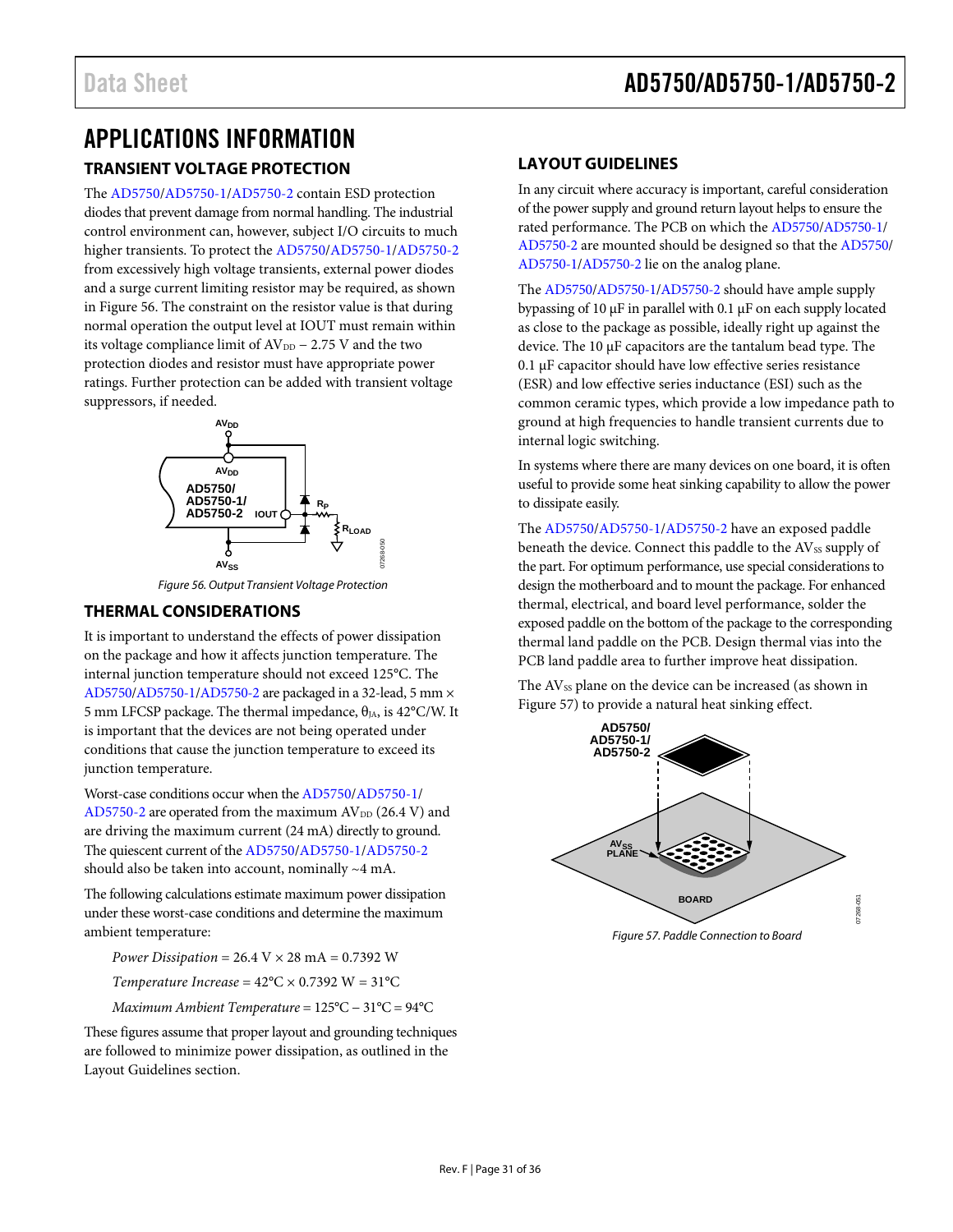#### <span id="page-31-0"></span>**GALVANICALLY ISOLATED INTERFACE**

In many process control applications, it is necessary to provide an isolation barrier between the controller and the unit being controlled to protect and isolate the controlling circuitry from any hazardous common-mode voltages that may occur. The iCoupler® family of products from Analog Devices, Inc., provides voltage isolation in excess of 5.0 kV. The serial loading structure of the [AD5750/](http://www.analog.com/AD5750?doc=AD5750_5750-1_5750-2.pdf)[AD5750-1](http://www.analog.com/AD5750-1?doc=AD5750_5750-1_5750-2.pdf)[/AD5750-2 m](http://www.analog.com/AD5750-2?doc=AD5750_5750-1_5750-2.pdf)akes it ideal for isolated interfaces because the number of interface lines is kept to a minimum. [Figure 58 s](#page-31-2)hows a 4-channel isolated interface using an [ADuM1400.](http://www.analog.com/ADUM1400?doc=AD5750_5750-1_5750-2.pdf) For further information, visit [http://www.analog.com/icouplers.](http://www.analog.com/icouplers?doc=AD5750_5750-1_5750-2.pdf) 

<span id="page-31-2"></span>

#### <span id="page-31-1"></span>**MICROPROCESSOR INTERFACING**

Microprocessor interfacing to th[e AD5750/](http://www.analog.com/AD5750?doc=AD5750_5750-1_5750-2.pdf)[AD5750-1/](http://www.analog.com/AD5750-1?doc=AD5750_5750-1_5750-2.pdf)[AD5750-2](http://www.analog.com/AD5750-2?doc=AD5750_5750-1_5750-2.pdf) is via a serial bus that uses a protocol that is compatible with microcontrollers and DSP processors. The communication channel is a 3-wire (minimum) interface consisting of a clock signal, a data signal, and a SYNC signal. The [AD5750/](http://www.analog.com/AD5750?doc=AD5750_5750-1_5750-2.pdf)[AD5750-1/](http://www.analog.com/AD5750-1?doc=AD5750_5750-1_5750-2.pdf) [AD5750-2 r](http://www.analog.com/AD5750-2?doc=AD5750_5750-1_5750-2.pdf)equire a 16-bit data-word with data valid on the falling edge of SCLK.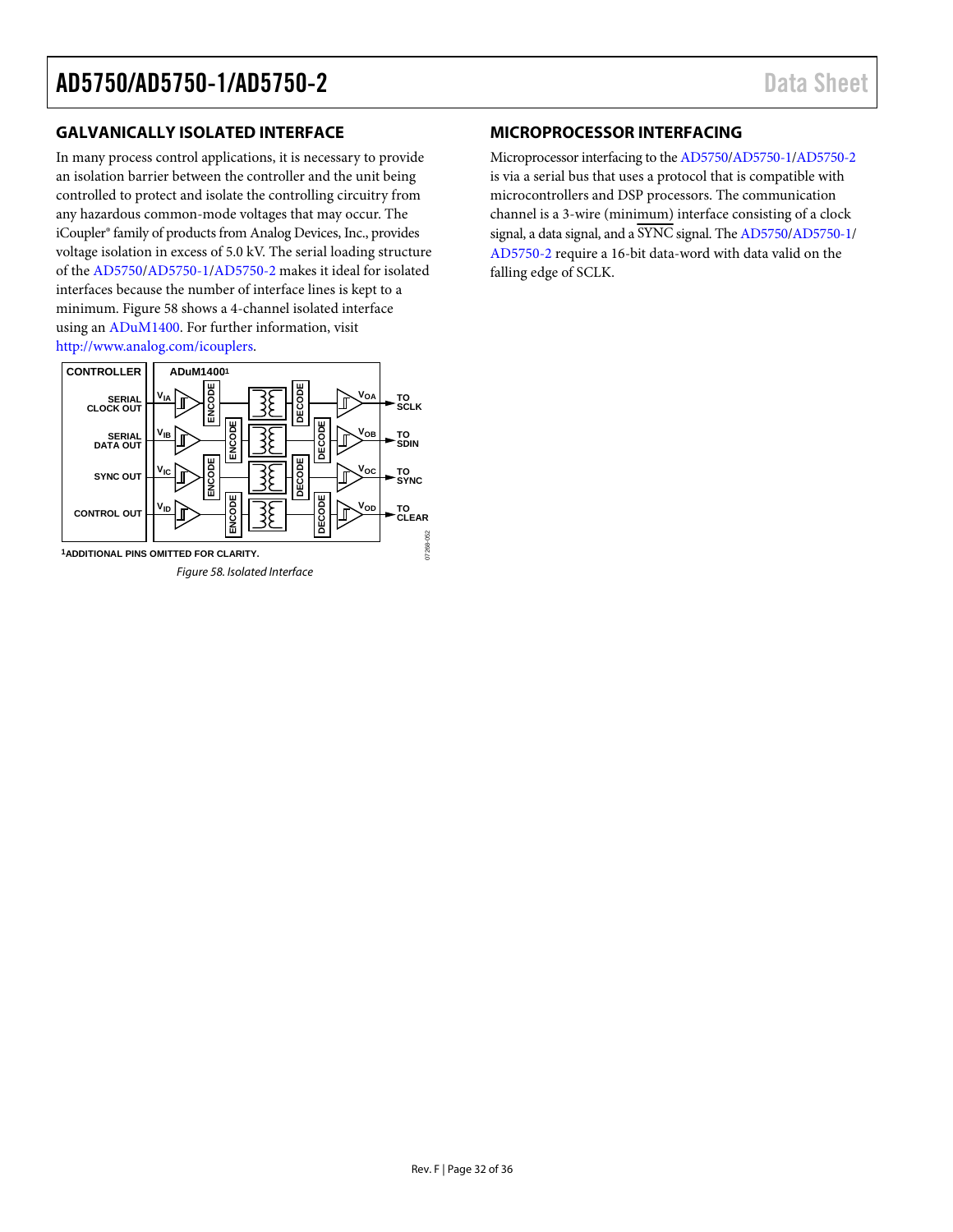### <span id="page-32-0"></span>OUTLINE DIMENSIONS



*Figure 59. 32-Lead Lead Frame Chip Scale Package [LFCSP\_WQ] 5 mm × 5 mm Body, Very Very Thin Quad (CP-32-7) Dimensions shown in millimeters*

#### <span id="page-32-1"></span>**ORDERING GUIDE**

|                    |                  | <b>Analog Input</b> | <b>External</b>      | <b>Temperature</b>                  |                            | Package       |
|--------------------|------------------|---------------------|----------------------|-------------------------------------|----------------------------|---------------|
| Model <sup>1</sup> | TUE Accuracy (%) | Range (V)           | <b>Reference (V)</b> | Range                               | <b>Package Description</b> | <b>Option</b> |
| AD5750ACPZ         | $\pm 0.3$        | 0 to 4,096          | 4.096                | $-40^{\circ}$ C to $+105^{\circ}$ C | 32-Lead LFCSP WO           | $CP-32-7$     |
| AD5750ACPZ-REEL7   | ±0.3             | 0 to 4,096          | 4.096                | $-40^{\circ}$ C to $+105^{\circ}$ C | 32-Lead LFCSP WO           | $CP-32-7$     |
| AD5750BCPZ         | ±0.1             | 0 to 4.096          | 4.096                | $-40^{\circ}$ C to $+105^{\circ}$ C | 32-Lead LFCSP WQ           | $CP-32-7$     |
| AD5750BCPZ-REEL7   | ±0.1             | 0 to 4.096          | 4.096                | $-40^{\circ}$ C to $+105^{\circ}$ C | 32-Lead LFCSP WO           | $CP-32-7$     |
| EVAL-AD5750EBZ     |                  |                     |                      |                                     | <b>Evaluation Board</b>    |               |
| AD5750-1ACPZ       | ±0.3             | $0$ to $2.5$        | 1.25                 | $-40^{\circ}$ C to $+105^{\circ}$ C | 32-Lead LFCSP_WQ           | $CP-32-7$     |
| AD5750-1ACPZ-REEL  | ±0.3             | $0$ to $2.5$        | 1.25                 | $-40^{\circ}$ C to $+105^{\circ}$ C | 32-Lead LFCSP WO           | $CP-32-7$     |
| AD5750-1ACPZ-REEL7 | ±0.3             | $0$ to $2.5$        | 1.25                 | $-40^{\circ}$ C to $+105^{\circ}$ C | 32-Lead LFCSP WQ           | $CP-32-7$     |
| AD5750-1BCPZ       | $\pm 0.1$        | $0$ to $2.5$        | 1.25                 | $-40^{\circ}$ C to $+105^{\circ}$ C | 32-Lead LFCSP WQ           | $CP-32-7$     |
| AD5750-1BCPZ-REEL  | $\pm 0.1$        | $0$ to $2.5$        | 1.25                 | $-40^{\circ}$ C to $+105^{\circ}$ C | 32-Lead LFCSP WO           | $CP-32-7$     |
| AD5750-1BCPZ-REEL7 | ±0.1             | $0$ to 2.5          | 1.25                 | $-40^{\circ}$ C to $+105^{\circ}$ C | 32-Lead LFCSP WQ           | $CP-32-7$     |
| AD5750-2BCPZ       | ±0.1             | $0$ to $2.5$        | 2.5                  | $-40^{\circ}$ C to $+105^{\circ}$ C | 32-Lead LFCSP WO           | $CP-32-7$     |
| AD5750-2BCPZ-RL7   | ±0.1             | $0$ to 2.5          | 2.5                  | $-40^{\circ}$ C to $+105^{\circ}$ C | 32-Lead LFCSP WO           | $CP-32-7$     |

<sup>1</sup> Z = RoHS Compliant Part.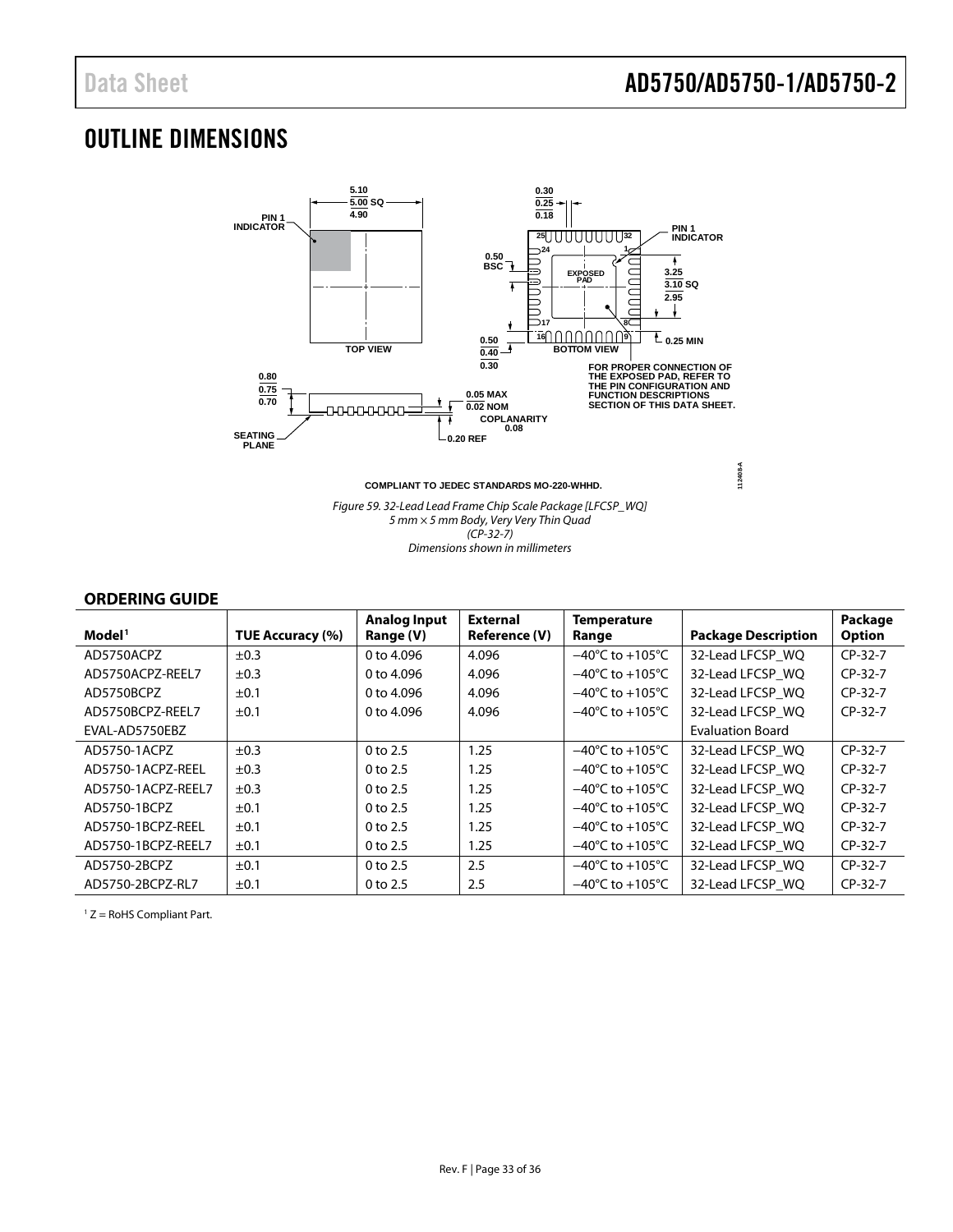### **NOTES**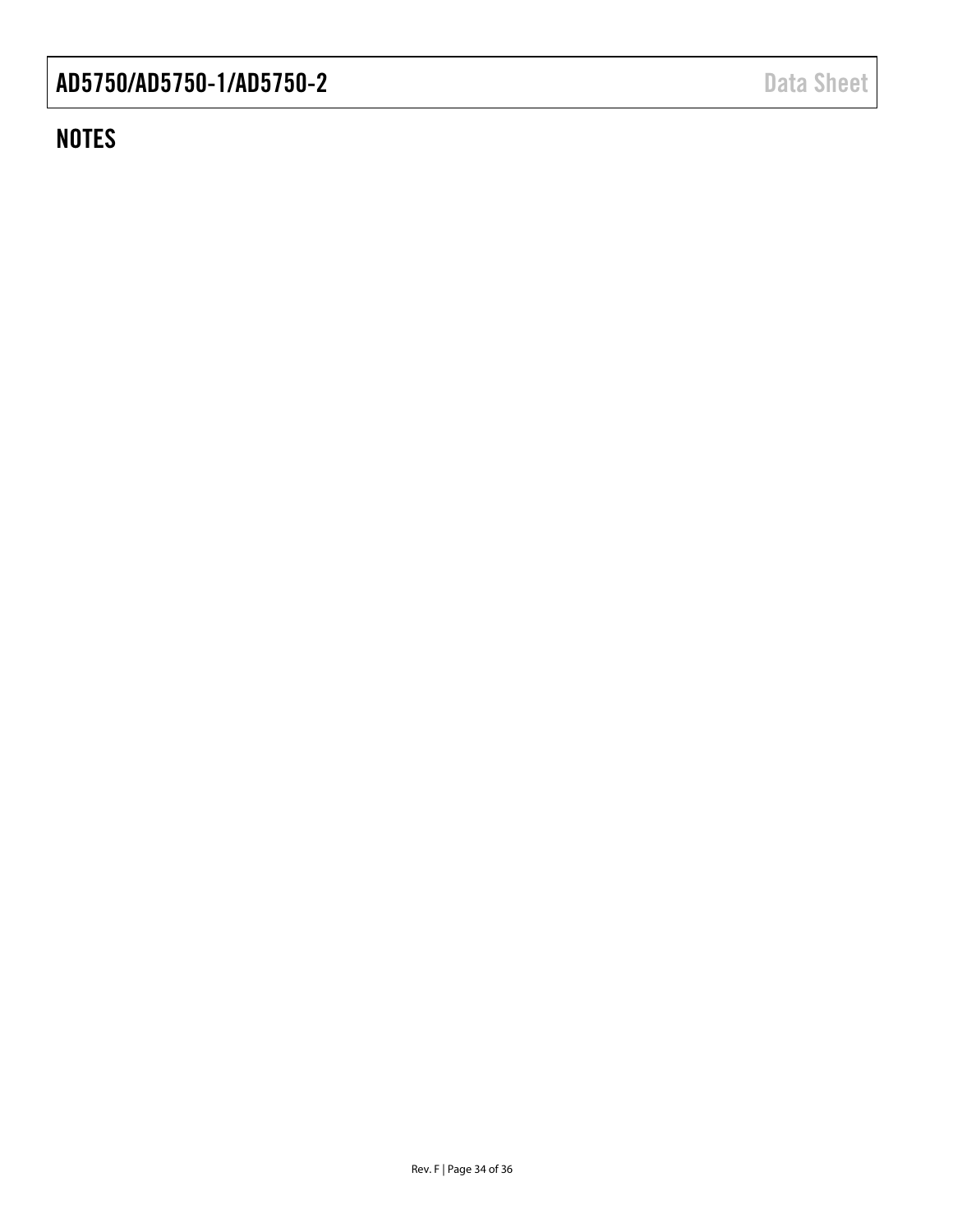### **NOTES**